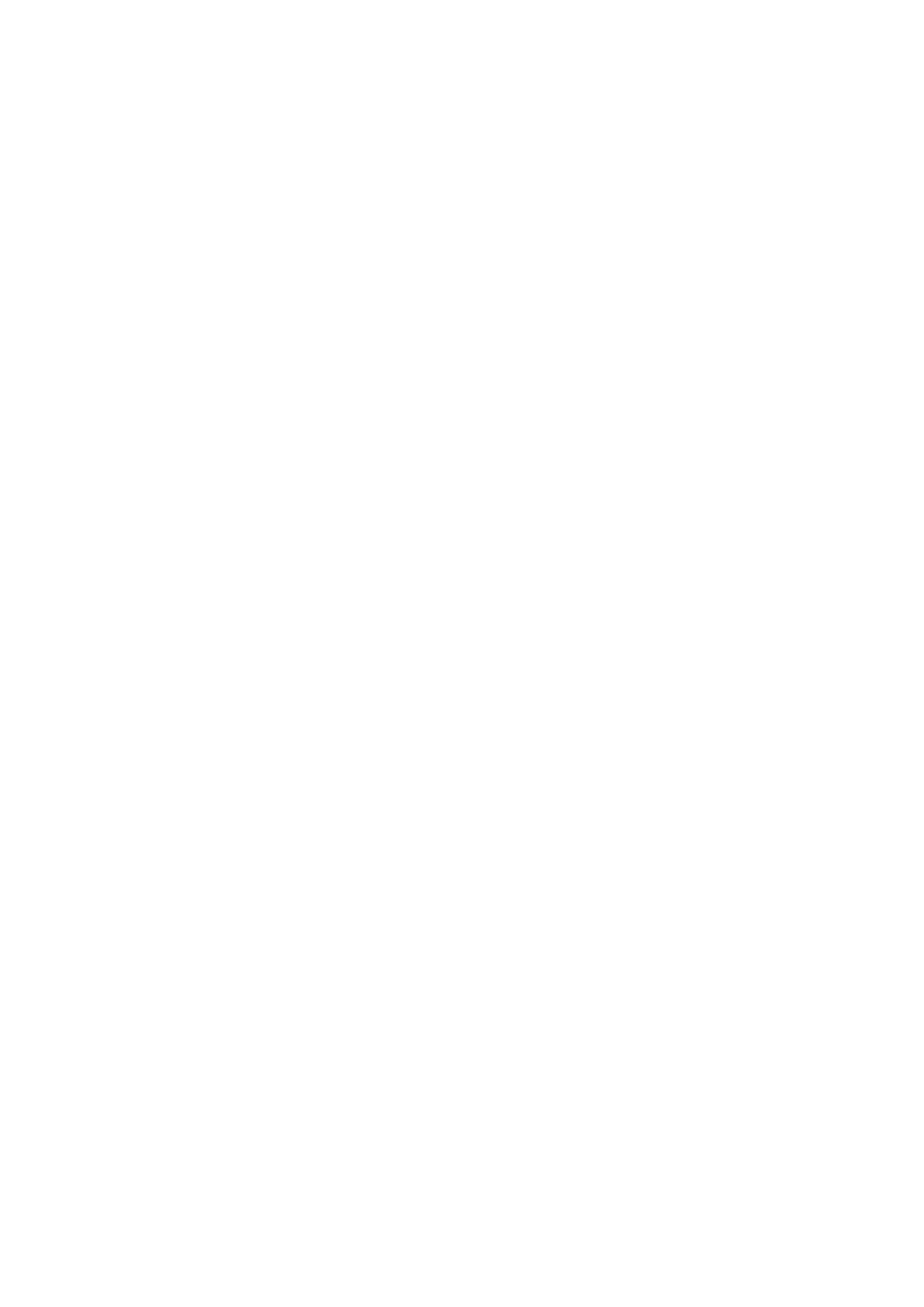

# User Manual

Series: MMW03-M22CH

Language: English

Document: 10006614878 / 00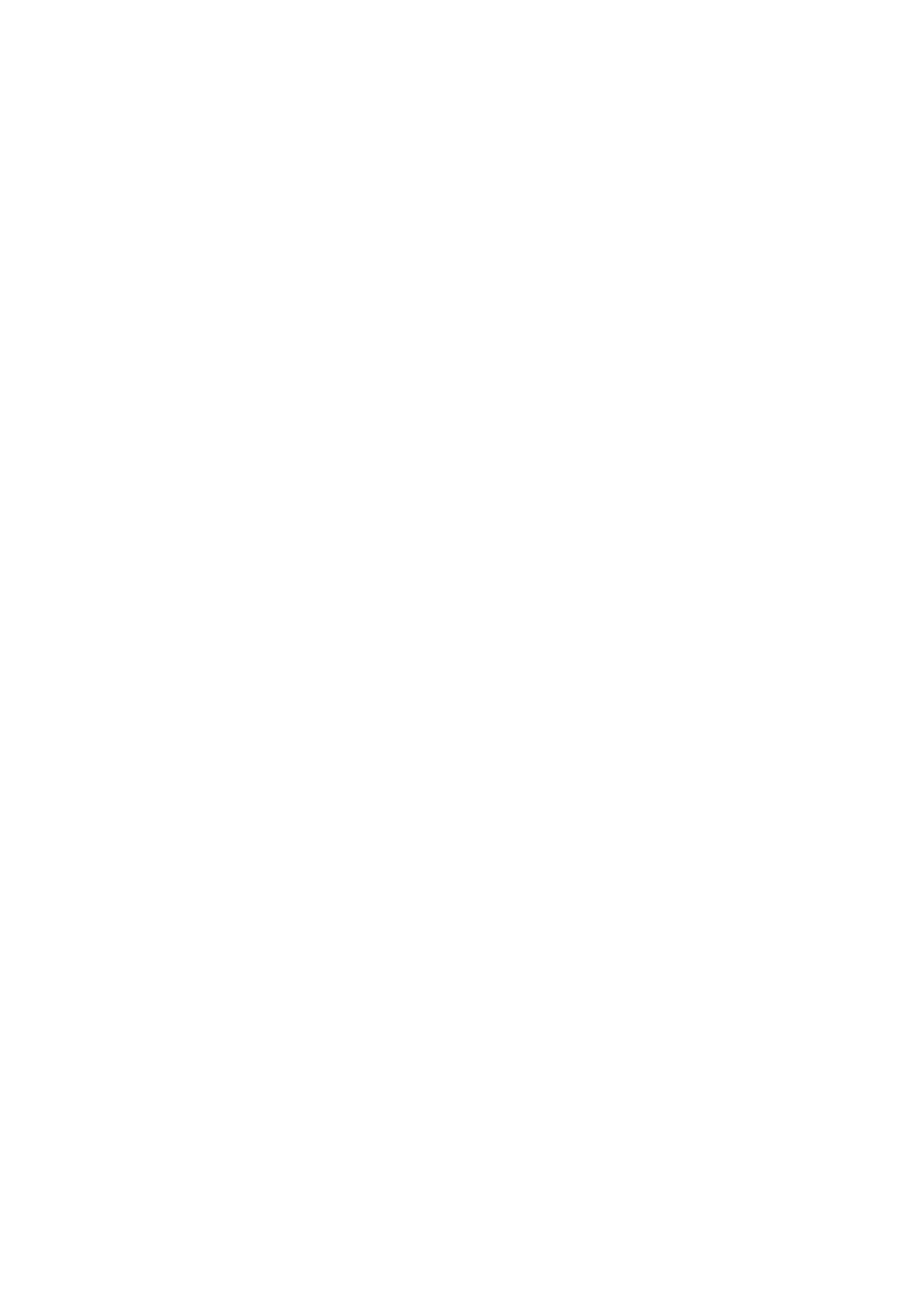$14$ 

## **Summary**

| <b>1 GENERAL INFORMATION</b> |  |
|------------------------------|--|
|                              |  |
|                              |  |
|                              |  |
|                              |  |
|                              |  |
|                              |  |
| <b>2 INSTALLATION</b>        |  |

# **2 INSTALLATION**

# **3 MENUS**

| <b>4 RS485 COMMUNICATION</b>      | 29 |
|-----------------------------------|----|
|                                   |    |
|                                   |    |
|                                   |    |
| <b>5 FACTORY DEFAULT SETTINGS</b> | 38 |

|  | <b>6 TECHNICAL SPECIFICATIONS</b> |
|--|-----------------------------------|
|--|-----------------------------------|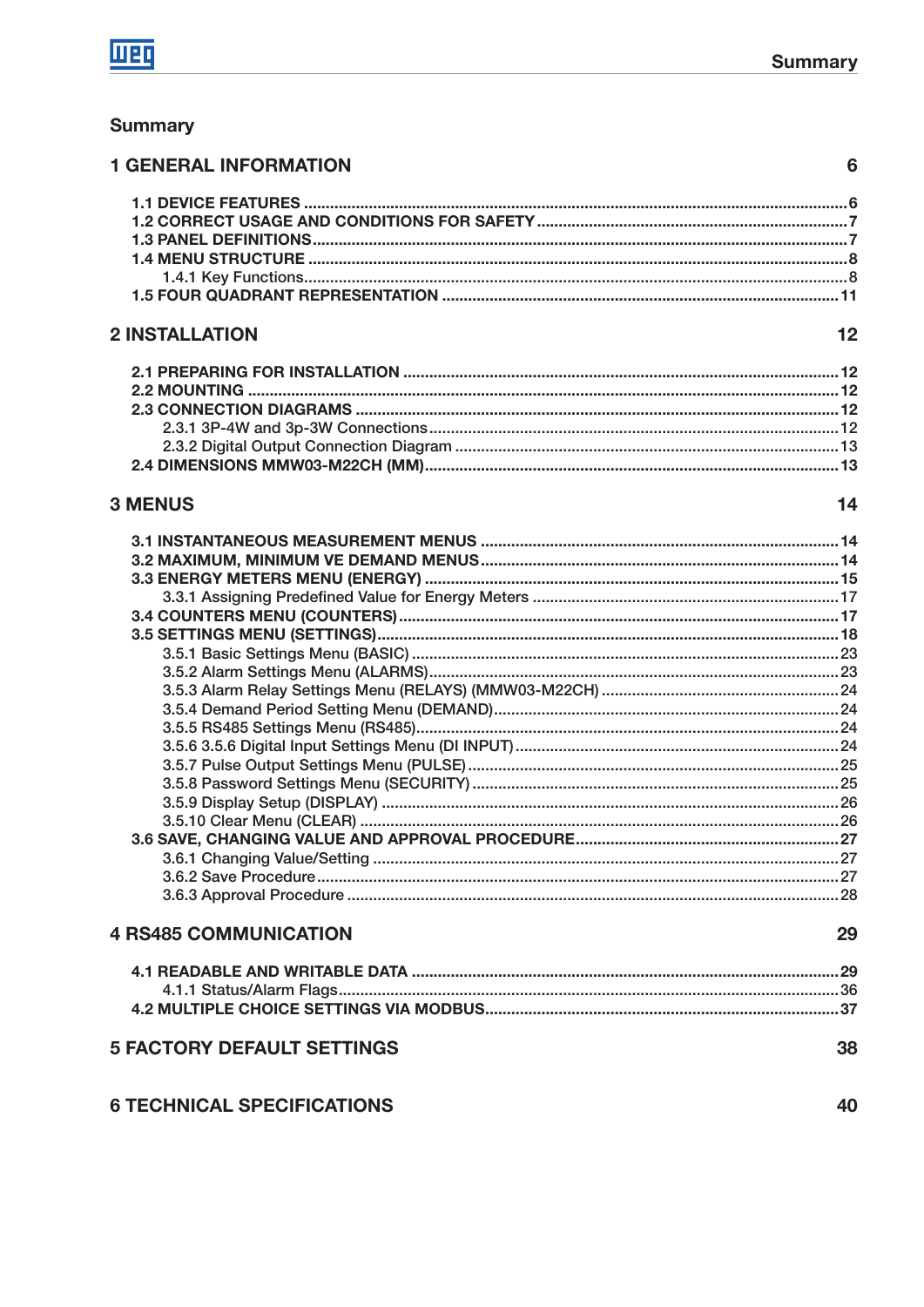

# 1 GENERAL INFORMATION

## 1.1 DEVICE FEATURES

MMW03-M22CH is designed to measure:

- **Phase-neutral voltages:**
- Phase-phase voltages;
- **Phase current:**
- Neutral current:
- Frequency:
- $\Box$  Cos $\oslash$ :
- **Power factors;**
- Active powers:
- Reactive powers;
- **Apperant powers;**
- **THDV;**
- **THDI:**
- 1-31 current and voltage harmonics.

Besides, MMW03-M22CH has numerous features such as:

- **Phase loss information and sequence error display;**
- Determining and saving in the memory of maximum and minimum values of current, voltage, frequency, cosØ, power factor, THDV, THDI, active, reactive and apparent;
- **Measuring current, active power, reactive power and apparent power values and saving in the memory;**
- Setting alarm for current, voltage, frequency and power factor parameters;
- 2 tariff meters. These meters record Import Active, Export Active, Import Reactive, Export Reactive;
- Storing on hour counter (on hour), run hour counter (total energized time) and power interruption counter;
- RS485 communication via MODBUS RTU protocol;
- Digital inputs in order to start counter, 2nd tariff or run hour counter;
- Digital outputs which can be set to energy meters or counters as output parameters;
- 2 alarm relay outputs;
- Avoiding unauthorized control by a 4-digit-password.

|                                                                | <b>MMW03-M22CH</b> |  |  |  |
|----------------------------------------------------------------|--------------------|--|--|--|
| Type of device enclosure                                       | Panel              |  |  |  |
| Basic measurements (V, VLL, I, IN, F, Cos ., PF, P, Q, S, THD) |                    |  |  |  |
| 1-31 Harmonics                                                 |                    |  |  |  |
| Max-Min Value                                                  |                    |  |  |  |
| Demand Values (I, P, Q, S)                                     |                    |  |  |  |
| On hour, Run Hour, Int                                         |                    |  |  |  |
| <b>Energy Meters</b>                                           | 2 tariffs          |  |  |  |
| Assigning alarm to the parameters                              |                    |  |  |  |
| Alarm Relay                                                    | 2 Qty              |  |  |  |
| <b>RS485</b>                                                   |                    |  |  |  |
| Digital Input                                                  | 2 Qty              |  |  |  |
| Digital Output                                                 | 2 Qty              |  |  |  |
| Indicators and leds                                            |                    |  |  |  |
| Order no                                                       | 14387019           |  |  |  |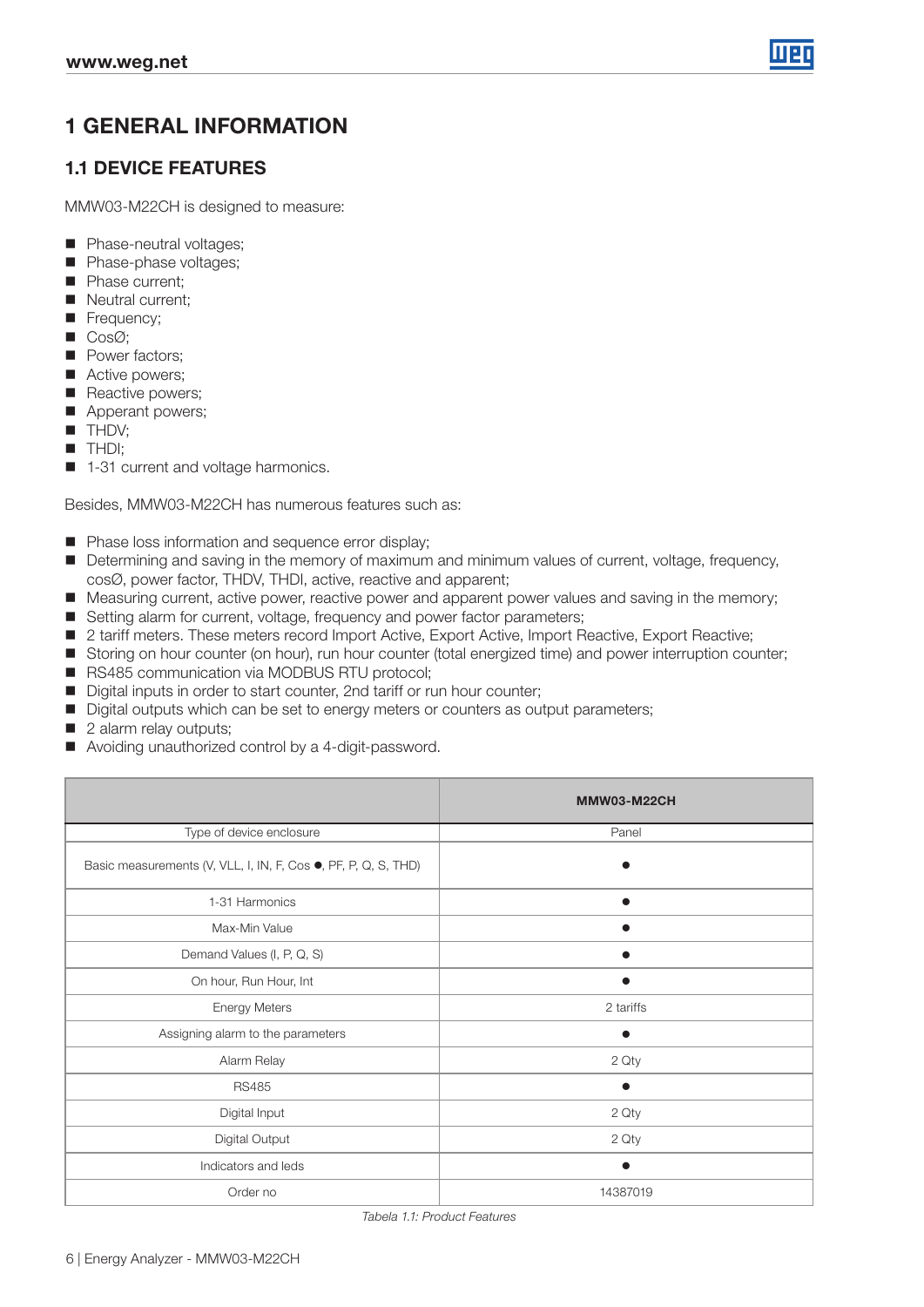# 1.2 CORRECT USAGE AND CONDITIONS FOR SAFETY

- Installation and wiring must be performed by authorized technicians in accordance with the instructions in the user manual. Do not commission the device before proper wiring.
- Make sure the device is de-energized before connecting to the mains.
- Short circuit the k-l terminals of the current transformer in another location before disconnecting the current transformers. Failing to do so will cause dangerous high voltages in the secondary terminals of the current transformers.
- Use a dry cloth to clean the device. Do not use alcohol, thinner or any abrasive materials.
- Make sure all wiring is properly made before commissioning the device.
- Do not open the device. There are no serviceable parts by the user.
- Keep the device away from humidity, water, vibrations and dust.
- It is advisable to connect a circuit breaker or an automatic fuse between the current input of the device and the mains (2 amps).

#### CAUTION!

The manufacturer does not assume any responsibility for any undesired consequences if the above measures are not adhered to.

## 1.3 PANEL DEFINITIONS

#### Front Panel



Figura 1.1: MMW03-M22CH Front Panel

- 1  $\rightarrow$  Current and Voltage situation : Indicate phase loss of currents and voltages.
- 
- 
- 
- 
- 
- 
- 2  $\rightarrow$  Sequence error icon :Indicate sequence error of voltages.
- 3  $\rightarrow$  Communication active icon :Indicate that RS485 communication is made.
- 4 Allen Relay icons :Indicate that relays are activated.
- $5 \rightarrow$  Alarm icon :Indicate that there is alarm on the system.
- $6 \rightarrow$  Pulse output icons :Indicate that pulse outputs are activated.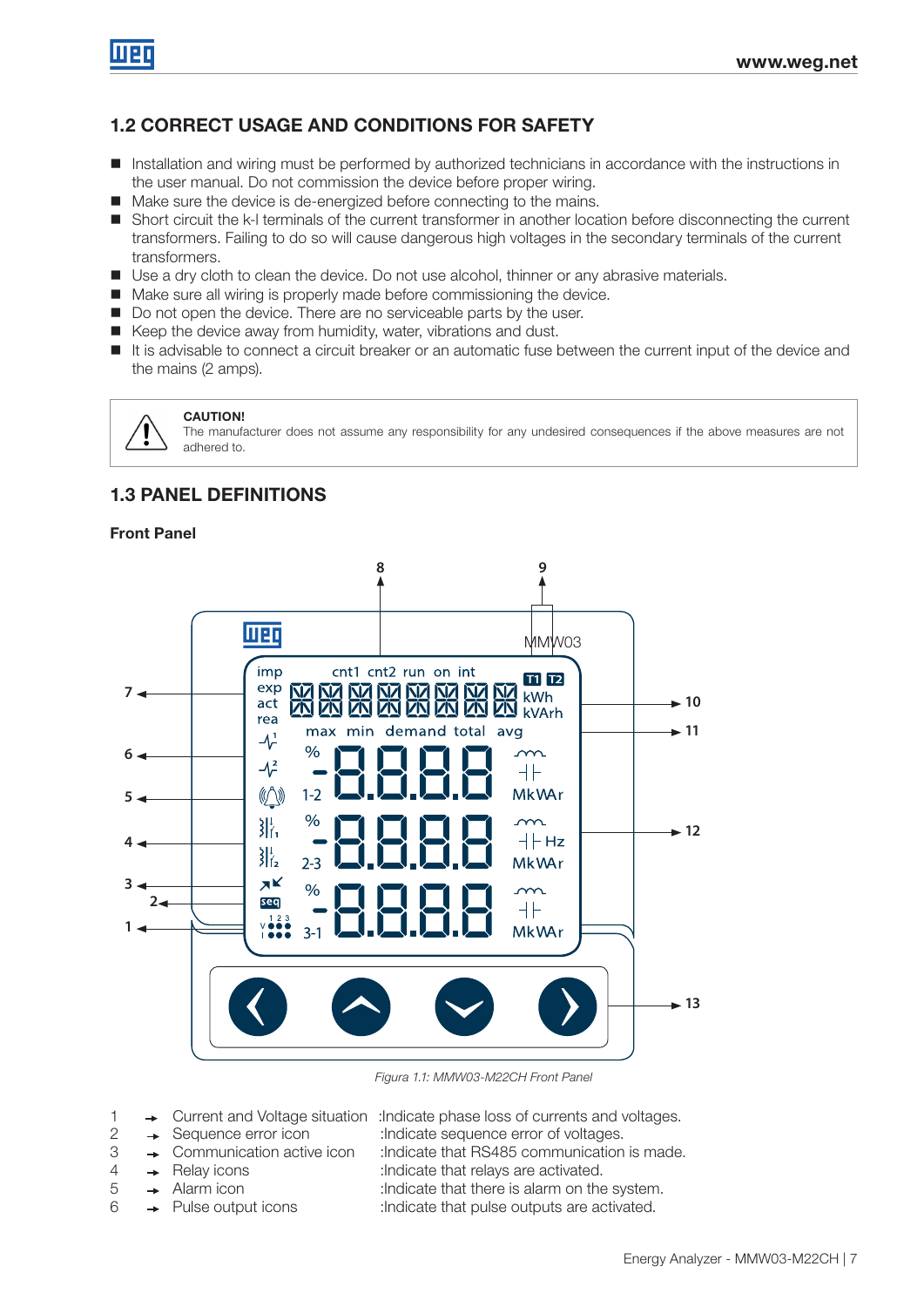

| $\overline{7}$<br>8<br>9<br>10<br>11<br>$12 \overline{ }$ |  | $\rightarrow$ Energy counter icons<br>$\rightarrow$ Counter icon<br>$\rightarrow$ Tariff icons<br>$\rightarrow$ Menu bar and counter units<br>$\rightarrow$ Submenu icons<br>$\rightarrow$ Indicators and units | : Indicate the type of the counter on the menu bar.<br>: Indicate the type of the counter on the menu bar.<br>: Indicate that the counter of which tariff on the menu bar.<br>: Indicate menu names, energy counter and counters and settings.<br>:Show that values of which submenu on the indicators.<br>:Indicate measurements, maximum, minimum and demand values and<br>their units. |
|-----------------------------------------------------------|--|-----------------------------------------------------------------------------------------------------------------------------------------------------------------------------------------------------------------|-------------------------------------------------------------------------------------------------------------------------------------------------------------------------------------------------------------------------------------------------------------------------------------------------------------------------------------------------------------------------------------------|
| 13                                                        |  | $\rightarrow$ Keys                                                                                                                                                                                              | :Use this key to switch between the menus and change the numerical<br>values.                                                                                                                                                                                                                                                                                                             |
|                                                           |  | <b>Back Panel</b>                                                                                                                                                                                               |                                                                                                                                                                                                                                                                                                                                                                                           |
| 11-k1, 12-k2, 13-k3                                       |  |                                                                                                                                                                                                                 | :Current measurement inputs.                                                                                                                                                                                                                                                                                                                                                              |
| $1/4$ $1/0$ $1/0$ $N$                                     |  |                                                                                                                                                                                                                 | $\lambda$ /oltographic magnetism in the $\lambda$                                                                                                                                                                                                                                                                                                                                         |

| V1, V2, V3, N                            | :Voltage measurement inputs. |
|------------------------------------------|------------------------------|
| D+, GND1, D                              | :RS 485.                     |
| DI1, GND, DI2, GND                       | :Digital Inputs.             |
| DO1+, DO1-, DO2+, DO2-: Digital Outputs. |                              |
| out1, out2                               | :Alarm relay outputs.        |
| Un                                       | :Power supply.               |
|                                          |                              |

## 1.4 MENU STRUCTURE

The menus are shown instantaneous measurements menu and their maximum, minimum, demand, average and total value at the tables below. The menu pages change with up, down, right and left direction buttons.

#### 1.4.1 Key Functions

The buttons placed front panel and their functions are explained at the table below.

|                        | At the Measurements<br>Menus    |                                     | At The Energy, Counters,<br>Harmonics, Settings<br>Menus |                                  | Counter                                                                    | Initialize the                     | To change the settings                                                     |                                |  |
|------------------------|---------------------------------|-------------------------------------|----------------------------------------------------------|----------------------------------|----------------------------------------------------------------------------|------------------------------------|----------------------------------------------------------------------------|--------------------------------|--|
|                        | Short<br>Pressing<br>(t < 2sec) | Long<br>Pressing<br>(t > 2sec)      | Short<br>Pressing<br>(t < 2sec)                          | Long<br>Pressing<br>(t > 2sec)   | Long<br>Pressing<br>(t < 2sec)                                             | Long<br>Pressing<br>(t > 2sec)     | Short<br>Pressing<br>(t > 2sec)                                            | Long<br>Pressing<br>(t > 2sec) |  |
| <b>Right</b><br>button | switching<br>between<br>menus   | Skips to<br>"ENERGY"<br>menu        | Pass to the<br>one sub-<br>menu                          | Skips to<br>bottom<br>menu       | Changes<br>the active<br>step                                              | Activates<br>the value<br>changing | Activates<br>the value<br>changing or<br>Changes<br>the active<br>step     | N/A                            |  |
| <b>Down</b><br>button  | switching<br>between<br>menus   | N/A                                 | Changes<br>the menu<br>page                              | N/A                              | Changes<br>the values                                                      | N/A                                | Changes<br>the value                                                       | N/A                            |  |
| <b>Up button</b>       | switching<br>between<br>menus   | N/A                                 | Changes<br>the menu<br>page                              | N/A                              | Changes<br>the value                                                       | N/A                                | Changes<br>the value                                                       | N/A                            |  |
| Left button            | switching<br>between<br>menus   | Skips to<br><b>Starting</b><br>Page | Pass to the<br>one upper-<br>menu                        | Skip to the<br>last menu<br>from | <b>Stops</b><br>changing<br>value and<br>confirms<br>the entering<br>value | N/A                                | <b>Stops</b><br>changing<br>value and<br>confirms<br>the entering<br>value | N/A                            |  |

Tabela 1.2: Key Functions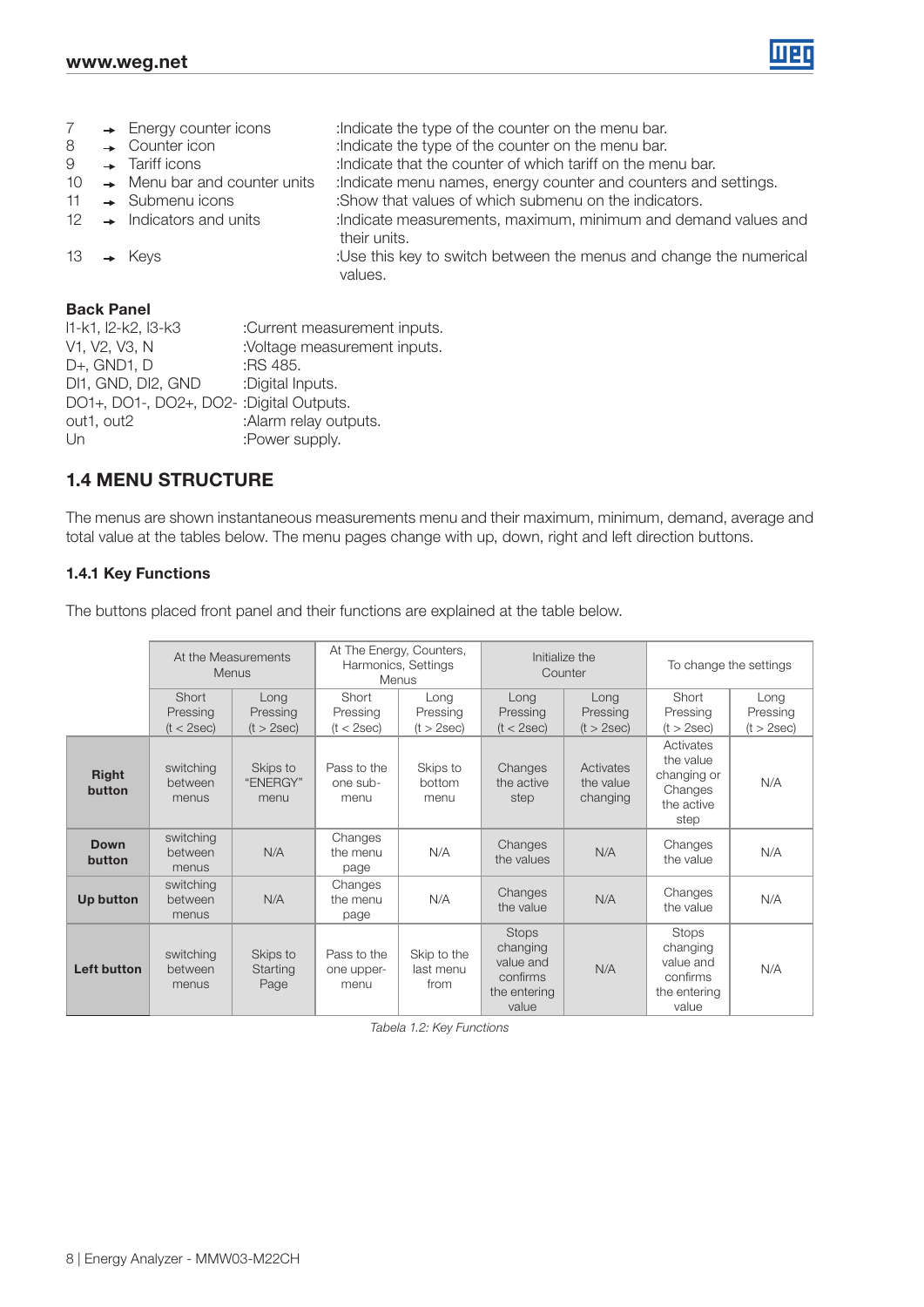|                                                                                           |                   | Instantaneous<br>Value |                   | Max.                      |                   | Min.                          |                   | Demand                                     |                   | Avg/Total                    |                   | Avg max/<br>Total max   |                   | Avg min/<br>Total min |                   | Total<br>Demand      |                   |
|-------------------------------------------------------------------------------------------|-------------------|------------------------|-------------------|---------------------------|-------------------|-------------------------------|-------------------|--------------------------------------------|-------------------|------------------------------|-------------------|-------------------------|-------------------|-----------------------|-------------------|----------------------|-------------------|
|                                                                                           |                   | $\ddagger$             |                   | $\ddagger$                |                   | ŧ                             |                   |                                            |                   | $\ddagger$                   |                   | ŧ                       |                   | $\ddagger$            |                   |                      |                   |
| <voltage(l-n)> →</voltage(l-n)>                                                           |                   | $VL-N$                 | $\leftrightarrow$ | Max.<br>VL-N              | ↔                 | Min. $VL-N$ $\leftrightarrow$ |                   |                                            | $\leftrightarrow$ | Avg.<br>VL-N                 | $\leftrightarrow$ | Max.<br>Avg.<br>VL-N    | $\leftrightarrow$ | Min. Avg.<br>$VL-N$   |                   |                      |                   |
|                                                                                           |                   | ŧ                      |                   | $\ddagger$                |                   | ŧ                             |                   |                                            |                   | ¢.                           |                   | ¢                       |                   | ¢                     |                   |                      |                   |
| <voltage(l-l)></voltage(l-l)>                                                             | ↔                 | VL-L                   | $\leftrightarrow$ | Max.<br>$VL-L$            | ↔                 | Min. VL-L $\leftrightarrow$   |                   |                                            | $\leftarrow$      | Avg. $VLL$ $\leftrightarrow$ |                   | Max.<br>Avg. VL-L       | $\leftrightarrow$ | Min. Avg.<br>VL-L     |                   |                      |                   |
|                                                                                           |                   | ŧ                      |                   | ¢                         |                   | ŧ                             |                   | $\ddagger$                                 |                   | $\ddagger$                   |                   | ŧ                       |                   | ŧ                     |                   | ŧ                    |                   |
| <current></current>                                                                       | $\leftrightarrow$ | $\overline{1}$         | $\leftrightarrow$ | Max. I                    | $\leftrightarrow$ | Min. I                        | ↔                 | Demand $\left  \leftrightarrow \right $    |                   | Total I                      | $\leftrightarrow$ | Max<br>Total I          | $\leftrightarrow$ | Min.<br>Total I       |                   | Total<br>Demand I    | ↔                 |
|                                                                                           |                   | ŧ                      |                   | $\ddagger$                |                   | ŧ                             |                   | $\ddagger$                                 |                   | $\ddagger$                   |                   | ¢                       |                   | ¢                     |                   | ¢                    |                   |
| <i neutr=""><br/><b>Neutral</b><br/><b>Current (In)</b></i>                               | ↔                 | IN                     | $\leftrightarrow$ | Max. IN $\leftrightarrow$ |                   | Min. IN                       | $\leftrightarrow$ |                                            |                   |                              |                   |                         |                   |                       |                   |                      |                   |
|                                                                                           |                   | ŧ                      |                   | $\ddagger$                |                   | ŧ                             |                   |                                            |                   |                              |                   |                         |                   |                       |                   |                      |                   |
| <cosq><br/><math>Cos \varnothing</math></cosq>                                            | ↔                 | COS Ø                  | $\leftrightarrow$ | Max.<br>COS Ø             | $\leftrightarrow$ | Min.<br>COS <sub>Ø</sub>      | $\leftrightarrow$ |                                            |                   |                              |                   |                         |                   |                       |                   |                      |                   |
|                                                                                           |                   | ŧ                      |                   | $\ddagger$                |                   | ŧ                             |                   |                                            |                   | ŧ                            |                   | ¢                       |                   | $\ddagger$            |                   |                      |                   |
| $<$ PF $>$<br><b>Power</b><br>Factor (PF)                                                 | $\leftrightarrow$ | PF                     | $\leftrightarrow$ | Max.<br>PF                | $\leftrightarrow$ | Min. PF                       | $\leftrightarrow$ |                                            | $\leftrightarrow$ | <b>Total PF</b>              | $\leftrightarrow$ | Max.<br><b>Total PF</b> | $\leftrightarrow$ | Min. Total<br>PF      | $\leftrightarrow$ |                      |                   |
|                                                                                           |                   | ŧ                      |                   | $\ddagger$                |                   | ŧ                             |                   | $\ddagger$                                 |                   | $\ddagger$                   |                   | ŧ                       |                   | ¢                     |                   | $\ddagger$           |                   |
| <power p=""><br/><b>Active</b><br/>Power (P)</power>                                      | $\leftrightarrow$ | P                      | $\leftrightarrow$ | Max. P                    | $\leftrightarrow$ | Min. P                        | $\leftrightarrow$ | Demand<br>P                                | $\leftrightarrow$ | Total P                      | $\leftrightarrow$ | Max Total<br>P          | $\leftrightarrow$ | Min. Total<br>P       | $\leftrightarrow$ | Total<br>Demand<br>P | ∣↔                |
|                                                                                           |                   | ŧ                      |                   | $\ddagger$                |                   | ŧ                             |                   | $\ddagger$                                 |                   | $\ddagger$                   |                   | ŧ                       |                   | ¢                     |                   | ŧ                    |                   |
| <power q=""><br/><b>Reactive</b><br/>Power(Q)</power>                                     | $\leftrightarrow$ | Q                      | $\leftrightarrow$ | Maks.<br>Q                | $\leftrightarrow$ | Min. Q                        | $\leftrightarrow$ | Demand<br>Q                                | $\leftrightarrow$ | Total Q                      | $\leftrightarrow$ | Max.<br>Total Q         | ↔                 | Min. Total<br>Q       | $\leftrightarrow$ | Total<br>Demand<br>Q | $\leftrightarrow$ |
|                                                                                           |                   | ŧ                      |                   | $\ddagger$                |                   | ŧ                             |                   | $\ddagger$                                 |                   | ¢                            |                   | ¢                       |                   | ¢                     |                   | ¢                    |                   |
| <power s=""><br/><b>Apperant</b><br/>Power (S)</power>                                    | $\leftrightarrow$ | S                      | $\leftrightarrow$ | Max. S                    | $\leftrightarrow$ | Min. S                        | $\leftrightarrow$ | Demand<br>S                                | $\leftrightarrow$ | <b>Total S</b>               | $\leftrightarrow$ | Max.<br><b>Total S</b>  | ↔                 | Min. Total<br>S       | $\leftrightarrow$ | Total<br>Demand<br>S | $\leftrightarrow$ |
|                                                                                           |                   | ŧ                      |                   | $\ddagger$                |                   | ŧ                             |                   | $\ddagger$                                 |                   | ¢                            |                   | ¢                       |                   | ¢                     |                   | $\ddagger$           |                   |
| $\langle \Sigma \, P\text{-}Q\text{-}S \rangle$<br><b>Total Power</b><br>$(\Sigma P-Q-S)$ | $\leftrightarrow$ | $\Sigma$ P-Q-S         | $\leftrightarrow$ | Max.<br>Σ<br>$P-Q-S$      | $\leftrightarrow$ | Min.<br>$\Sigma$ P-Q-S        | $\leftrightarrow$ | Demand<br>$\Sigma$ P-Q-S $\leftrightarrow$ |                   |                              |                   |                         |                   |                       |                   |                      |                   |
|                                                                                           |                   | ŧ                      |                   | ŧ                         |                   | ŧ                             |                   | ¢                                          |                   |                              |                   |                         |                   |                       |                   |                      |                   |
| <freq><br/>Frequency(F)</freq>                                                            | ↔                 | F                      | $\leftrightarrow$ | Max. F                    | ∣↔                | Min. F                        | $\leftrightarrow$ |                                            |                   |                              |                   |                         |                   |                       |                   |                      |                   |
|                                                                                           |                   | $\ddagger$             |                   | $\ddagger$                |                   | $\ddagger$                    |                   |                                            |                   |                              |                   |                         |                   |                       |                   |                      |                   |
| <thd v=""></thd>                                                                          | $\leftrightarrow$ | <b>THDV</b>            | $\leftrightarrow$ | Max.<br><b>THDV</b>       | $\leftrightarrow$ | Min.<br><b>THDV</b>           | $\leftrightarrow$ |                                            |                   |                              |                   |                         |                   |                       |                   |                      |                   |
|                                                                                           |                   | $\ddagger$             |                   | ¢                         |                   | ŧ                             |                   |                                            |                   |                              |                   |                         |                   |                       |                   |                      |                   |
| $<$ THD $I$ >                                                                             | $\leftrightarrow$ | Anlık                  | $\leftrightarrow$ | Max.<br><b>THDI</b>       | ↔                 | Min.<br><b>THDI</b>           | $\leftrightarrow$ |                                            |                   |                              |                   |                         |                   |                       |                   |                      |                   |
|                                                                                           |                   | $\ddot{\mathbf{t}}$    |                   | $\ddot{\ddot{\tau}}$      |                   | $\ddagger$                    |                   |                                            |                   |                              |                   |                         |                   |                       |                   |                      |                   |

Tabela 1.3: Menu Switch-1 (Instantaneous Measurement Menus and Sub Menu)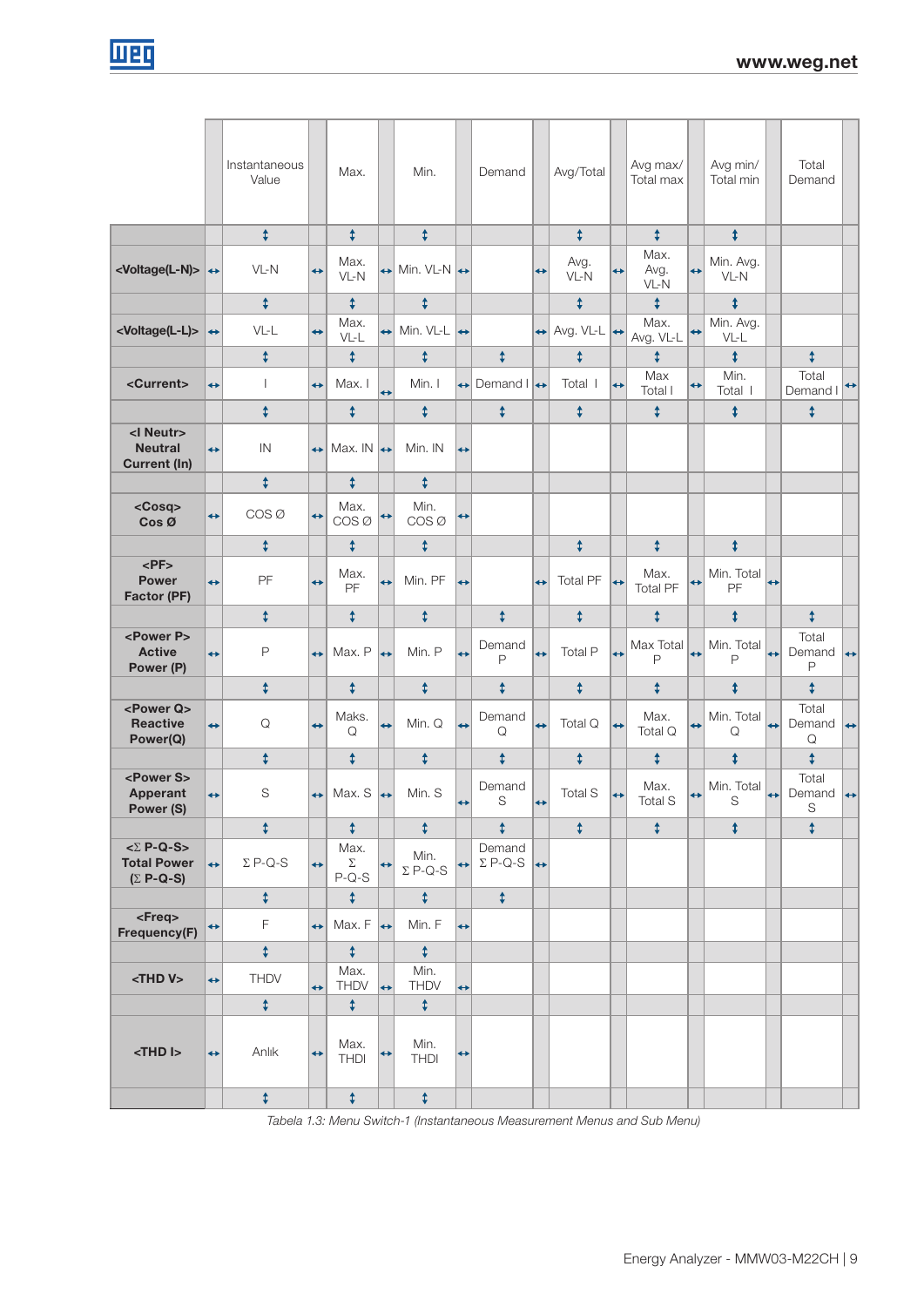



Tabela 1.4: Menu Switch-2 (Energy, Counters, Harmonics and Setting Sub-menus)

Energy counters, counters, odd harmonics up to 31st and settings menus are placed at the table above. Menu switching are made via up, down, right and left direction buttons as stated at the table.

#### NOTE:

Right button shall be pressed long in order to switch from Table 1-3 to Table 1-4, and.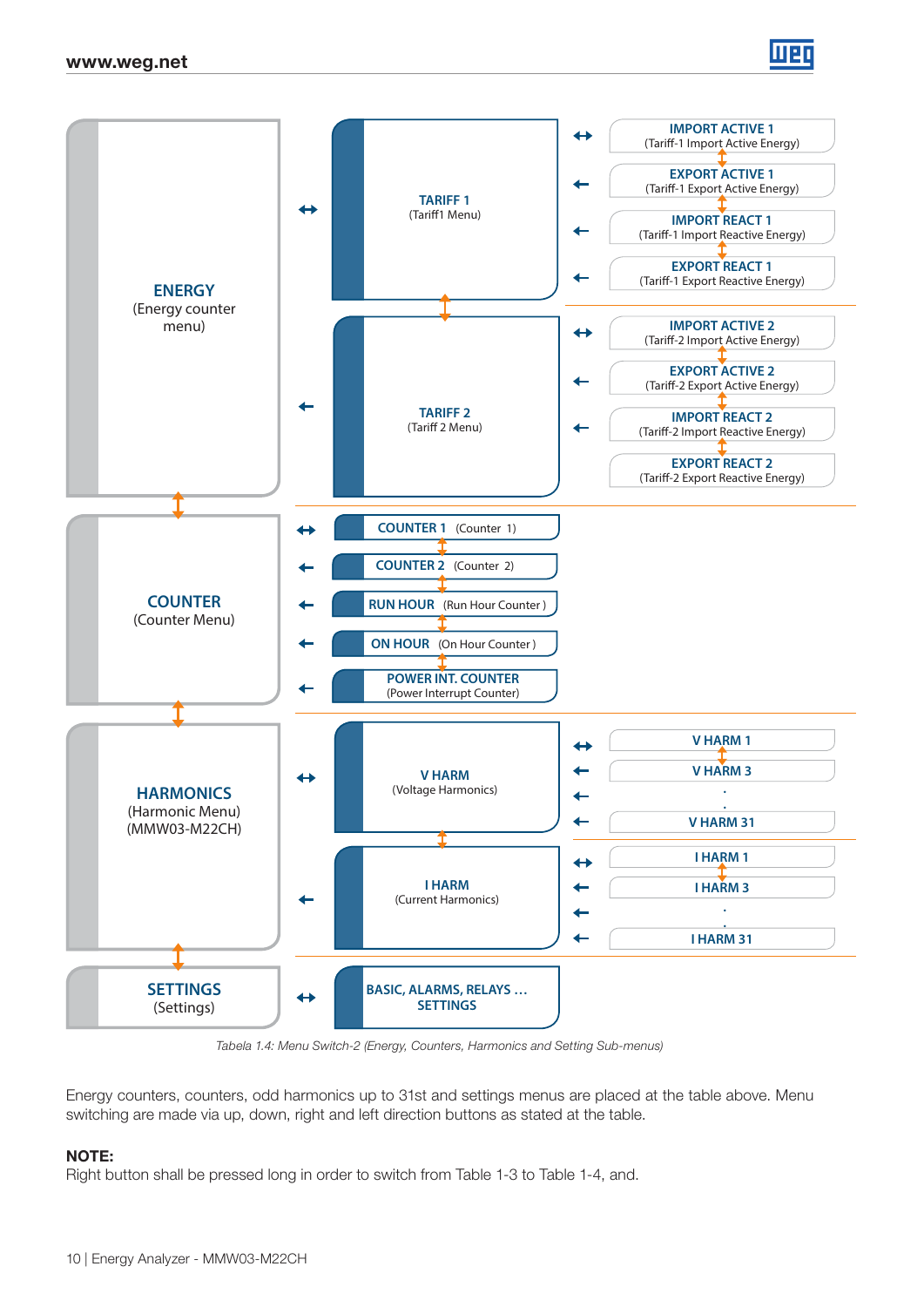# 1.5 FOUR QUADRANT REPRESENTATION

The angle(Ø) between voltage and current provides us information about the direction of energy flow. A positive sign for active/reactive power indicates that active/reactive power is consumed. And also a negative sign for active/ reactive power indicates that active/reactive power is generated.



Figura 1.2: Four Quadrant Representation

## NOTE:

If the signs of active and reactive power are examined, it can be defined the quadrant that MMW03-M22CH measures.

In order to understand P and Q signs in MMW03-M22CH 110P and Ecras, instantaneous displays for P and Q must be checked.

If active power display is seem constantly, it means active power(P) is positive. If it is blinked, it means active power(P) is negative.

If reactive power(Q) display is seem constantly, it means reactive power(Q) is positive. If it is blinked, it means reactive power(Q) is negative.

## NOTE:

Signs of P and Q can be reached through modbus communication.

**E.g.;**  $P = +10kW$ ,  $Q = +5kVAr \Rightarrow Quadrant-1$  $P= -10kW$ ,  $Q= +5kVAr \Rightarrow Quadrant-2$ P= -10kW, Q= -5kVAr => Quadrant-3  $P= +10kW$ , Q=  $-5kVAr \Rightarrow$  Quadrant-4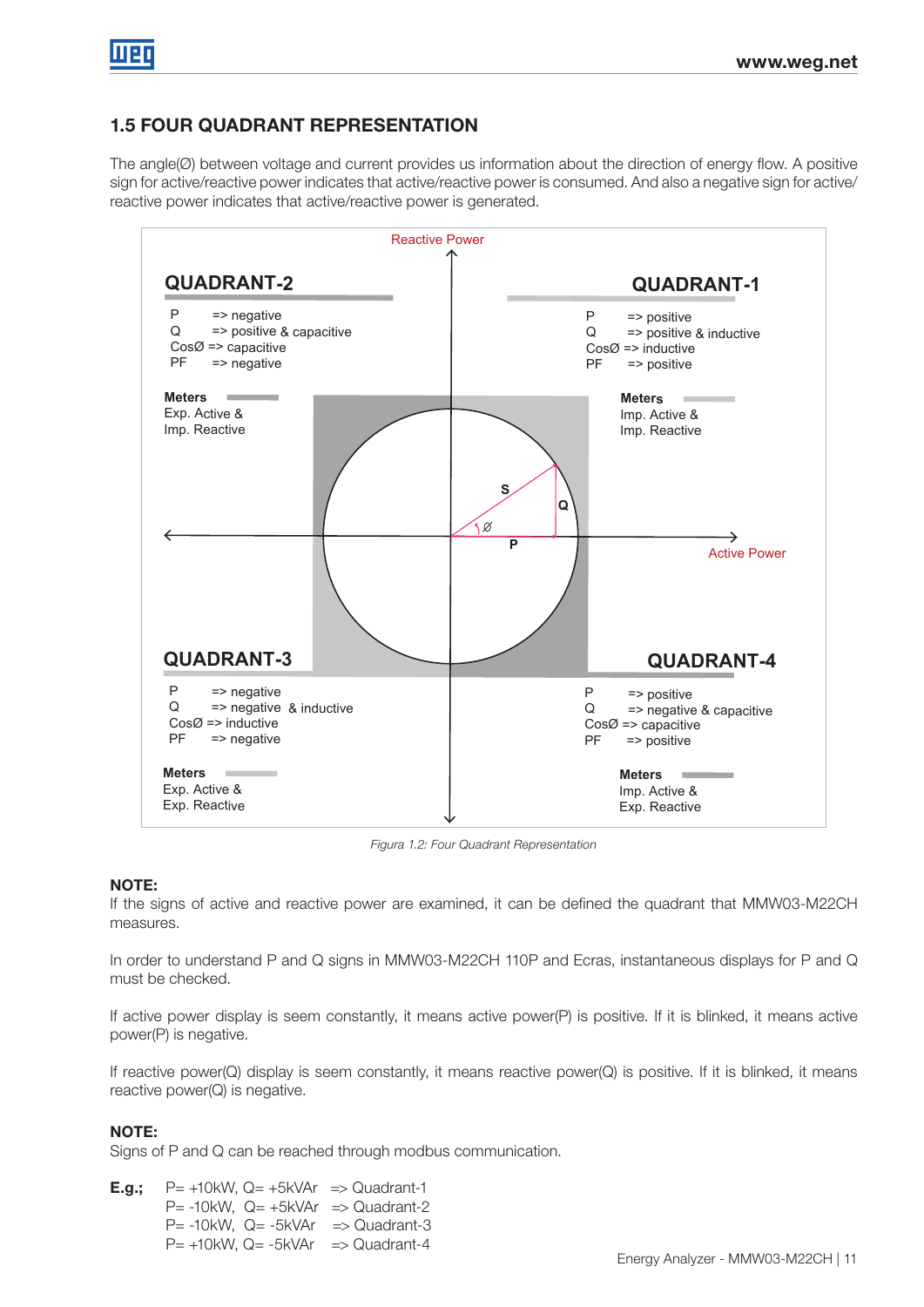# 2 INSTALLATION

# 2.1 PREPARING FOR INSTALLATION



DANGER! Assembly and related connections of the product, must be implemented by authorized persons in accordance with the instructions of user manual.



## DANGER!

The device must not be put into service if the operator is not sure that all connections are correctly accomplished.

# 2.2 MOUNTING

MMW03-M22CH is placed vertically into the gap located in the panel. After the product is placed into the panel, fixing brackets should be installed on the product. After that it should be fixed to the panel wall with the screws.



## DANGER! Before wiring up voltage and current ends to MMW03-M22CH, you must be sure that the power is cut.

## DANGER!

The product is connected to current transformer(s). Before disconnecting current transformer leads, be sure that they are short circuited elsewhere or connected to a parallel load which has sufficiently low impedance. Otherwise dangerously high voltages will be induced at the current transformer leads. Same phenomena also apply for putting into service.

## 2.3 CONNECTION DIAGRAMS

#### 2.3.1 3P-4W and 3p-3W Connections

There are two ways for connections of voltage and current. With neutral (3P-4W), without neutral (3P-3W).





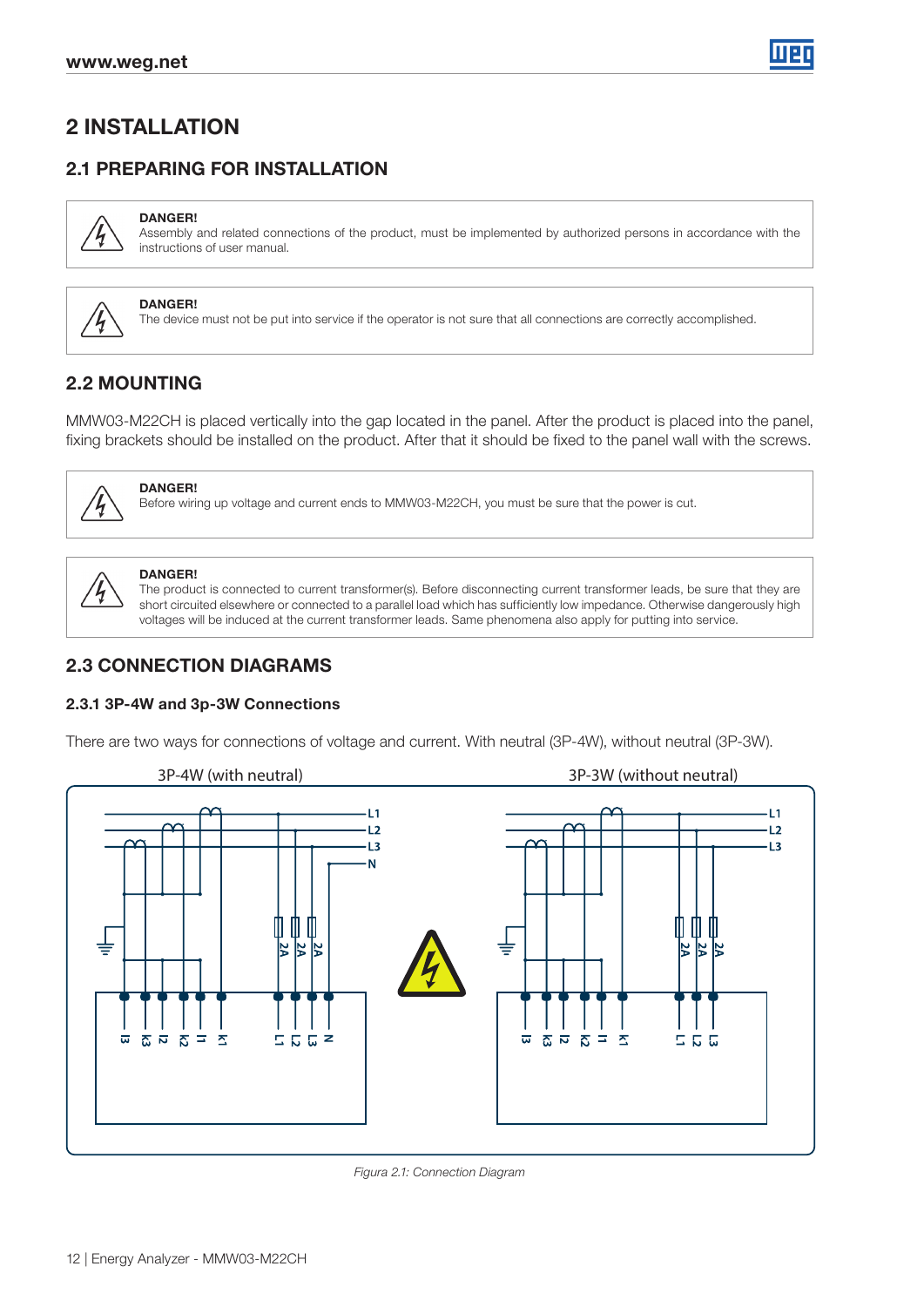

## CAUTION!

Figure 1-1 1st item, displays current and voltage phase position are On/Off. If a current or voltage phase seems incomplete and should be checked by the relevant links / connections reached the device.

Figure 1-1 2nd item, if there is an error in the voltage phase during due to incorrect sequence; "Voltage phase sequence error icon" will appear. If this icon appears; phase-sequence voltage should be checked.

## 2.3.2 Digital Output Connection Diagram



Figura 2.2: Digital Output Connection Diagram

## 2.4 DIMENSIONS MMW03-M22CH (MM)



Figura 2.3: Dimensions for MMW03-M22CH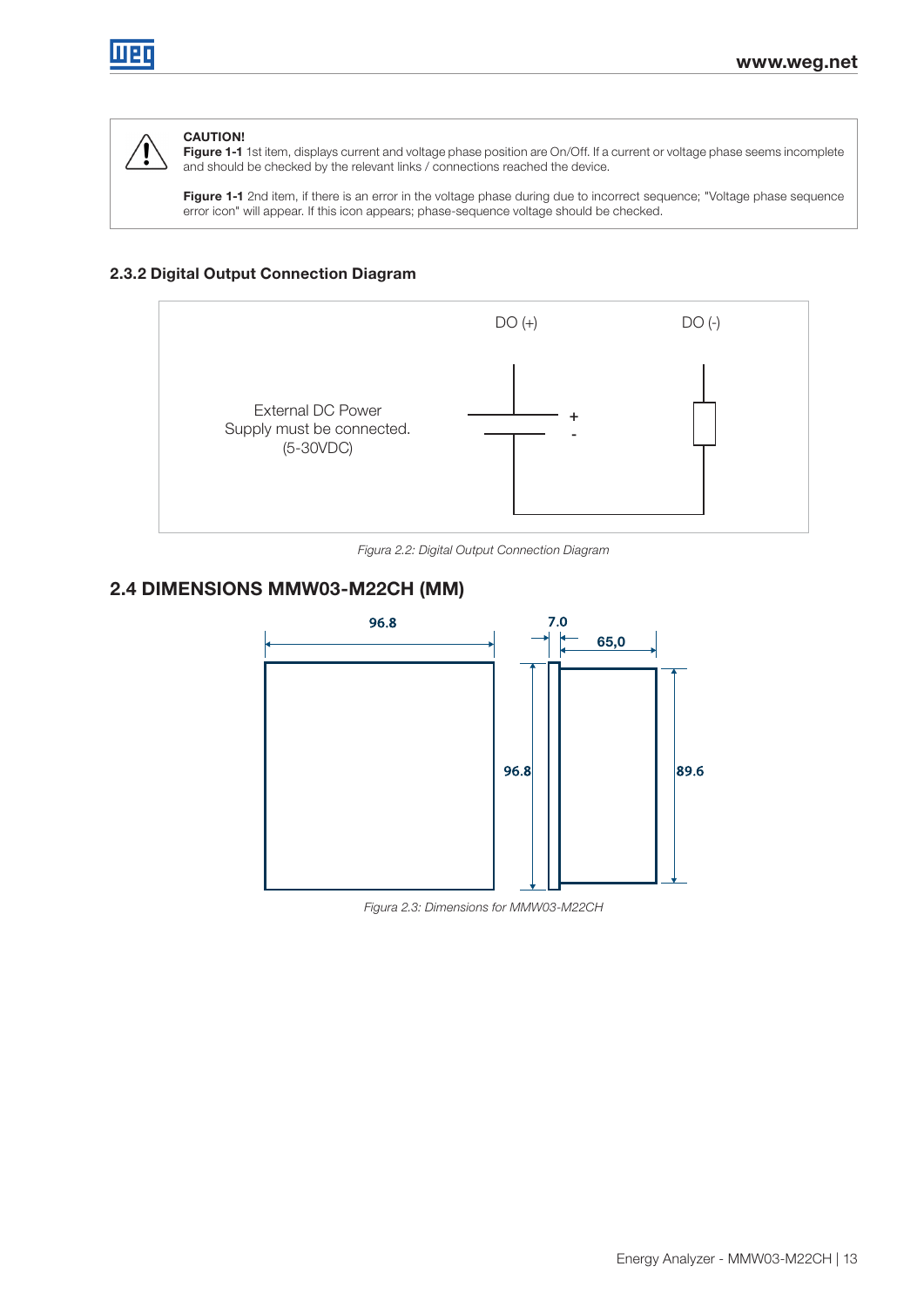

# 3 MENUS

## 3.1 INSTANTANEOUS MEASUREMENT MENUS

Voltage (L-N and L-L), current, neutral current, cosØ, power factor, active power, reactive power, apparent power, THDV and THDI values are shown in instantaneous menu.

Menu are given the name of which is shown in Menu bar.

The values shown on the display is expressed in what phase or phases at the lower left corner of the display numbers.

Phase Numbers are not displayed at Menus which display avarege, total and other properties of network. In this case phases are displayed in 2. Level.

Next to each index value unit of respective rows are indicated. It also states that inductive or capacitive phases are indicated next to the relevant indicators.

Table 1-3 for parameters displayed in the menus.



Figura 3.1: Instantaneous Measurement Menus (Reactive Power)



#### CAUTION!

When the product is mounted on a panel which consumes power, active power (P) must be positive. If active power is negative, operator should cross connect k-l leads of the current transformer. When the product is mounted on a panel which generates power, active power (P) must be negative. If active power is positive, operator should cross connect k-l leads of the current transformer.

## 3.2 MAXIMUM, MINIMUM VE DEMAND MENUS

Minimum and maximum values are calculated and stored in the non-volatile memory for below parameters:

- Voltage (phase-neutral, phase-phase);
- Neutral current;
- Frequency;
- CosØ;
- Power factor;
- **THDV;**
- **THDI.**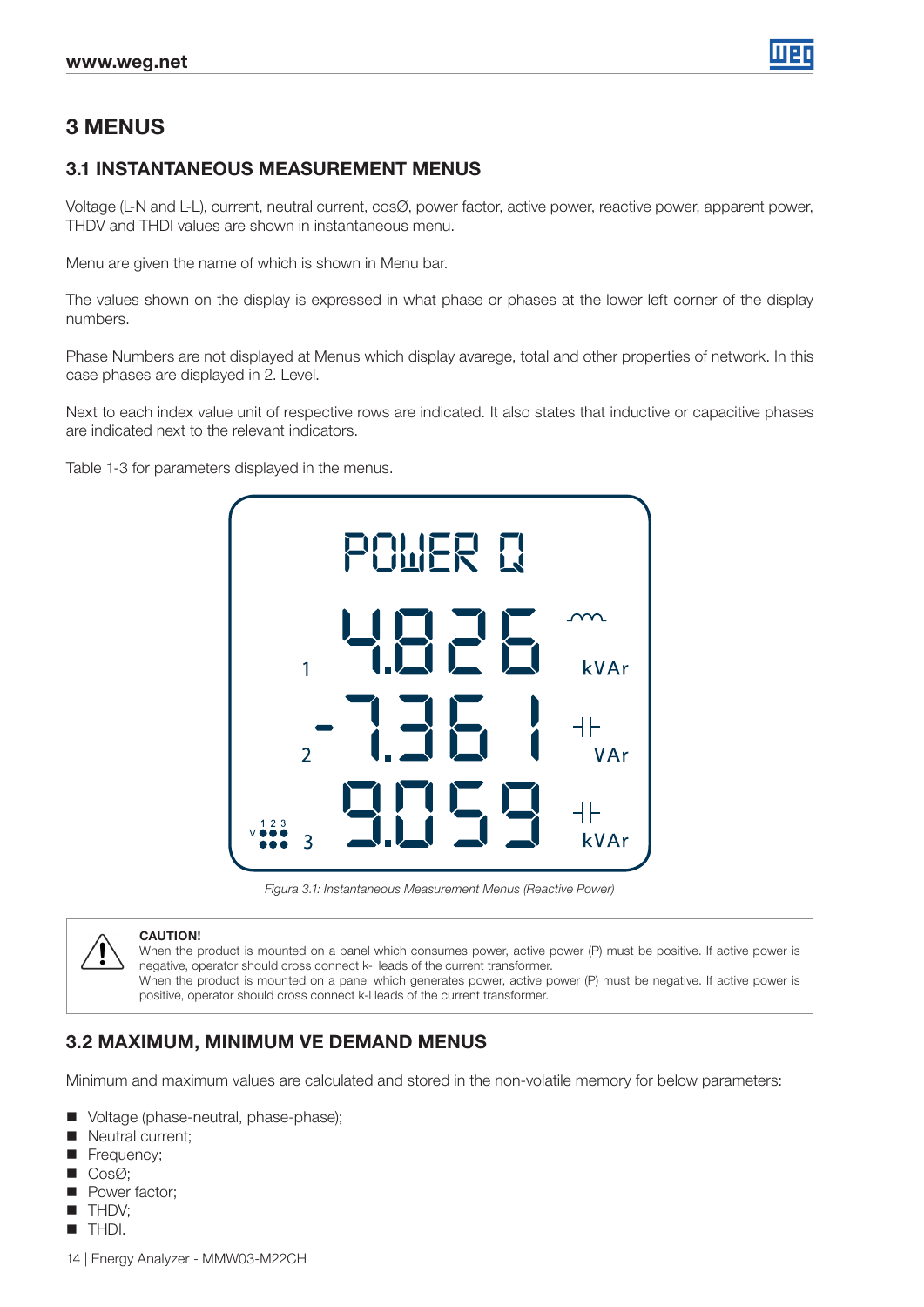

Besides maximum and minimum values, demand values are calculated and stored in the non-volatile memory for below parameters:

- Current;
- Active power;
- Reactive power;
- **Apparent power.**

Table 1-3 shows the menu movements.

## NOTE:

The values held in memory can be deleted by selecting "CLEAR" menu in the "SETTINGS'' menu. Reset and return to the factory settings can be made with RS 485 communication.



Figura 3.2: Instantaneous Measurement Menus (Active Power)

### 3.3 ENERGY METERS MENU (ENERGY)

These tariffs are shown in "Enr" menu. Each tariff has import active, export active, import reactive and export reactive meters.

- Import Active Energy Meter (I.Ac).
- Export Active Energy Meter (E.Ac).
- **Import Reactive Energy Meter (I.rE).**
- Export Reactive Energy Meter (E.rE).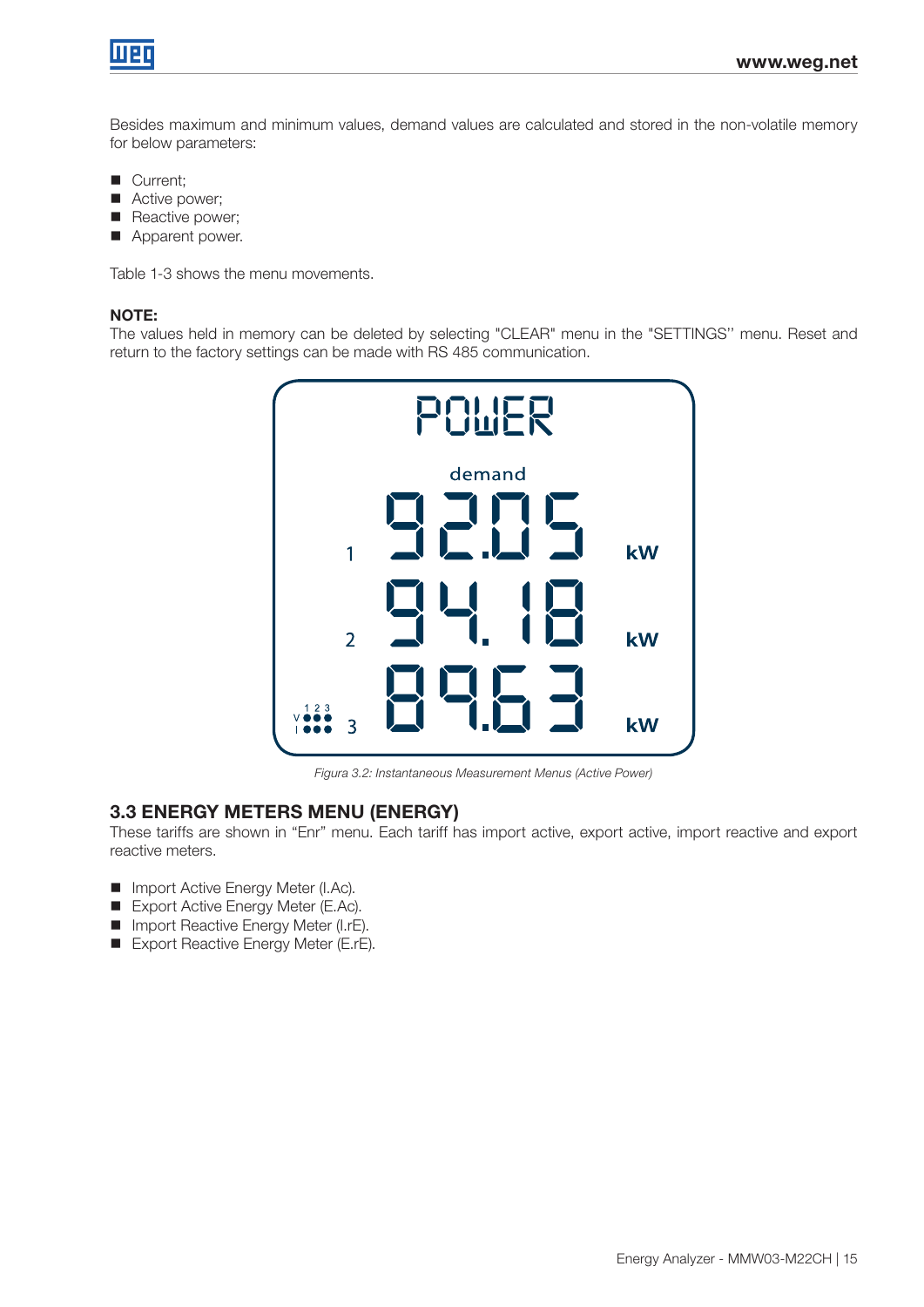

The menu structure is shown below:



Tabela 3.1: Energy Meters Menu

The following menu icons are active in "ENERGY" menu:

- $\boxed{71}$ : This icon appears with Tariff 1 counters.
- $\overline{12}$ : This icon appears with Tariff 2 counters.
- imp : This icon appears with import energy counters.
- exp : This icon appears with export energy counters.
- act : This icon appears with active energy counters.
- rea : This icon appears with reactive energy counters.



Figura 3.3: Tariff 1 Import Active Energy Menu



#### CAUTION!

Counters are displayed in the format xx xxx xxx kWh / kVArh (See: Figure 3-3). All counters are reset at 99 999 999 kWh / kVArh andthen start over from zero. It is possible to initialize the counters under the "ENERGY" menu.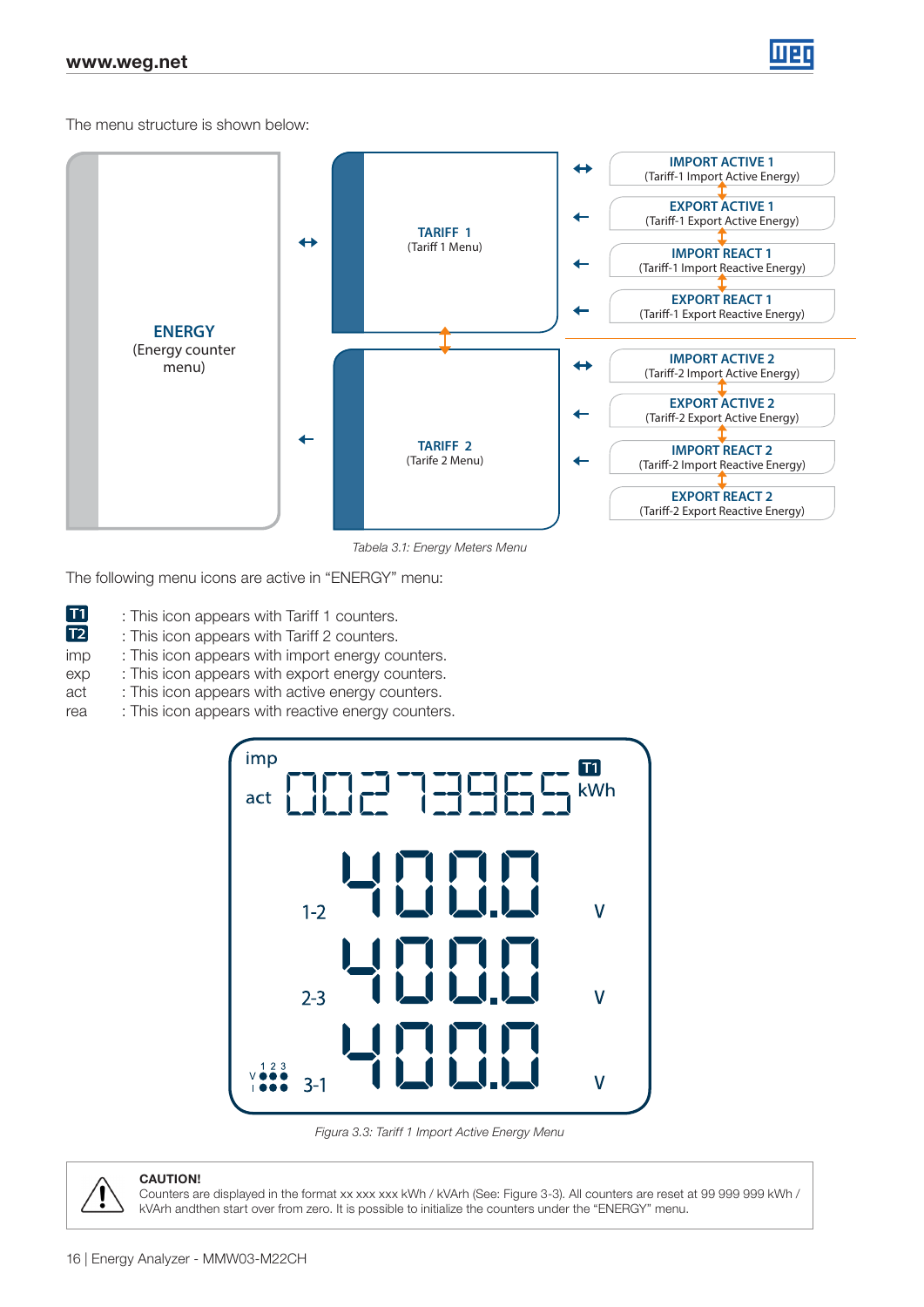



#### CAUTION!

To activate 2.tarif counters, firstly digital counter input type should be selected as 2.tarif ("tr2") and it must take an active position of the digital input. DI digital input becomes active when GND- ends are shorted. Otherwise 1.tarif is active.



Figura 3.4: Tariff 2 Export Reactive Energy Menu

#### 3.3.1 Assigning Predefined Value for Energy Meters

In any meter menu, press and hold the right key for at least 2 seconds and the respective menu title starts blinking. Using the right arrow key, move to the digit you want to change and enter the value using the up/down arrows. When you are done entering the value, confirm using the left arrow key. Move on to the storage procedure to store the changes you made. (See: 3.6.2 Save Procedure).



#### CAUTION!

If password protection is enabled, press and hold the right key for at least 2 sec to display the password authentication page. Enter the password to proceed to the counter assignment.

## 3.4 COUNTERS MENU (COUNTERS)

There are counters under the "COUNTERS" menu below:

- "COUNTER1": When a digital input 1 is assigned to a counter, it counts the changes in the digital input. The value is displayed in "COUNTER1" menu.
- "COUNTER2": When a digital input 2 is assigned to a counter, it counts the changes in the digital input. The value is displayed in "COUNTER2" menu.
- "ON HOUR" Counts and displays the total "on" time for the device in hours.
- "RUN HOUR": If the digital input type was set to "run hour enable", it counts the time elapsed during the digital input is in active position. This counter requires signal from 3- phase voltage and 3-phase current inputs to function without connecting to a digital input. The measured value is displayed in hours.
- "POWER INTERRUPTION COUNTER": Counts the power interruptions for the device.

"POWER INTERRUPTION COUNTER": Counts the power interruptions for the device.

The menu structure is shown below: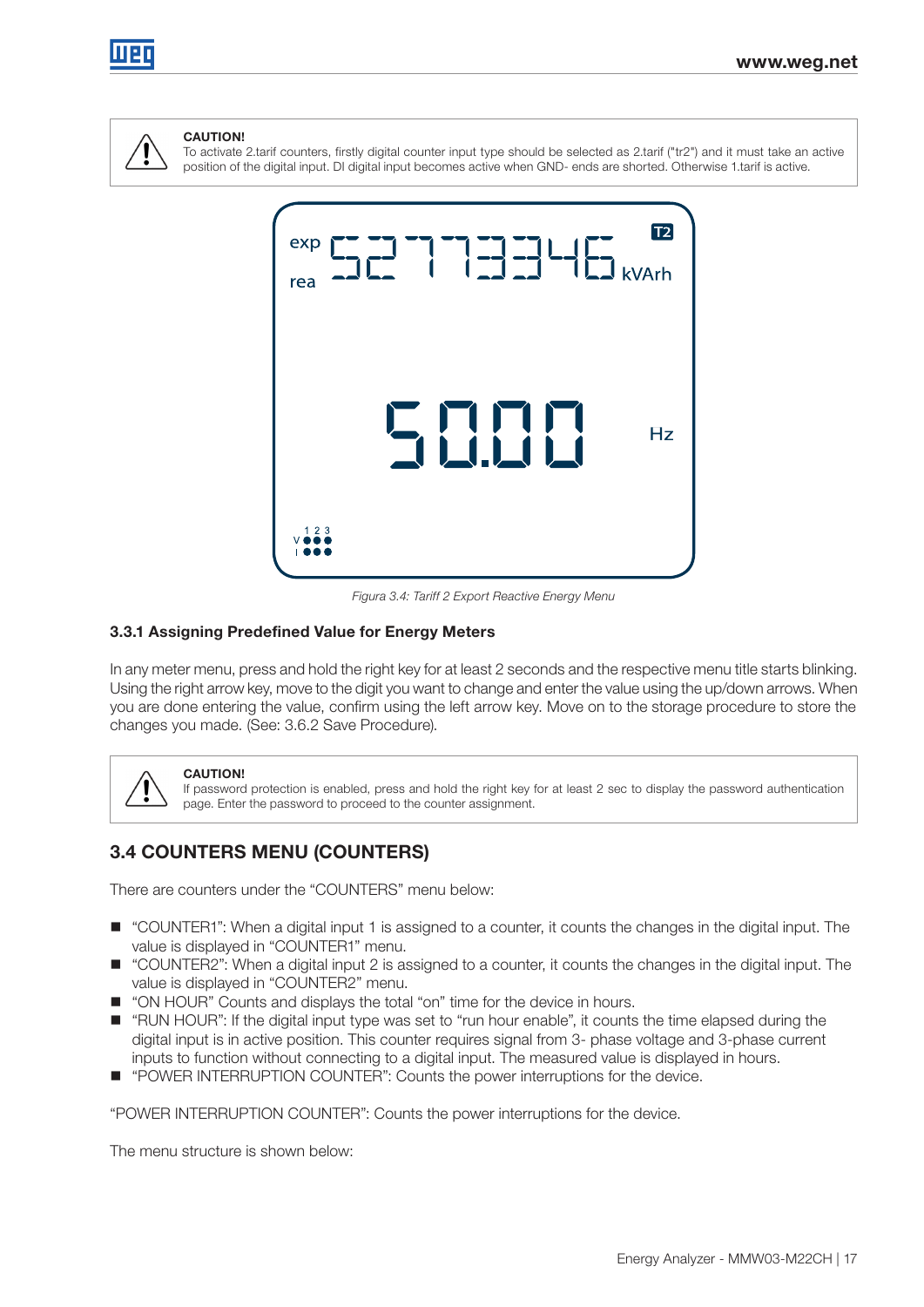

Tabela 3.2: Counters Menu Structure

Counters showing the following icons on the "COUNTERS" menu is active:

cnt1 :This icon appears with "COUNTER1" counter; cnt2 :This icon appears with "COUNTER2" counter; run :This icon appears with "RUN HOUR" counter; on :This icon appears with "ON HOUR" counter; int :This icon appears with "POWER INTERRUPTION COUNTER" counter.



Figura 3.5: COUNTER2 Menu



#### CAUTION!

Counters are displayed as 8 digits. All counters are reset at 99 999 999 and then start over from zero.

Only "COUNTER1", "COUNTER2" and "RUN HOUR" counters can be assigned values or reset. Use the procedure for assigning default values to assign values to counters.

See: 3.3.1 Save Procedure.

When the energy meters are displayed instantaneously, last measured parameters (such as voltage, current, active power values etc.) are continued to display under the energy meter value as well.

## 3.5 SETTINGS MENU (SETTINGS)

MMW03-M22CH setings are made in the SETTINGS menu. Table 3-3 shows the SETTINGS menu tree.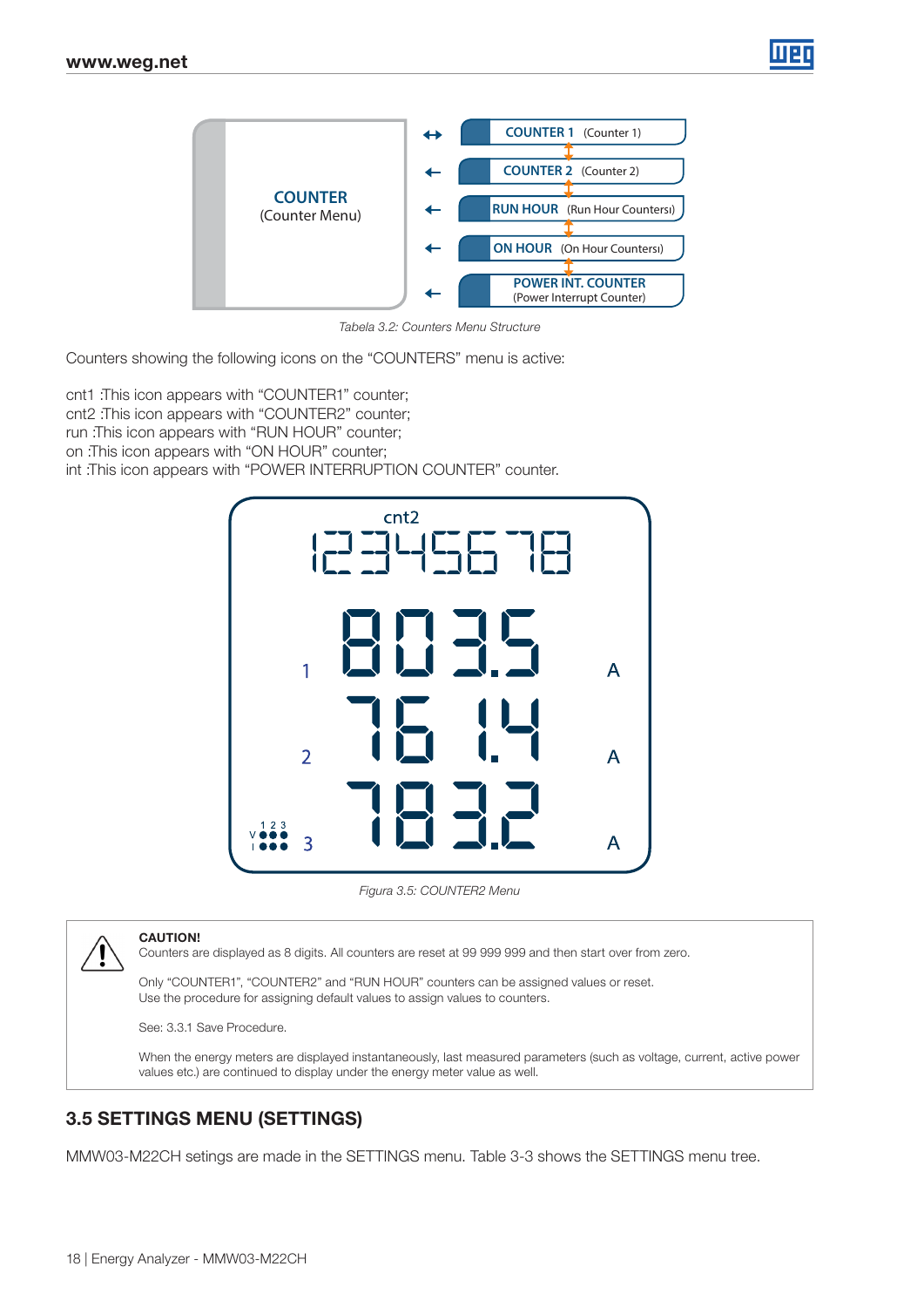

| <b>Menu</b>     | Sub Menu 1    |                | Sub Menu 2   Sub Menu 3   Sub Menu 4 |                       | <b>Description</b>                             |
|-----------------|---------------|----------------|--------------------------------------|-----------------------|------------------------------------------------|
|                 |               |                |                                      |                       | Settings                                       |
|                 |               |                |                                      | <b>Basic settings</b> |                                                |
|                 |               | Ctr            |                                      |                       | Current transformer rate                       |
|                 | <b>BASIC</b>  | Utr            |                                      |                       | Voltage transformer rate                       |
|                 |               |                |                                      |                       | Connection type options                        |
|                 |               | Conn           | 3P4W                                 |                       | 3P4W connection type                           |
|                 |               |                | 3P3W                                 |                       | 3P3W connection type                           |
|                 |               |                |                                      |                       | Alarm setup                                    |
|                 |               |                |                                      |                       | Voltage (phase-neutral) alarm setup            |
|                 |               |                | H <sub>l</sub>                       |                       | Voltage (phase-neutral) alarm high limit       |
|                 |               | <b>VLN ALM</b> | LO                                   |                       | Voltage (phase-neutral) alarm low limit        |
|                 |               |                | hYSt                                 |                       | Voltage (phase-neutral) alarm hysteresis value |
|                 |               |                | dlY.t                                |                       | Voltage (phase-neutral) alarm delay time       |
|                 |               |                |                                      |                       | Voltage (phase-phase) alarm setup              |
|                 |               |                | HI                                   |                       | Voltage (phase-phase) alarm high limit         |
|                 |               | <b>VLL ALM</b> | LO                                   |                       | Voltage (phase-phase) alarm high low limit     |
|                 |               |                | hYSt                                 |                       | Voltage (phase-phase) alarm hysteresis value   |
|                 |               |                | $d$ $Y.t$                            |                       | Voltage (phase-phase) alarm delay time         |
|                 |               |                |                                      |                       | Current alarm setup                            |
| <b>SETTINGS</b> |               |                | H <sub>II</sub>                      |                       | Current alarm high limit                       |
|                 |               | <b>I ALM</b>   | LO                                   |                       | Current alarm low limit                        |
|                 |               |                | hYSt                                 |                       | Current alarm hysteresis value                 |
|                 | <b>ALARMS</b> |                | dlY.t                                |                       | Current alarm delay time                       |
|                 |               | <b>IN ALM</b>  |                                      |                       | Neutral current alarm setup                    |
|                 |               |                | H <sub>II</sub>                      |                       | Neutral current alarm high limit               |
|                 |               |                | LO                                   |                       | Neutral current alarm low limit                |
|                 |               |                | hYSt                                 |                       | Neutral current hysteresis value               |
|                 |               |                | dlY.t                                |                       | Neutral current alarm delay time               |
|                 |               |                |                                      |                       | Cos alarm setup                                |
|                 |               |                | H <sub>II</sub>                      |                       | alarm high limit<br>Cos                        |
|                 |               | <b>COSQ</b>    | LO                                   |                       | alarm low limit<br>Cos                         |
|                 |               | ALM            | hYSt                                 |                       | alarm hysteresis value<br>Cos                  |
|                 |               |                |                                      |                       | Cos alarm delay time                           |
|                 |               |                | dlY.t                                |                       |                                                |
|                 |               |                |                                      |                       | Power factor alarm setup                       |
|                 |               |                | HI                                   |                       | Power factor alarm high limit                  |
|                 |               | PF ALM         | LO                                   |                       | Power factor alarm low limit                   |
|                 |               |                | hYSt                                 |                       | Power factor alarm hysteresis value            |
|                 |               |                | dlY.t                                |                       | Power factor alarm delay time                  |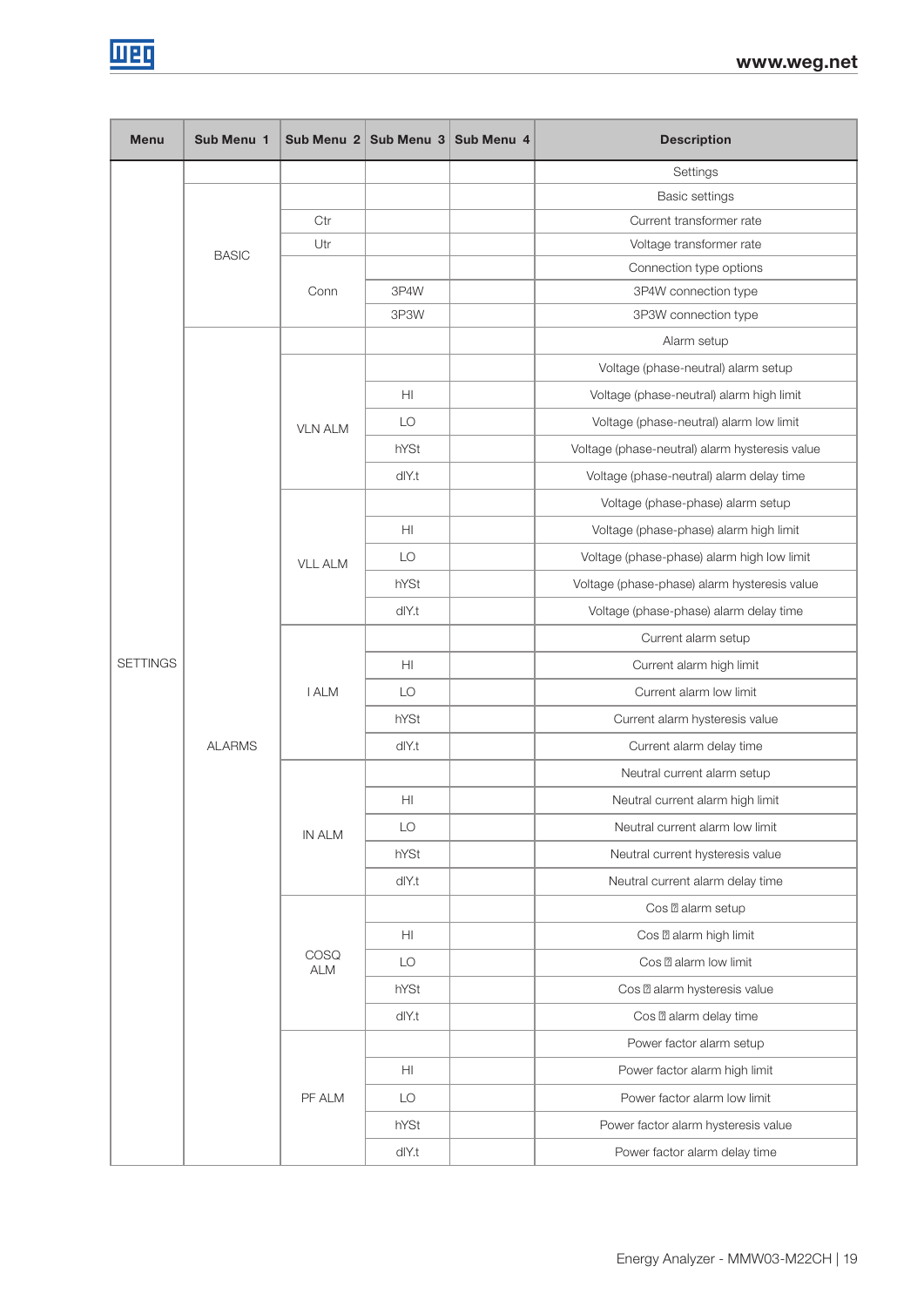| <b>Menu</b>     | Sub Menu 1    |               | Sub Menu 2 Sub Menu 3 Sub Menu 4 |                     | <b>Description</b>                                 |  |  |  |
|-----------------|---------------|---------------|----------------------------------|---------------------|----------------------------------------------------|--|--|--|
|                 |               |               |                                  |                     | Frequency alarm setup                              |  |  |  |
|                 |               |               | H <sub>II</sub>                  |                     | Frequency alarm high limit                         |  |  |  |
|                 | <b>ALARMS</b> | FREQ ALM      | LO                               |                     | Frequency alarm low limit                          |  |  |  |
|                 |               |               | hYSt                             |                     | Frequency alarm hysteresis value                   |  |  |  |
|                 |               |               | dlY.t                            |                     | Frequency alarm delay time                         |  |  |  |
|                 |               |               |                                  |                     | Relay output setup                                 |  |  |  |
|                 |               |               |                                  |                     | Relay 1 setup                                      |  |  |  |
|                 |               | rLY1          | <b>OFF</b>                       |                     | Relay 1 OFF                                        |  |  |  |
|                 |               |               | <b>LOW</b>                       |                     | Assign relay 1 to level low alarms                 |  |  |  |
|                 | <b>RELAYS</b> |               | <b>HIGH</b>                      |                     | Assign relay 1 to level high alarms                |  |  |  |
|                 |               |               |                                  |                     | Relay 2 setup                                      |  |  |  |
|                 |               | rLY2          | OFF                              |                     | Relay 2 OFF                                        |  |  |  |
|                 |               |               | LOW                              |                     | Assign relay 2 to level low alarms                 |  |  |  |
|                 |               |               | <b>HIGH</b>                      |                     | Assign relay 2 to level high alarms                |  |  |  |
|                 | <b>DEMAND</b> |               |                                  |                     | Demand setup                                       |  |  |  |
|                 |               | dEd.t         |                                  |                     | Demand time setup                                  |  |  |  |
|                 |               |               |                                  |                     | RS485 setup                                        |  |  |  |
| <b>SETTINGS</b> |               | bAud          |                                  |                     | Baud rate options                                  |  |  |  |
|                 |               | ld            |                                  |                     | Slave ID setup                                     |  |  |  |
|                 | <b>RS485</b>  | PrYt          |                                  |                     | Parity check setup                                 |  |  |  |
|                 |               |               | <b>NONE</b>                      |                     | Parity check off                                   |  |  |  |
|                 |               |               | <b>EVEN</b>                      |                     | Even parity                                        |  |  |  |
|                 |               |               | ODD                              |                     | Odd parity                                         |  |  |  |
|                 |               |               |                                  |                     | Digital input setup                                |  |  |  |
|                 |               |               |                                  |                     | Digital input 1 setup                              |  |  |  |
|                 |               |               |                                  |                     | Digital input 1 options                            |  |  |  |
|                 |               |               |                                  | OFF                 | Off                                                |  |  |  |
|                 |               |               | tYPE                             | TARIFF <sub>2</sub> | Enable tariff 2                                    |  |  |  |
|                 | DI INPUT      |               |                                  | COUNTER             | Enable counter                                     |  |  |  |
|                 |               | <b>INPUT1</b> |                                  | RUN HOUR            | Enable Run Hour                                    |  |  |  |
|                 |               |               | dLY                              |                     | Digital input 1 detection delay time               |  |  |  |
|                 |               |               |                                  |                     | Digital input 1 detection edge                     |  |  |  |
|                 |               |               |                                  | <b>RISING</b>       | Detection in rising edge                           |  |  |  |
|                 |               |               | EdgE                             | <b>FALLING</b>      | Detection in falling edge (Only valid for counter) |  |  |  |
|                 |               |               |                                  | <b>BOTH EDG</b>     | Detection in both edges (Only valid for counter)   |  |  |  |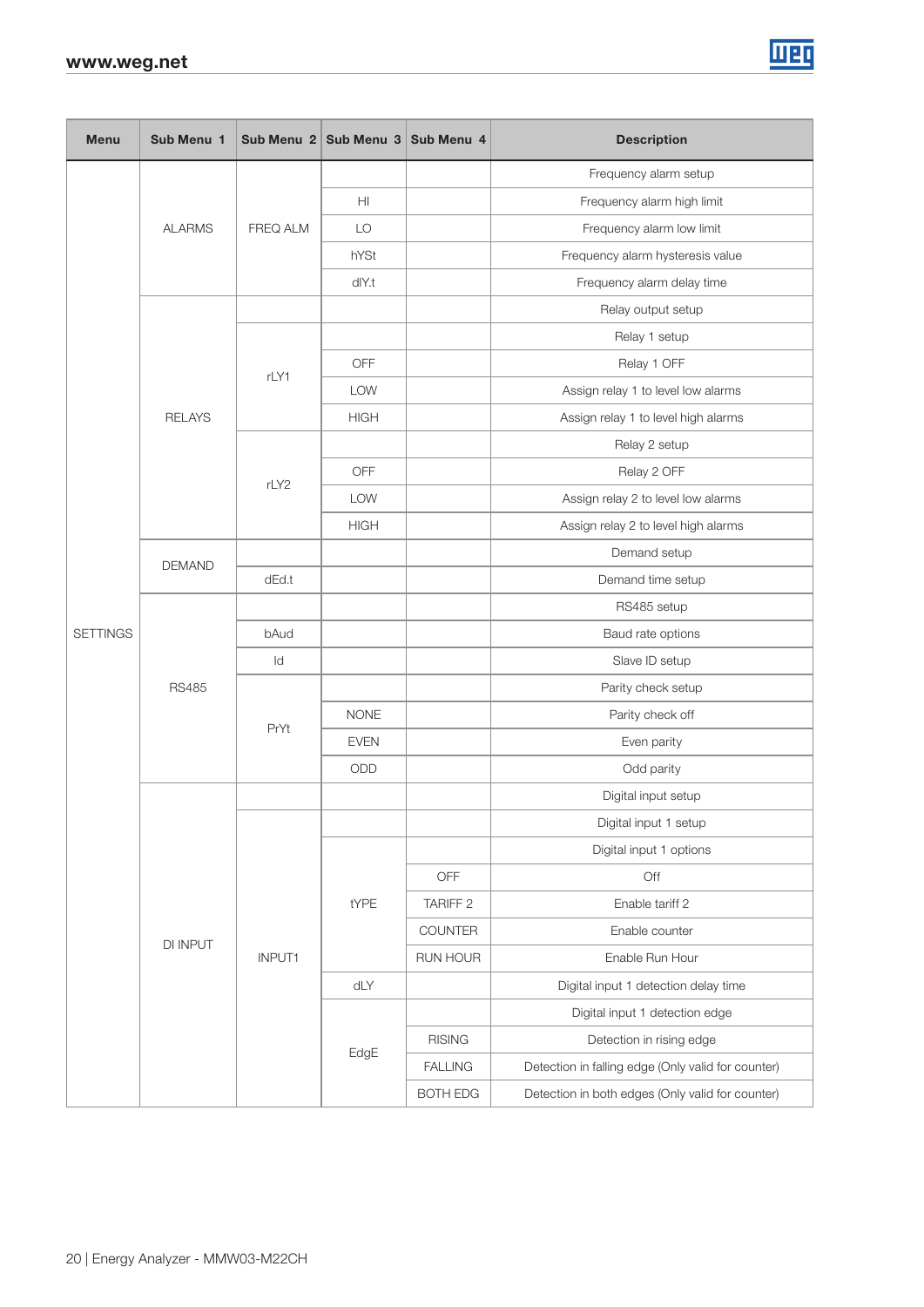

| <b>Menu</b>     | Sub Menu 1      | Sub Menu 2         | Sub Menu 3 | Sub Menu 4       | <b>Description</b>                                 |
|-----------------|-----------------|--------------------|------------|------------------|----------------------------------------------------|
|                 |                 |                    |            |                  | Digital input 2 setup                              |
|                 |                 |                    |            |                  | Digital input 2 options                            |
|                 |                 |                    |            | OFF              | Off                                                |
|                 |                 |                    | tYPE       | <b>TARIFF 2</b>  | Enable tariff 2                                    |
|                 |                 |                    |            | <b>COUNTER</b>   | Enable counter                                     |
|                 | <b>DI INPUT</b> | INPUT <sub>2</sub> |            | RUN HOUR         | Enable Run Hour                                    |
|                 |                 |                    | dLY        |                  | Digital input 2 detection delay time               |
|                 |                 |                    |            |                  | Digital input 2 detection edge                     |
|                 |                 |                    |            | <b>RISING</b>    | Detection in rising edge                           |
|                 |                 |                    | EdgE       | <b>FALLING</b>   | Detection in falling edge (Only valid for counter) |
|                 |                 |                    |            | <b>BOTH EDG</b>  | Detection in both edges (Only valid for counter)   |
|                 |                 |                    |            |                  | Pulse output setup                                 |
|                 |                 |                    |            |                  | Pulse output 1 setup                               |
|                 |                 |                    |            |                  | Pulse output 1 parameter setup                     |
|                 |                 |                    |            | OFF              | Off                                                |
|                 | <b>PULSE</b>    |                    |            | <b>IMP ACT1</b>  | Assign to tariff 1 import active energy counter    |
|                 |                 | OUT1               | <b>OUT</b> | EXP ACT1         | Assign to tariff 1 export active energy counter    |
|                 |                 |                    |            | <b>IMP REA1</b>  | Assign to tariff 1 import reactive energy counter  |
|                 |                 |                    |            | EXP REA1         | Assign to tariff 1 export reactive energy counter  |
| <b>SETTINGS</b> |                 |                    |            | <b>IMP ACT2</b>  | Assign to tariff 2 import active energy counter    |
|                 |                 |                    |            | EXP ACT2         | Assign to tariff 2 export active energy counter    |
|                 |                 |                    |            | <b>IMP REA2</b>  | Assign to tariff 2 import reactive energy counter  |
|                 |                 |                    |            | EXP REA2         | Assign to tariff 2 export reactive energy counter  |
|                 |                 | OUT1               | OUT        | DIN <sub>1</sub> | Assign to digital input 1 counter                  |
|                 |                 |                    |            | DIN <sub>2</sub> | Assign to digital input 2 counter                  |
|                 |                 |                    | durA       |                  | Pulse duration of the pulse output 1               |
|                 |                 |                    | rAt        |                  | Step range for pulse output 1                      |
|                 |                 |                    |            |                  | Pulse duration of the pulse output 2               |
|                 |                 |                    |            |                  | Step range for pulse output 2                      |
|                 |                 |                    |            | OFF              | Off                                                |
|                 |                 |                    |            | IMP ACT1         | Assign to tariff 1 import active energy counter    |
|                 | <b>PULSE</b>    |                    |            | EXP ACT1         | Assign to tariff 1 export active energy counter    |
|                 |                 |                    |            | IMP REA1         | Assign to tariff 1 import reactive energy counter  |
|                 |                 | OUT <sub>2</sub>   | OUT        | EXP REA1         | Assign to tariff 1 export reactive energy counter  |
|                 |                 |                    |            | IMP ACT2         | Assign to tariff 2 import active energy counter    |
|                 |                 |                    |            | EXP ACT2         | Assign to tariff 2 export active energy counter    |
|                 |                 |                    |            | IMP REA2         | Assign to tariff 2 import reactive energy counter  |
|                 |                 |                    |            | EXP REA2         | Assign to tariff 2 export reactive energy counter  |
|                 |                 |                    |            | DIN1             | Assign to digital input 1 counter                  |
|                 |                 |                    |            | DIN <sub>2</sub> | Assign to digital input 2 counter                  |

Energy Analyzer - MMW03-M22CH | 21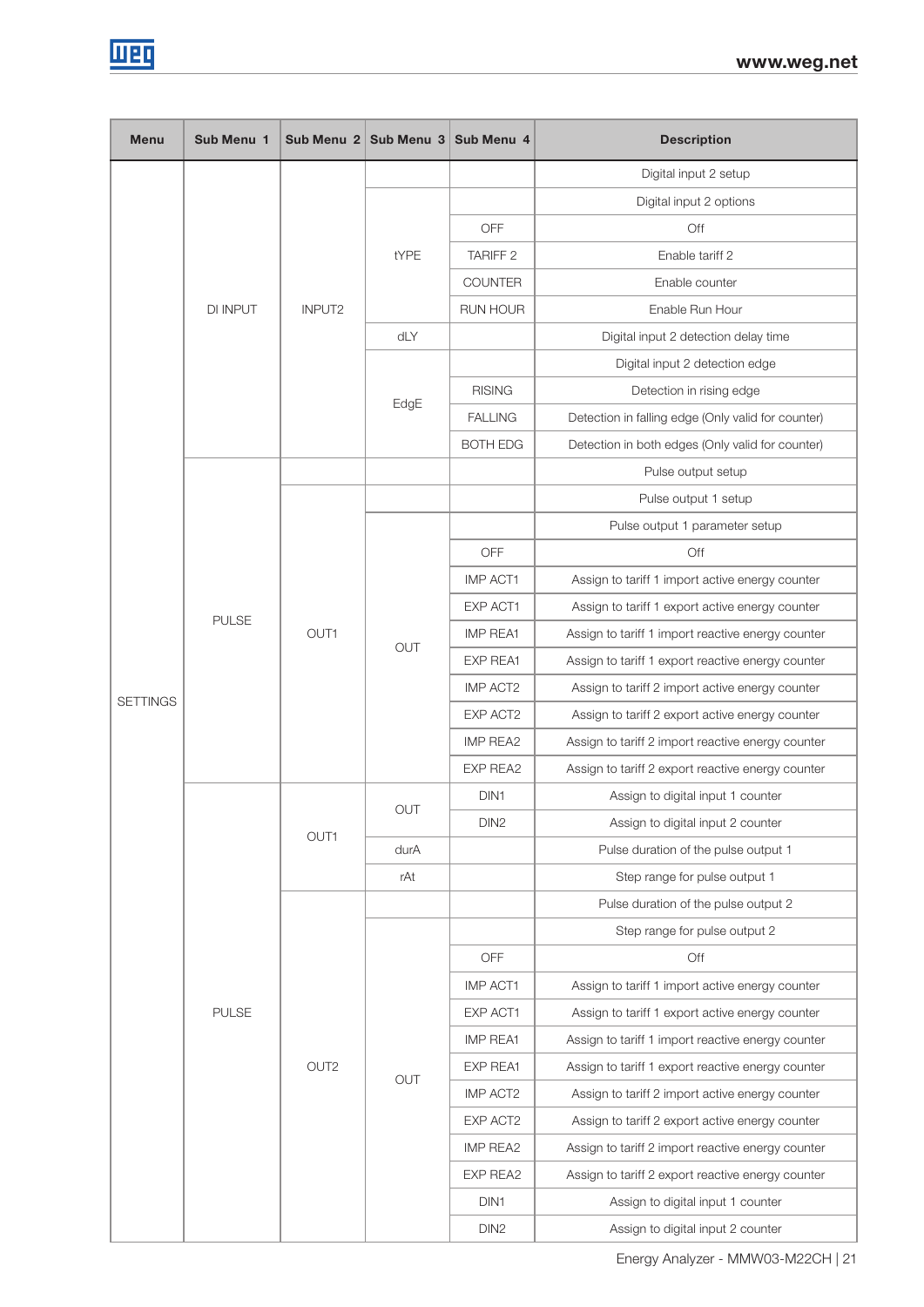| <b>Menu</b>                       | Sub Menu 1      |                 |                                                                                                                                                                                                                                                                                                                                      |                | <b>Description</b>                                                                                                                                                                                      |
|-----------------------------------|-----------------|-----------------|--------------------------------------------------------------------------------------------------------------------------------------------------------------------------------------------------------------------------------------------------------------------------------------------------------------------------------------|----------------|---------------------------------------------------------------------------------------------------------------------------------------------------------------------------------------------------------|
|                                   |                 |                 | durA                                                                                                                                                                                                                                                                                                                                 |                | Pulse duration of the pulse output 2                                                                                                                                                                    |
|                                   | <b>PULSE</b>    |                 | rAt                                                                                                                                                                                                                                                                                                                                  |                | Step range for pulse output 2                                                                                                                                                                           |
|                                   |                 |                 |                                                                                                                                                                                                                                                                                                                                      |                | Password protection setup                                                                                                                                                                               |
|                                   |                 | Act             |                                                                                                                                                                                                                                                                                                                                      |                | Enable/disable password protection                                                                                                                                                                      |
|                                   |                 |                 | <b>NO</b>                                                                                                                                                                                                                                                                                                                            |                | password protection disable                                                                                                                                                                             |
|                                   | <b>SECURITY</b> |                 | <b>YES</b>                                                                                                                                                                                                                                                                                                                           |                | password protection enable                                                                                                                                                                              |
|                                   |                 | Pin.t           |                                                                                                                                                                                                                                                                                                                                      |                | Timeout for password protection. If you do press any<br>keys after entering the password or do not change<br>any settings via MODBUS, password protection is re-<br>enabled after the time has elapsed. |
|                                   |                 | Pin             | Sub Menu 2 Sub Menu 3 Sub Menu 4<br>OUT <sub>2</sub><br>OFF<br>ScrL<br>ON<br><b>MENU</b><br>Scr.P<br><b>VOLTAGELN</b><br>Strt<br><b>VOLTAGELL</b><br><b>CURRENT</b><br><b>INEUTR</b><br>COSQ<br>PF<br>POWER P<br>POWER Q<br><b>MENU</b><br>Strt<br>POWER S<br>$P-Q-S$<br><b>FREQ</b><br>THD V<br>THD I<br>TIME DEP<br>oPt<br>CONT ON | Password value |                                                                                                                                                                                                         |
| <b>DISPLAY</b><br><b>SETTINGS</b> | Secreen setup   |                 |                                                                                                                                                                                                                                                                                                                                      |                |                                                                                                                                                                                                         |
|                                   |                 |                 |                                                                                                                                                                                                                                                                                                                                      |                | Menu setup                                                                                                                                                                                              |
|                                   |                 |                 |                                                                                                                                                                                                                                                                                                                                      |                | Menu scroll setup                                                                                                                                                                                       |
|                                   |                 |                 |                                                                                                                                                                                                                                                                                                                                      |                | Menu scroll disable                                                                                                                                                                                     |
|                                   |                 |                 |                                                                                                                                                                                                                                                                                                                                      |                | Menu scroll enable                                                                                                                                                                                      |
|                                   |                 |                 |                                                                                                                                                                                                                                                                                                                                      |                | Menu display time                                                                                                                                                                                       |
|                                   |                 |                 |                                                                                                                                                                                                                                                                                                                                      |                | Home page setup                                                                                                                                                                                         |
|                                   |                 |                 |                                                                                                                                                                                                                                                                                                                                      |                | Home page Voltage(L-N)                                                                                                                                                                                  |
|                                   |                 |                 |                                                                                                                                                                                                                                                                                                                                      |                | Home page Voltage(L-L)                                                                                                                                                                                  |
|                                   |                 |                 |                                                                                                                                                                                                                                                                                                                                      |                | Home page Current                                                                                                                                                                                       |
|                                   |                 |                 |                                                                                                                                                                                                                                                                                                                                      |                | Home page Neutral Current                                                                                                                                                                               |
|                                   |                 |                 |                                                                                                                                                                                                                                                                                                                                      |                | Home page CosQ                                                                                                                                                                                          |
|                                   |                 |                 |                                                                                                                                                                                                                                                                                                                                      |                | Home page Power Factor                                                                                                                                                                                  |
|                                   |                 |                 |                                                                                                                                                                                                                                                                                                                                      |                | Home page Active Power                                                                                                                                                                                  |
|                                   |                 |                 |                                                                                                                                                                                                                                                                                                                                      |                | Home page Reactive Power                                                                                                                                                                                |
|                                   |                 |                 |                                                                                                                                                                                                                                                                                                                                      |                | Home page Apperant Power                                                                                                                                                                                |
|                                   |                 |                 |                                                                                                                                                                                                                                                                                                                                      |                | Home page Total Power                                                                                                                                                                                   |
|                                   | <b>DISPLAY</b>  |                 |                                                                                                                                                                                                                                                                                                                                      |                | Home page Frequency                                                                                                                                                                                     |
|                                   |                 |                 |                                                                                                                                                                                                                                                                                                                                      |                | Home page THDV                                                                                                                                                                                          |
|                                   |                 |                 |                                                                                                                                                                                                                                                                                                                                      |                | Home page THDI                                                                                                                                                                                          |
|                                   |                 |                 |                                                                                                                                                                                                                                                                                                                                      |                | Display backlight setup                                                                                                                                                                                 |
|                                   |                 |                 |                                                                                                                                                                                                                                                                                                                                      |                | Display backlight options                                                                                                                                                                               |
|                                   |                 | <b>BACKLGHT</b> |                                                                                                                                                                                                                                                                                                                                      |                | Display backlight depending on the time                                                                                                                                                                 |
|                                   |                 |                 |                                                                                                                                                                                                                                                                                                                                      |                | Display backlight always on                                                                                                                                                                             |
|                                   |                 |                 |                                                                                                                                                                                                                                                                                                                                      | CONT OFF       | Display backlight always off                                                                                                                                                                            |
|                                   |                 |                 | durA                                                                                                                                                                                                                                                                                                                                 |                | Display backlight always on time                                                                                                                                                                        |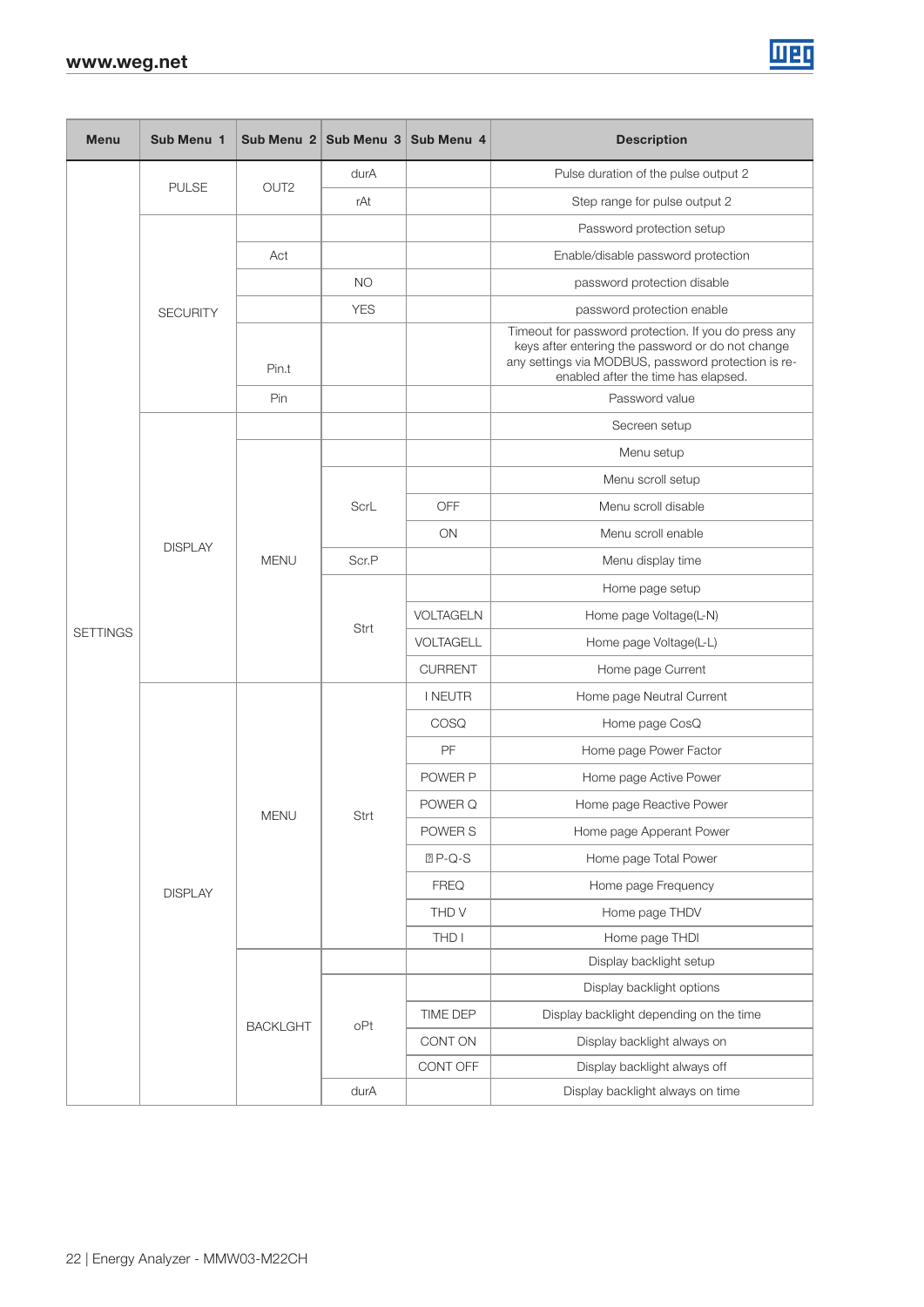| <b>Menu</b>     | Sub Menu 1   |                                                    | Sub Menu 2 Sub Menu 3 Sub Menu 4          | <b>Description</b>                   |
|-----------------|--------------|----------------------------------------------------|-------------------------------------------|--------------------------------------|
|                 |              |                                                    |                                           | Clear Menu                           |
|                 |              | CLr                                                |                                           |                                      |
|                 |              |                                                    | <b>OFF</b>                                | Clear abort                          |
|                 |              |                                                    | <b>ALL</b>                                | Reset the device to factory settings |
|                 |              |                                                    | <b>ENERGY</b>                             | Clear the energy counters            |
|                 | <b>CLEAR</b> |                                                    | <b>COUNTERS</b>                           | Clear the counters                   |
|                 |              |                                                    | <b>MAX VALS</b>                           | Clear the max, values                |
| <b>SETTINGS</b> |              |                                                    | <b>MIN VALS</b>                           | Clear the min, values                |
|                 |              |                                                    | <b>DEMANDS</b>                            | Clear the demand values              |
|                 |              |                                                    | <b>SETTINGS</b>                           | Reset the setup to factory settings  |
|                 |              | <b>ALARMS</b><br>KLEA 220P<br><b>POWYS</b><br>3121 | Reset the alarm setup to factory settings |                                      |
|                 |              |                                                    |                                           | Information                          |
|                 | <b>INFO</b>  | UEr                                                |                                           | Firmware version information         |

Tabela 3.3: SETTINGS Menu

## 3.5.1 Basic Settings Menu (BASIC)

This is the menu item where you make the current transformer ratio, voltage transformer ratio and connection type settings. Please see Table 3-3 for the menu tree and SECTION 5 for the menu tree and Section 5 for the factory default settings.

**Current transformer ratio (Ctr):** The calculated currents are multiplied by the current transformer ratio (Ctr) to be indicated on the displays and the modbus addresses.

Voltage transformer ratio (Utr): The calculated voltages are multiplied by the voltage transformer ratio (Utr) to be indicated on the displays and the modbus addresses.

Connection (Conn): This menu is for the network connection settings.

If "3P4W" (3-phase, 4-wire connection type) was specified for the network connection setup, the initial menu is "Voltage (Phase-Neutral)". This menu is displayed first when the device is energized.

If "3P3W" (3-phase, 3-wire connection type) was specified for the network connection setup, the initial menu is "Voltage (Phase-Phase)". This menu is displayed first when the device is energized.

#### 3.5.2 Alarm Settings Menu (ALARMS)

Use this menu item to set the alarm limits, hysteresis value and alarm delay time. Please see Table 3-3 for the menu tree and SECTION 5 for the factory default settings.



## CAUTION!

Outside the alarm limits:

- The values which are belong to adjusted alarm parameter, start flashing. - When alarm delay time is expired,  $(\langle\!\langle\!\langle \rangle\rangle\!\rangle)$  symbol is displayed in main scren.
- If relay outputs are assigned to any alarm and also if there is an alarm in the system, related relay symbols  $(\{\},\{\},\)$ displayed in the main screen after alarm delay time.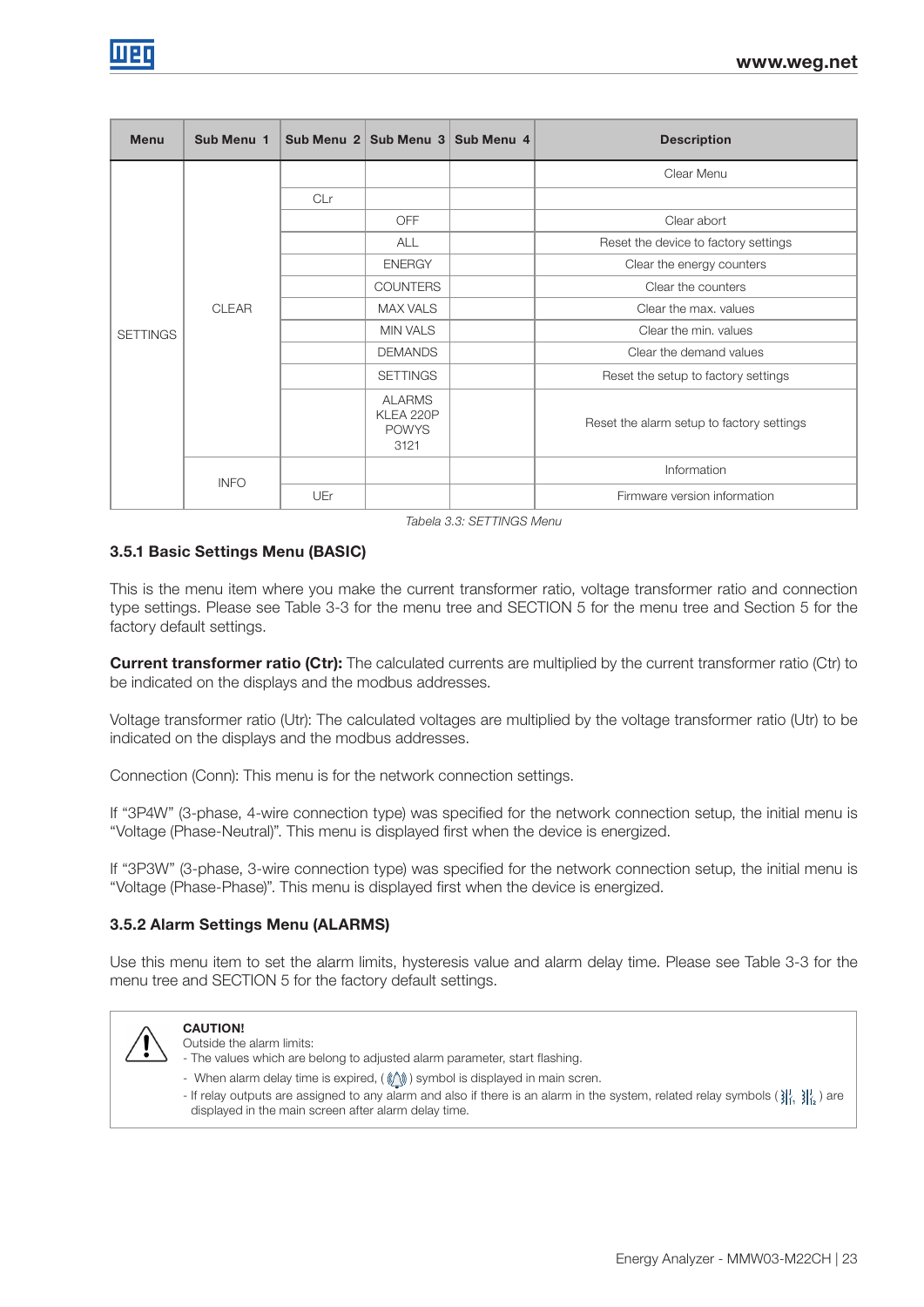



Figura 3.6: Alarm Example

- A low limit alarm occurs at point A.
- Alarm disappears at point B.
- A high limit alarm occurs at point C.
- Alarm disappears at point D.

#### 3.5.3 Alarm Relay Settings Menu (RELAYS) (MMW03-M22CH)

Use this menu item to set the conditions of the alarm relays. You can set both alarm relays to the following positions:

- OFF : Relay does not energize in an alarm condition;
- LO : Relay energizes when a low limit alarm occurs;
- HI: Relay energizes when a high limit alarm occurs.

Related relay is de-energized when the alarm condition ends. Please see Table 3-3 for the menu tree and SECTION 5 for the factory default settings.

#### 3.5.4 Demand Period Setting Menu (DEMAND)

Use this menu item to setup the demand period. At the end of the specified period, demand values are calculated in a periodic cycle.

Please see Table 3-3 for the menu tree and SECTION 5 for the factory default settings.

#### 3.5.5 RS485 Settings Menu (RS485)

Use this menu item to set the baudrate, slave ID and parity control settings in RS485 communication. Please see Table 3-3 for the menu tree and SECTION 5 for the factory default settings.

**Baudrate (bAud):** Communication Signal speed is expressed with "baud" in terms of units. The baud rate can be changed in the adjustment range.

**Slave ID (Id):** RS485 communication is working on the basis of one or more slave devices communicate with one master. MMW03-M22CH, as a slave in the RS485 communication responds to queries made by the master. If the device is slave match in this communication are set in the slave ID Menu.

**Parity Check (PrtY):** It is a control mechanism for data accuracy. It counts odds "1" in Binary data. There are "odd" and "even" parity control method. For communication, master and slave devices must be using the same method. The desired method is selected from the menu or "NONE" option selected to make parity check feature turned off.

#### 3.5.6 3.5.6 Digital Input Settings Menu (DI INPUT)

Use this menu item to set the on/off position, type, delay time and detection edge for the digital input. Please see Table 3-3 for the menu tree and SECTION 5 for the factory default settings.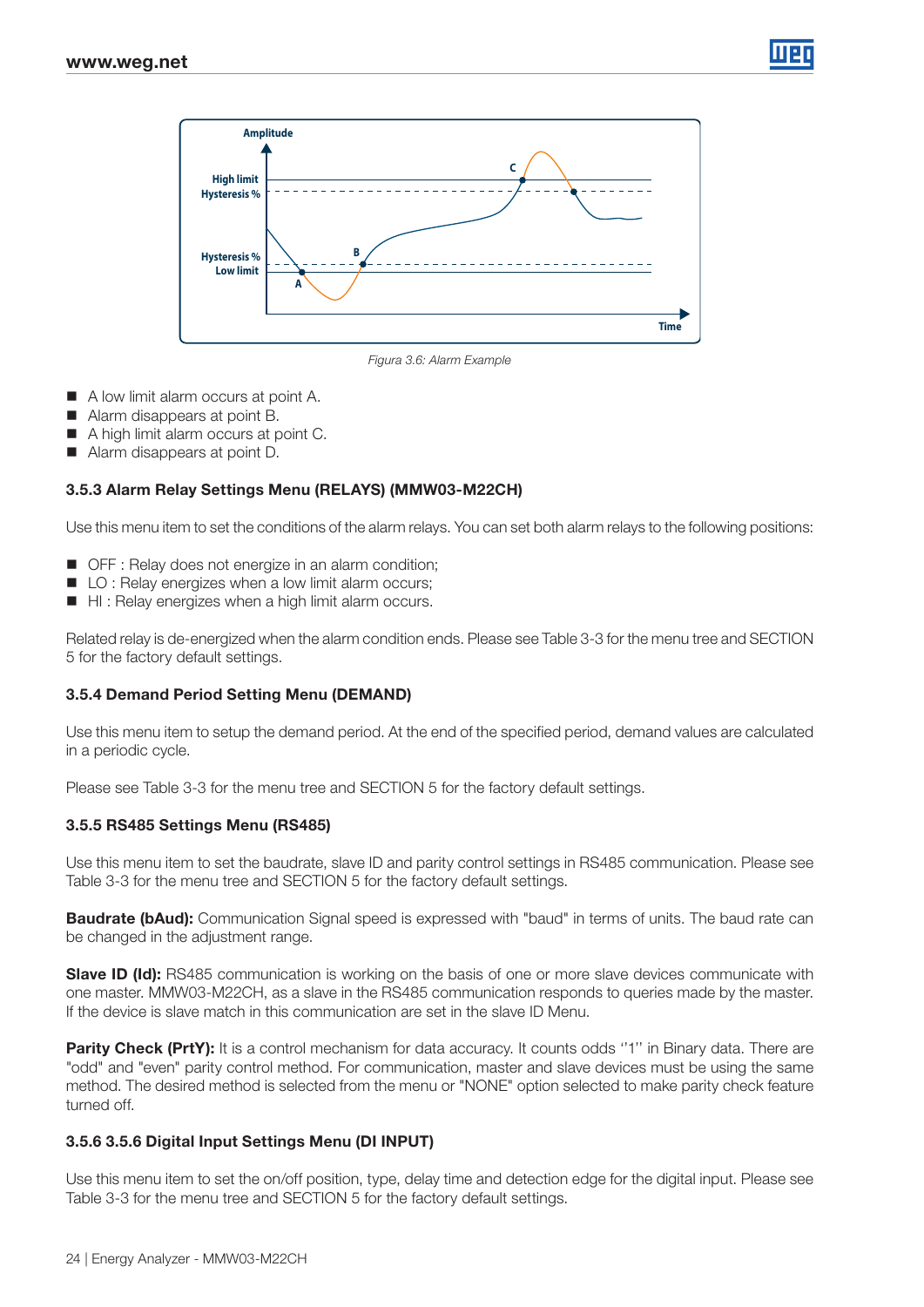

#### **CAUTION!**

Digital input is based on dry contact detection principle. Never apply signal to inputs. Otherwise there is risk of damaging the device.

#### Digital input type (tYPE):

- Option to enable tariff 2 (TARIFF 2): If you choose this option for the digital input type, tariff2 energy counters will be enabled when the digital input is active (dry contact must be applied from related DIN+ and DIN-).
- Option to enable the counter (COUNTER): If you choose this option for the digital input type, the counter will count the changes in the position of the digital input depending on the chosen detection edge.
	- If you choose rising edge detection (RISING) for the detection edge, the counter will increase by 1 on each activation of the dry contact that is connected to the digital input.
	- If you choose falling edge detection (FALLING) for the detection edge, the counter will increase by 1 on each de-activation of the dry contact that is connected to the digital input.
	- If you choose both edges detection (BOTH EDGE) for the detection edge, the counter will increase by 1 on each activation and de-activaton of the dry contact that is connected to the digital input.
- Run Hour enable option (RUN HOUR): If you choose this option for the digital input type, the "run hour counter" start counting when the digital input is active. (Dry contact must be applied from related DIN+ and DIN-).

#### Detection delay time (dLY):

The input is enabled or disabled based on the detection delay time which is set to account for contact spikes or noise in the digital input.

#### Detection edge (EdgE):

Use this menu item to choose the position where the digital input is detected active or passive. This menu is available only for the digital input mode "counter". Other options always use the rising edge detection.

#### 3.5.7 Pulse Output Settings Menu (PULSE)

Use this menu item to specify the on/off position, output parameter, pulse duration and step range settings for the pulse outputs. You can freely choose the settings for each pulse output independent of each other. Please see Table 3-3 for the menu tree and SECTION 5 for the factory default settings.

The pulse output is activated with an increase in the predefined output parameter that is equal to each step range and deactivates after the predefined time.

#### Output parameter setup (OUT):

Use this menu item to set the parameter dependency of the output. The respective output is closed when you choose "OFF".

#### Pulse duration setup (durA):

Use this menu item to specify the time the pulse is active.

#### Pulse step range (rAt):

Use this menu to specify the smallest possible increase for the input parameter that will output a pulse.

#### 3.5.8 Password Settings Menu (SECURITY)

Use this menu item to turn the password protection on/off, set a password activation time and change password settings editing options. Please see Table 3-3 for the menu tree and SECTION 5 for the factory default settings.

4 digit password protects the product setup and counter menus against unauthorized access and modifications. When activated, a password query screen is displayed if someone attempts to change the values. After a successful login, the device will not ask for a password until the "password activation time" has elapsed. You can set this value in the respective menu item. Please see Table 3-3 for the menu tree and SECTION 5 for the factory default settings.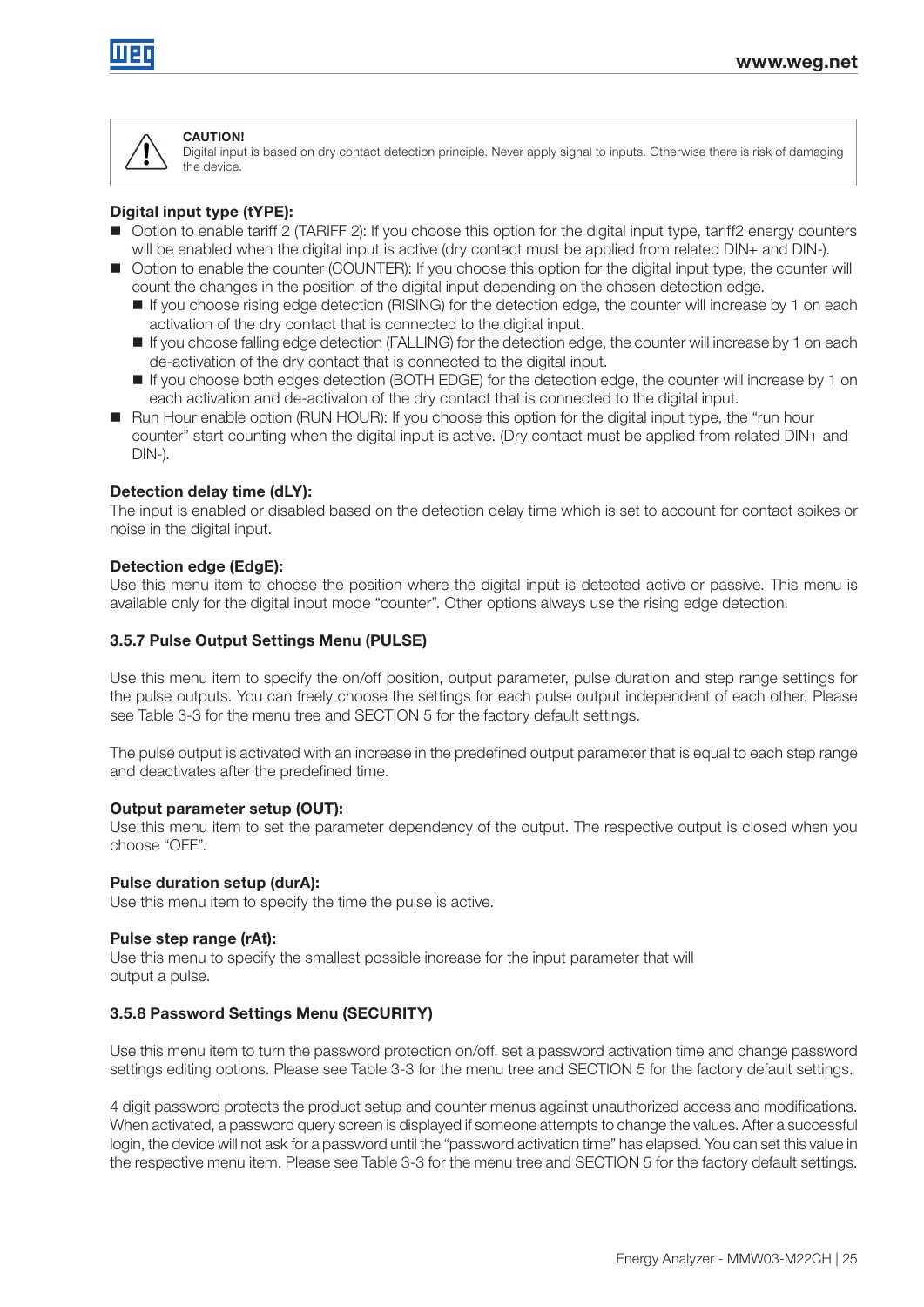



**CAUTION!** If you do not press any keys after entering the password or do not change the settings via MODBUS, password protection is re-enabled after the password activation time has elapsed.

## 3.5.9 Display Setup (DISPLAY)

The settings about menu screen and backlight are made in this menu.

## Menu Setup (MENU):

Menu scroll setting, display time and start page are made in this sub-menu:

- Menu scroll setup (ScrL): Menu Navigation is given as a name to command which is moving menu screen to next one at the end of display time. If "ON" is selected, menu navigation is activated after device start or 15 seconds after the last key is pressed.
- Menu display period (Scr.P): Each menu appears in the screen during the period that is adjusted in "menu display time". The unit is second and it is effective when menu scroll mode is "on". It is ineffective when menu scroll mode is "off".
- Home page setup (Strt): When the device is first energized, first screen menu is called Menu opening page. Any of this menu can be set from available instantaneous measurements Menu as Home page. Pre value "VOLTAGELN" menu is designated as Home page.

## Display Backlight Setup (BACKLGHT)

Is subhead which lets adjustment of display backlight options and duration of backlight.

**I** Display backlight options (oPt): This menu is adjustment of display backlight activation depending on the time (TIME DEP), always on (CONT ON) or permanently closed (CONT OFF).

Time Dependent (TIME DEP): Backlight is turned on with device operates or with a pressing any key. Display backlight will be turned off if there is no pressing any key after set time. It is preferred to have longer-lasting power-saving and LED lighting.

- Continuous ON (CONT ON): Display backlight stays on permanently.
- Continuous OFF (CONT OFF): Display backlight is permanently closed.
- Display Backlight On Time (durA): Menu is where screen backlight time period is set with unit of second.
- Display Backlight On Time (durA): Menu is where screen backlight time period is set with unit of second.

#### 3.5.10 Clear Menu (CLEAR)

Use this menu to delete the stored values in the memory and restore the factory settings. Please see Table 3-3 for the menu tree and SECTION 5 for the factory default settings.

The following options are available in the clear menu:

- OF : Disables the clear process.
- ALL : Clears all values stored in the memory and restores them to the default factory settings.
- ENERGY : Resets all energy counters.
- COUNTERS : Resets all counters.
- **MAX VALS** : Clears the maximum values stored in the memory.
- **MIN VALS** : Clears the minimum values stored in the memory.
- **DEMAND** : Clears the demand values stored in the memory.
- SETTINGS : Restores all settings to the factory settings.
- ALARMS : Restores the alarm settings to the factory settings.

In order to prevent an accidental deletion, "NO" / "YES" prompt is displayed if you choose any option other than "OFF" 3.6.3 Approval Prosedure:

 $\blacksquare$  To confirm the action:

Press the right key to blink the "NO" sign. Use the up/down keys to change the "NO" to "YES". Then, press the left key to confirm the action.

■ To discard the action: Press the right key to blink the "NO" sign. Then, press the left key to confirm the "NO" option and exit the menu without making any deletions.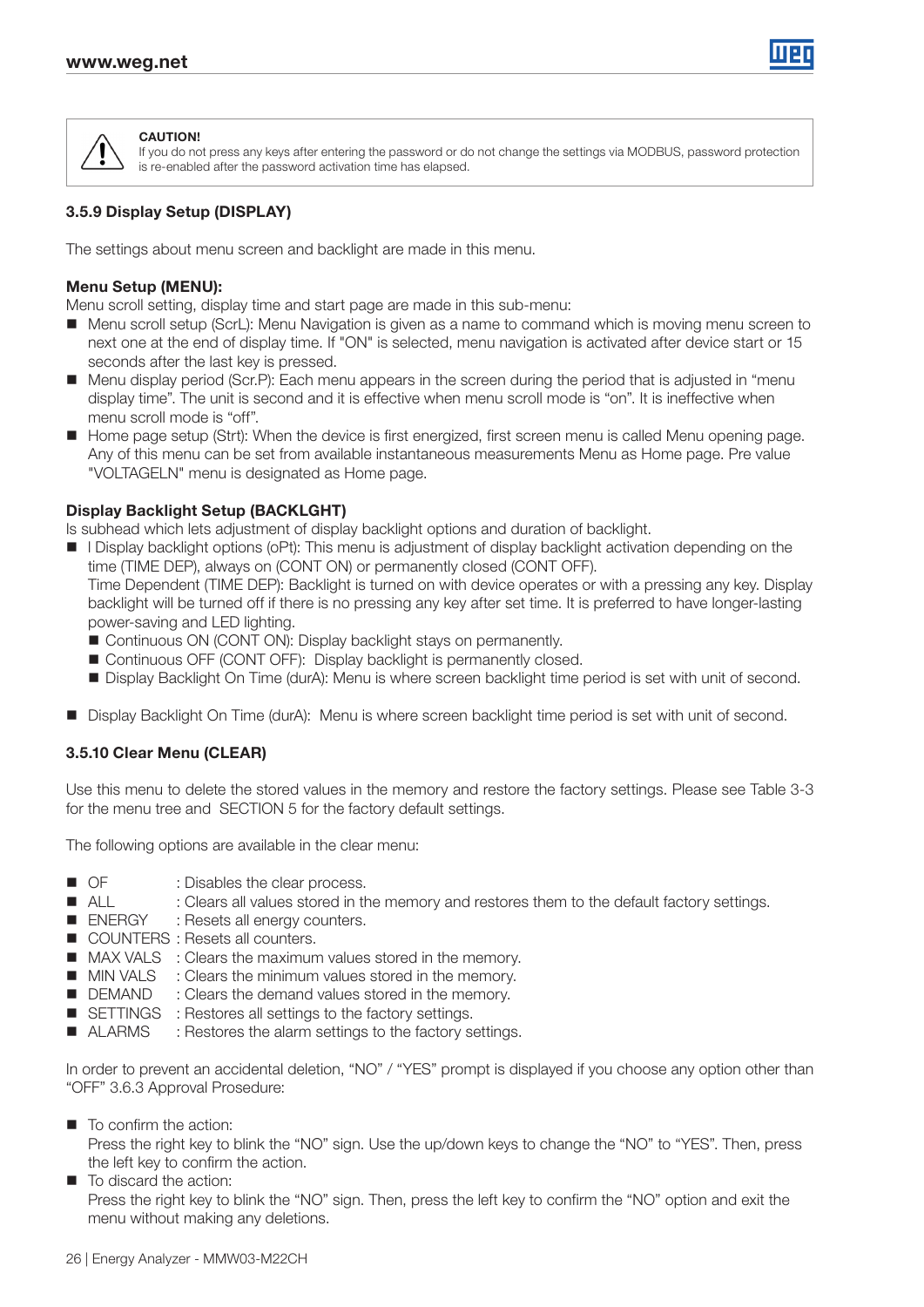

# CAUTION!

The device restarts if you choose SETINGS, ALARM or All and confirm the action. It will not restart if you choose other options. It will clear the values and returns back to the CLEAR menu.

# 3.6 SAVE, CHANGING VALUE AND APPROVAL PROCEDURE

## 3.6.1 Changing Value/Setting



Menu titles in the menu "SETTINGS" are displayed in the menu bar. When the submenus are entered into, the menu in which the change will occur is shown in the indicator in the first row and the value belonging the related setting is shown in the menu bar and the change may be made here.

There are 2 different menus for changing the values:

- Multiple choice menus: These menus contain predefined options. Press the right key to choose and blink the first variable of the menu. Press the up/down keys to choose and blink the desired option. Then press the left button to complete your choice.
- Menus with numerical input values: In these menus, move through the digits to set the desired value. Press the right key to choose and blink the first digit of the variable from the left. Use the right key to move through the digits. Use the up/down keys to increase/decrease the value of the active digit. Set the desired values for variables by setting the individual digit values and press the left key to complete your action.



#### CAUTION!

If any change is made on settings, a registration procedure which is questioning whether or not to record the change will be active after return to "settings" menu. If the changes are saved, device restarts. See: 3.6.2 Save Prosedure.

#### 3.6.2 Save Procedure

Press the left key until you see the "SAVE" display to confirm or discard the changes you made.

To confirm the changes:

Press the right key to blink the "NO" sign. Use the up/down keys to change the "NO" to "YES". Then, press the left key to store the changes.



To discard the changes: Press the right key to blink the "NO" sign. Then exit the menu using the left key without saving your changes.

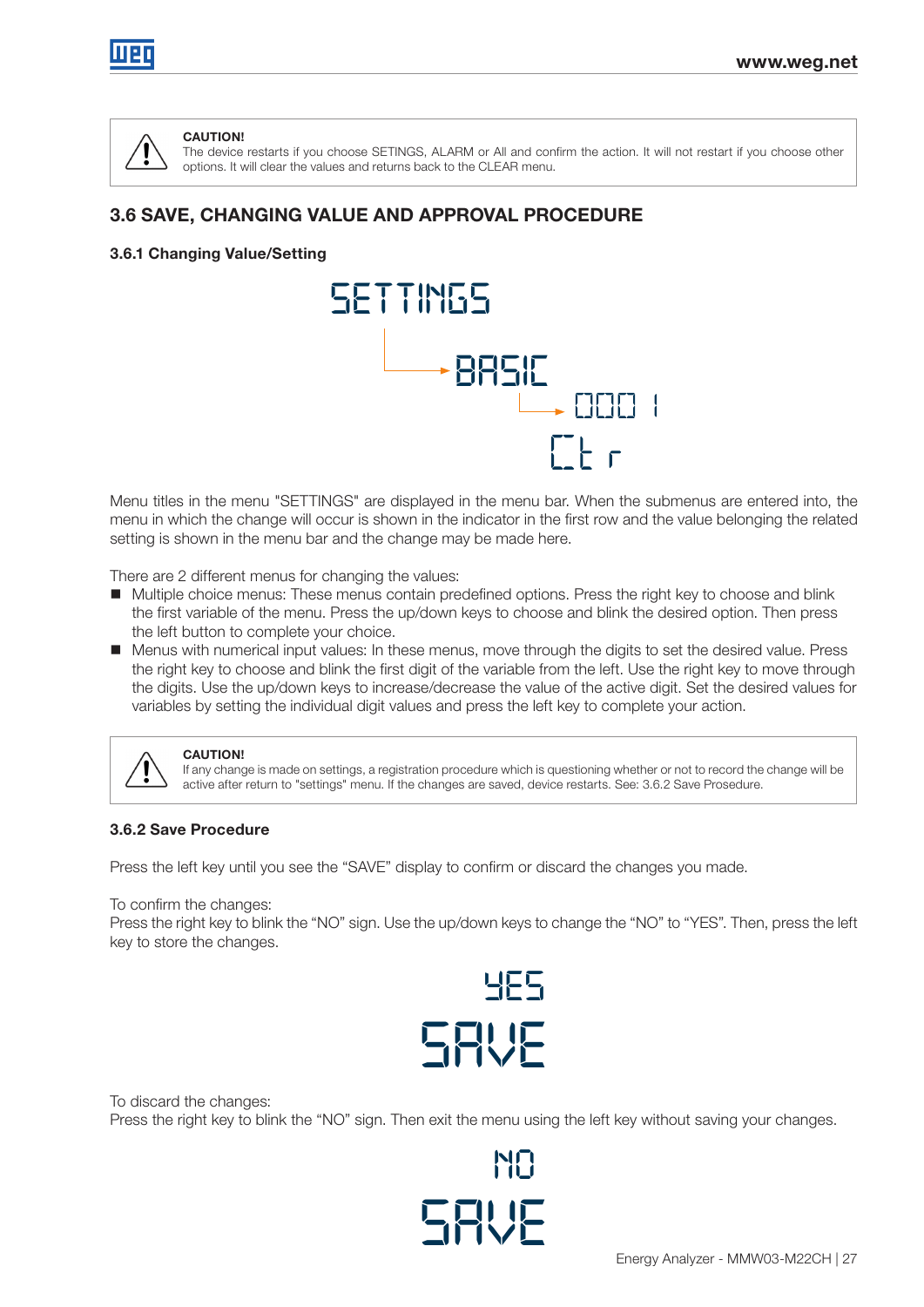

#### 3.6.3 Approval Procedure

Following query screen comes up to confirm the action or to reject. To confirm the changes:



To discard the changes:

Press the right key to blink the "NO" sign. Then exit the menu using the left key without saving your changes.





#### CAUTION!

In the Delete Menu SETTINGS ALL or ALARMS option shuts down the device after the approval of the selected transactions will be reopened. Other options for the restart process is not performed. The device returns to the CLEAR menu and perform the deletion.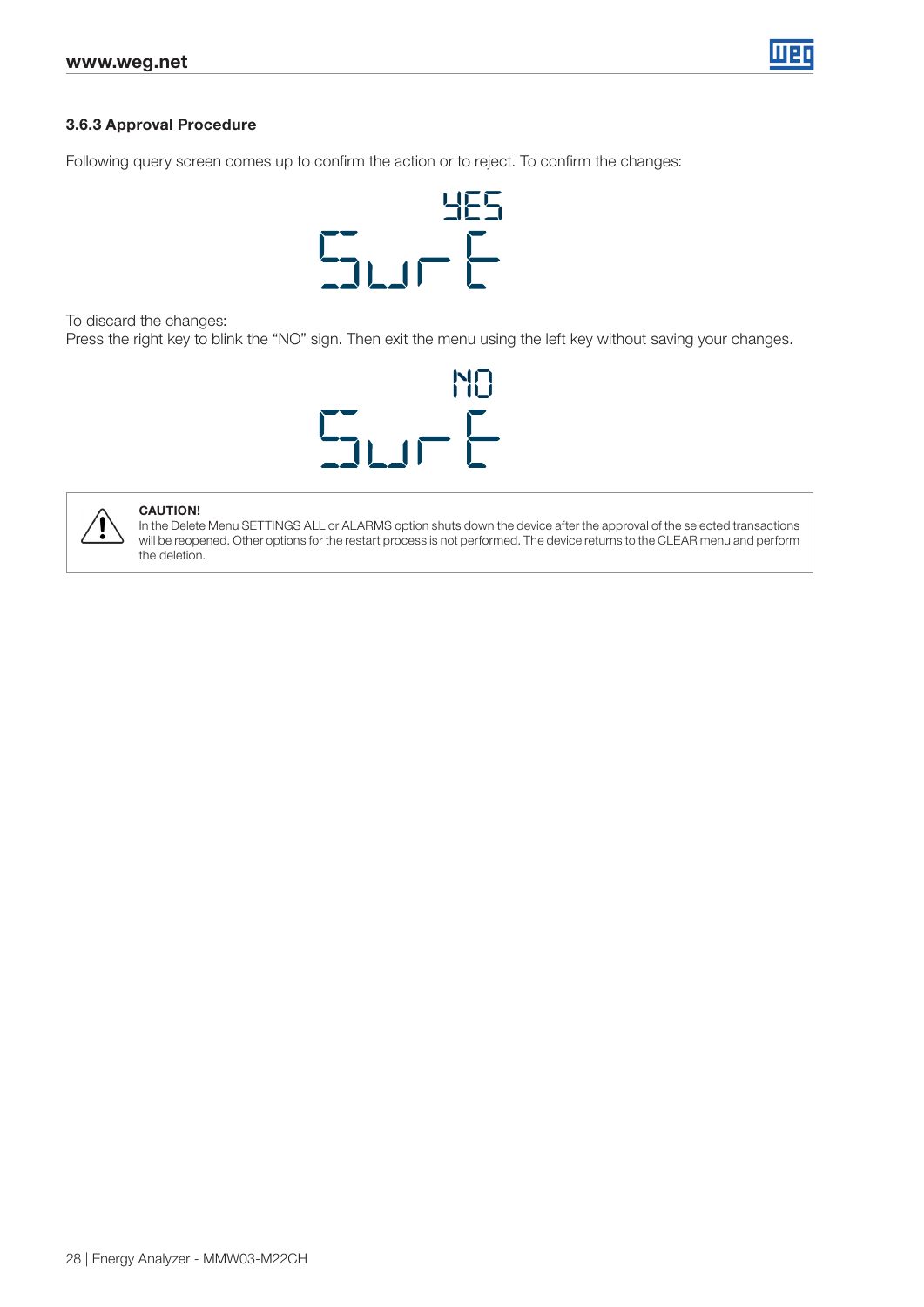# 4 RS485 COMMUNICATION

## 4.1 READABLE AND WRITABLE DATA

The following functions are supported:

- Function 03H: This function reads the readable addresses in the modbus table.
- Function 10H: This function writes to the writable addresses in the modbus table.

Specifications:

- $R / W$ : Can read and write the value in this address.
- RO : Can only read the value in this address.
- WO : Can only write to this address.
- float : 32 bit floating number.

Related modbus table is given below:

| <b>Adress</b>            | <b>Parametre</b>                                | <b>Type</b>                        | <b>Read / Write</b> | <b>Write Condition</b> |  |  |  |  |  |
|--------------------------|-------------------------------------------------|------------------------------------|---------------------|------------------------|--|--|--|--|--|
| Faz 1 Basic Measurements |                                                 |                                    |                     |                        |  |  |  |  |  |
| $\circ$                  | Phase 1 Voltage (L-N)                           | float                              | <b>RO</b>           |                        |  |  |  |  |  |
| $\overline{2}$           | Phase 1-2 Voltage (L-L)                         | float                              | <b>RO</b>           |                        |  |  |  |  |  |
| $\overline{4}$           | Phase 1 Current                                 | float                              | <b>RO</b>           |                        |  |  |  |  |  |
| 6                        | Phase 1 Coso                                    | float                              | <b>RO</b>           |                        |  |  |  |  |  |
| 8                        | Phase 1 Power Factor                            | float                              | <b>RO</b>           |                        |  |  |  |  |  |
| 10                       | Phase 1 Active Power                            | float                              | <b>RO</b>           |                        |  |  |  |  |  |
| 12                       | Phase 1 Reactive Power                          | float                              | <b>RO</b>           |                        |  |  |  |  |  |
| 14                       | Phase 1 Apparent Power                          | float                              | <b>RO</b>           |                        |  |  |  |  |  |
| 16                       | Phase 1 THDV                                    | float                              | <b>RO</b>           |                        |  |  |  |  |  |
| 18                       | Phase 1 THDI                                    | float                              | <b>RO</b>           |                        |  |  |  |  |  |
|                          |                                                 | <b>Phase -2 Basic Measurements</b> |                     |                        |  |  |  |  |  |
| 20                       | Phase 2 Voltage (L-N)                           | float                              | <b>RO</b>           |                        |  |  |  |  |  |
| 22                       | Phase 2-3 Voltage (L-L)                         | float                              | <b>RO</b>           |                        |  |  |  |  |  |
| 24                       | Phase 2 Current                                 | float                              | <b>RO</b>           |                        |  |  |  |  |  |
| 26                       | Phase 2 Coso                                    | float                              | <b>RO</b>           |                        |  |  |  |  |  |
| 28                       | Phase 2 Power Factor                            | float                              | R <sub>O</sub>      |                        |  |  |  |  |  |
| 30                       | Phase 2 Active Power                            | float                              | <b>RO</b>           |                        |  |  |  |  |  |
| 32                       | Phase 2 Reactive Power                          | float                              | <b>RO</b>           |                        |  |  |  |  |  |
| 34                       | Phase 2 Apparent Power                          | float                              | <b>RO</b>           |                        |  |  |  |  |  |
| 36                       | Phase 2 THDV                                    | float                              | <b>RO</b>           |                        |  |  |  |  |  |
| 38                       | Phase 2 THDI                                    | float                              | <b>RO</b>           |                        |  |  |  |  |  |
|                          |                                                 | <b>Phase -3 Basic Measurements</b> |                     |                        |  |  |  |  |  |
| 40                       | Phase 3 Voltage (L-N)                           | float                              | <b>RO</b>           |                        |  |  |  |  |  |
| 42                       | Phase 3-1 Voltage (L-L)                         | float                              | <b>RO</b>           |                        |  |  |  |  |  |
| 44                       | Phase 3 Current                                 | float                              | <b>RO</b>           |                        |  |  |  |  |  |
| 46                       | Phase 3 Coso                                    | float                              | <b>RO</b>           |                        |  |  |  |  |  |
| 48                       | Phase 3 Power Factor                            | float                              | <b>RO</b>           |                        |  |  |  |  |  |
| 50                       | Phase 3 Active Power                            | float                              | <b>RO</b>           |                        |  |  |  |  |  |
| 52                       | Phase 3 Reactive Power                          | float                              | <b>RO</b>           |                        |  |  |  |  |  |
| 54                       | Phase 3 Apparent Power                          | float                              | <b>RO</b>           |                        |  |  |  |  |  |
| 56                       | Phase 3 THDV                                    | float                              | <b>RO</b>           |                        |  |  |  |  |  |
| 58                       | Phase 3 THDI                                    | float                              | <b>RO</b>           |                        |  |  |  |  |  |
|                          | Common Measurements (Phase-1, Phase-2, Phase-3) |                                    |                     |                        |  |  |  |  |  |
| 60                       | Average Voltage (L-N)                           | float                              | R <sub>O</sub>      |                        |  |  |  |  |  |
| 62                       | Average Voltage (L-L)                           | float                              | <b>RO</b>           |                        |  |  |  |  |  |
| 64                       | <b>Total Current</b>                            | float                              | <b>RO</b>           |                        |  |  |  |  |  |
| 66                       | System Power Factor                             | float                              | <b>RO</b>           |                        |  |  |  |  |  |
| 68                       | <b>Total Active Power</b>                       | float                              | <b>RO</b>           |                        |  |  |  |  |  |
| 70                       | <b>Total Reactive Power</b>                     | float                              | <b>RO</b>           |                        |  |  |  |  |  |
| 72                       | <b>Total Apparent Power</b>                     | float                              | <b>RO</b>           |                        |  |  |  |  |  |
| 74                       | System Frequency                                | float                              | <b>RO</b>           |                        |  |  |  |  |  |
| 76                       | <b>Neutral Current</b>                          | float                              | <b>RO</b>           |                        |  |  |  |  |  |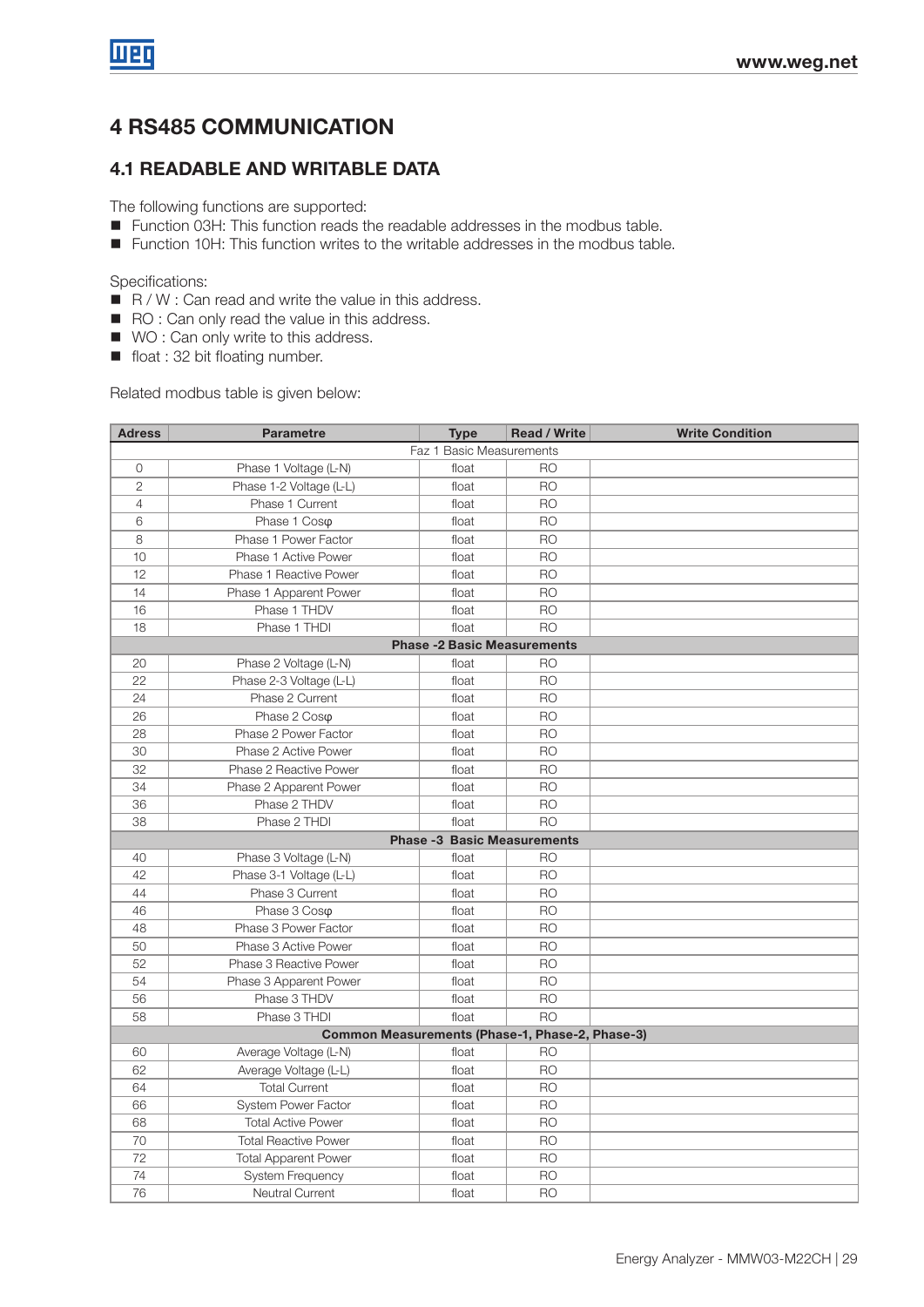

| <b>Adress</b> | <b>Parametre</b>                                    | <b>Type</b> | <b>Read / Write</b> | <b>Write Condition</b> |
|---------------|-----------------------------------------------------|-------------|---------------------|------------------------|
|               | Phase-1 Voltage Harmonic Measurements (MMW03-M22CH) |             |                     |                        |
| 78            | Phase 1 Voltage Harmonics 1                         | float       | R <sub>O</sub>      |                        |
| 80            | Phase 1 Voltage Harmonics 3                         | float       | <b>RO</b>           |                        |
| 82            | Phase 1 Voltage Harmonics 5                         | float       | <b>RO</b>           |                        |
| 84            |                                                     | float       | <b>RO</b>           |                        |
|               | Phase 1 Voltage Harmonics 7                         |             |                     |                        |
| 86            | Phase 1 Voltage Harmonics 9                         | float       | <b>RO</b>           |                        |
| 88            | Phase 1 Voltage Harmonics 11                        | float       | R <sub>O</sub>      |                        |
| 90            | Phase 1 Voltage Harmonics 13                        | float       | <b>RO</b>           |                        |
| 92            | Phase 1 Voltage Harmonics 15                        | float       | <b>RO</b>           |                        |
| 94            | Phase 1 Voltage Harmonics 17                        | float       | R <sub>O</sub>      |                        |
| 96            | Phase 1 Voltage Harmonics 19                        | float       | <b>RO</b>           |                        |
| 98            | Phase 1 Voltage Harmonics 21                        | float       | <b>RO</b>           |                        |
| 100           | Phase 1 Voltage Harmonics 23                        | float       | <b>RO</b>           |                        |
| 102           | Phase 1 Voltage Harmonics 25                        | float       | <b>RO</b>           |                        |
| 104           | Phase 1 Voltage Harmonics 27                        | float       | <b>RO</b>           |                        |
| 106           | Phase 1 Voltage Harmonics 29                        | float       | <b>RO</b>           |                        |
| 108           | Phase 1 Voltage Harmonics 31                        | float       | <b>RO</b>           |                        |
|               | Phase-1 Current Harmonic Measurements (MMW03-M22CH) |             |                     |                        |
| 110           | Phase 1 Current Harmonics 1                         | float       | R <sub>O</sub>      |                        |
| 112           | Phase 1 Current Harmonics 3                         | float       | <b>RO</b>           |                        |
| 114           | Phase 1 Current Harmonics 5                         | float       | <b>RO</b>           |                        |
| 116           | Phase 1 Current Harmonics 7                         | float       | <b>RO</b>           |                        |
| 118           |                                                     |             | <b>RO</b>           |                        |
|               | Phase 1 Current Harmonics 9                         | float       |                     |                        |
| 120           | Phase 1 Current Harmonics 11                        | float       | <b>RO</b>           |                        |
| 122           | Phase 1 Current Harmonics 13                        | float       | R <sub>O</sub>      |                        |
| 124           | Phase 1 Current Harmonics 15                        | float       | <b>RO</b>           |                        |
| 126           | Phase 1 Current Harmonics 17                        | float       | <b>RO</b>           |                        |
| 128           | Phase 1 Current Harmonics 19                        | float       | R <sub>O</sub>      |                        |
| 130           | Phase 1 Current Harmonics 21                        | float       | R <sub>O</sub>      |                        |
| 132           | Phase 1 Current Harmonics 23                        | float       | <b>RO</b>           |                        |
| 134           | Phase 1 Current Harmonics 25                        | float       | <b>RO</b>           |                        |
| 136           | Phase 1 Current Harmonics 27                        | float       | <b>RO</b>           |                        |
| 138           | Phase 1 Current Harmonics 29                        | float       | <b>RO</b>           |                        |
| 140           | Phase 1 Current Harmonics 31                        | float       | <b>RO</b>           |                        |
|               | Phase-2 Voltage Harmonic Measurements (MMW03-M22CH) |             |                     |                        |
| 142           | Phase 2 Voltage Harmonics 1                         | float       | R <sub>O</sub>      |                        |
| 144           | Phase 2 Voltage Harmonics 3                         | float       | <b>RO</b>           |                        |
| 146           | Phase 2 Voltage Harmonics 5                         | float       | <b>RO</b>           |                        |
| 148           | Phase 2 Voltage Harmonics 7                         | float       | <b>RO</b>           |                        |
| 150           | Phase 2 Voltage Harmonics 9                         | float       | <b>RO</b>           |                        |
| 152           | Phase 2 Voltage Harmonics 11                        | float       | <b>RO</b>           |                        |
| 154           | Phase 2 Voltage Harmonics 13                        | float       | <b>RO</b>           |                        |
|               |                                                     |             |                     |                        |
| 156           | Phase 2 Voltage Harmonics 15                        | float       | <b>RO</b>           |                        |
| 158           | Phase 2 Voltage Harmonics 17                        | float       | <b>RO</b>           |                        |
| 160           | Phase 2 Voltage Harmonics 19                        | float       | <b>RO</b>           |                        |
| 162           | Phase 2 Voltage Harmonics 21                        | float       | <b>RO</b>           |                        |
| 164           | Phase 2 Voltage Harmonics 23                        | float       | <b>RO</b>           |                        |
| 166           | Phase 2 Voltage Harmonics 25                        | float       | <b>RO</b>           |                        |
| 168           | Phase 2 Voltage Harmonics 27                        | float       | <b>RO</b>           |                        |
| 170           | Phase 2 Voltage Harmonics 29                        | float       | <b>RO</b>           |                        |
| 172           | Phase 2 Voltage Harmonics 31                        | float       | <b>RO</b>           |                        |
|               | Phase-2 Current Harmonic Measurements (MMW03-M22CH) |             |                     |                        |
| 174           | Phase 2 Current Harmonics 1                         | float       | <b>RO</b>           |                        |
| 176           | Phase 2 Current Harmonics 3                         | float       | <b>RO</b>           |                        |
| 178           | Phase 2 Current Harmonics 5                         | float       | <b>RO</b>           |                        |
| 180           | Phase 2 Current Harmonics 7                         | float       | <b>RO</b>           |                        |
| 182           | Phase 2 Current Harmonics 9                         | float       | <b>RO</b>           |                        |
| 184           | Phase 2 Current Harmonics 11                        | float       | <b>RO</b>           |                        |
| 186           | Phase 2 Current Harmonics 13                        | float       | <b>RO</b>           |                        |
| 188           | Phase 2 Current Harmonics 15                        | float       | <b>RO</b>           |                        |
| 190           | Phase 2 Current Harmonics 17                        | float       | <b>RO</b>           |                        |
| 192           | Phase 2 Current Harmonics 19                        | float       | <b>RO</b>           |                        |
|               |                                                     |             |                     |                        |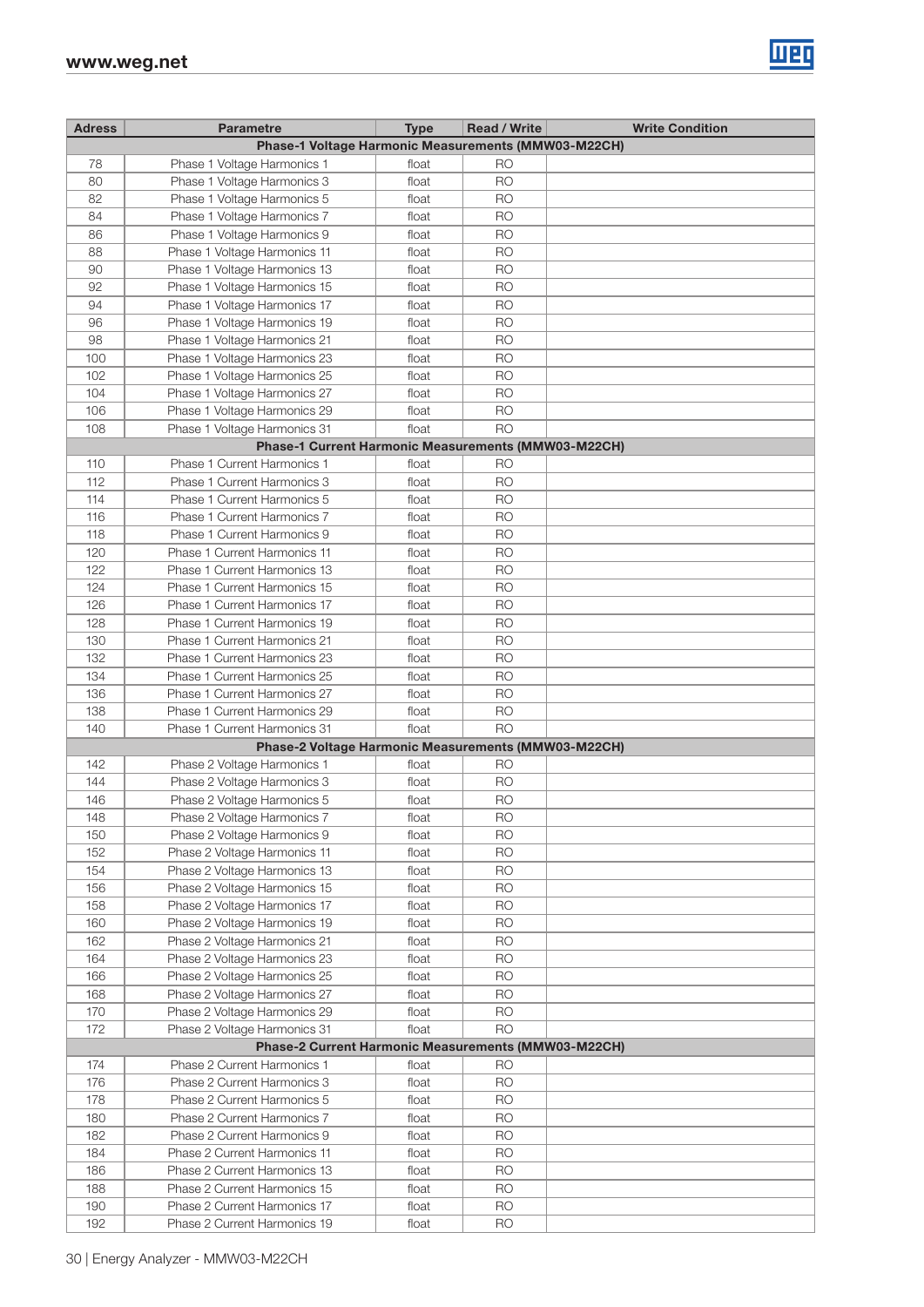| <b>Adress</b> | <b>Parametre</b>                                    | <b>Type</b>                         | <b>Read / Write</b> | <b>Write Condition</b> |
|---------------|-----------------------------------------------------|-------------------------------------|---------------------|------------------------|
| 194           | Phase 2 Current Harmonics 21                        | float                               | R <sub>O</sub>      |                        |
| 196           | Phase 2 Current Harmonics 23                        | float                               | <b>RO</b>           |                        |
| 198           | Phase 2 Current Harmonics 25                        | float                               | R <sub>O</sub>      |                        |
| 200           | Phase 2 Current Harmonics 27                        | float                               | <b>RO</b>           |                        |
| 202           | Phase 2 Current Harmonics 29                        | float                               | <b>RO</b>           |                        |
| 204           | Phase 2 Current Harmonics 31                        | float                               | <b>RO</b>           |                        |
|               | Phase-3 Voltage Harmonic Measurements (MMW03-M22CH) |                                     |                     |                        |
|               |                                                     |                                     | R <sub>O</sub>      |                        |
| 206           | Phase 3 Voltage Harmonics 1                         | float                               |                     |                        |
| 208           | Phase 3 Voltage Harmonics 3                         | float                               | R <sub>O</sub>      |                        |
| 210           | Phase 3 Voltage Harmonics 5                         | float                               | <b>RO</b>           |                        |
| 212           | Phase 3 Voltage Harmonics 7                         | float                               | <b>RO</b>           |                        |
| 214           | Phase 3 Voltage Harmonics 9                         | float                               | <b>RO</b>           |                        |
| 216           | Phase 3 Voltage Harmonics 11                        | float                               | <b>RO</b>           |                        |
| 218           | Phase 3 Voltage Harmonics 13                        | float                               | <b>RO</b>           |                        |
| 220           | Phase 3 Voltage Harmonics 15                        | float                               | <b>RO</b>           |                        |
| 222           | Phase 3 Voltage Harmonics 17                        | float                               | <b>RO</b>           |                        |
| 224           | Phase 3 Voltage Harmonics 19                        | float                               | <b>RO</b>           |                        |
| 226           | Phase 3 Voltage Harmonics 21                        | float                               | <b>RO</b>           |                        |
| 228           | Phase 3 Voltage Harmonics 23                        | float                               | <b>RO</b>           |                        |
| 230           | Phase 3 Voltage Harmonics 25                        | float                               | <b>RO</b>           |                        |
| 232           | Phase 3 Voltage Harmonics 27                        | float                               | <b>RO</b>           |                        |
| 234           | Phase 3 Voltage Harmonics 29                        | float                               | <b>RO</b>           |                        |
| 236           | Phase 3 Voltage Harmonics 31                        | float                               | <b>RO</b>           |                        |
|               |                                                     |                                     |                     |                        |
|               | Phase-2 Current Harmonic Measurements (MMW03-M22CH) |                                     |                     |                        |
| 238           | Phase 3 Current Harmonics 1                         | float                               | R <sub>O</sub>      |                        |
| 240           | Phase 3 Current Harmonics 3                         | float                               | <b>RO</b>           |                        |
| 242           | Phase 3 Current Harmonics 5                         | float                               | <b>RO</b>           |                        |
| 244           | Phase 3 Current Harmonics 7                         | float                               | R <sub>O</sub>      |                        |
| 246           | Phase 3 Current Harmonics 9                         | float                               | <b>RO</b>           |                        |
| 248           | Phase 3 Current Harmonics 11                        | float                               | R <sub>O</sub>      |                        |
| 250           | Phase 3 Current Harmonics 13                        | float                               | R <sub>O</sub>      |                        |
| 252           | Phase 3 Current Harmonics 15                        | float                               | <b>RO</b>           |                        |
| 254           | Phase 3 Current Harmonics 17                        | float                               | <b>RO</b>           |                        |
| 256           | Phase 3 Current Harmonics 19                        | float                               | <b>RO</b>           |                        |
| 258           | Phase 3 Current Harmonics 21                        | float                               | <b>RO</b>           |                        |
| 260           | Phase 3 Current Harmonics 23                        | float                               | R <sub>O</sub>      |                        |
| 262           | Phase 3 Current Harmonics 25                        | float                               | <b>RO</b>           |                        |
| 264           | Phase 3 Current Harmonics 27                        | float                               | R <sub>O</sub>      |                        |
| 266           | Phase 3 Current Harmonics 29                        |                                     | <b>RO</b>           |                        |
|               |                                                     | float                               |                     |                        |
| 268           | Phase 3 Current Harmonics 31                        | float                               | <b>RO</b>           |                        |
|               |                                                     | <b>Phase-1 Maximum Measurements</b> |                     |                        |
| 270           | Phase 1 Max. Voltage (L-N)                          | float                               | R <sub>O</sub>      |                        |
| 272           | Phase 1-2 Max. Voltage (L-L)                        | float                               | <b>RO</b>           |                        |
| 274           | Phase 1 Max. Current                                | float                               | R <sub>O</sub>      |                        |
| 276           | Phase 1 Max. Coso                                   | float                               | <b>RO</b>           |                        |
| 278           | Phase 1 Max. Power Factor                           | float                               | <b>RO</b>           |                        |
| 280           | Phase 1 Max. Active Power                           | float                               | <b>RO</b>           |                        |
| 282           | Phase 1 Max. Reactive Power                         | float                               | <b>RO</b>           |                        |
| 284           | Phase 1 Max. Apparent Power                         | float                               | R <sub>O</sub>      |                        |
| 286           | Phase 1 Max. THDV                                   | float                               | <b>RO</b>           |                        |
| 288           | Phase 1 Max. THDI                                   | float                               | <b>RO</b>           |                        |
|               |                                                     | <b>Phase-2 Maximum Measurements</b> |                     |                        |
| 290           | Phase 2 Max. Voltage (L-N)                          | float                               | R <sub>O</sub>      |                        |
| 292           | Phase 2-3 Max. Voltage (L-L)                        | float                               | R <sub>O</sub>      |                        |
| 294           | Phase 2 Max. Current                                |                                     | <b>RO</b>           |                        |
|               |                                                     | float                               |                     |                        |
| 296           | Phase 2 Max. Cosp                                   | float                               | <b>RO</b>           |                        |
| 298           | Phase 2 Max. Power Factor                           | float                               | <b>RO</b>           |                        |
| 300           | Phase 2 Max. Active Power                           | float                               | <b>RO</b>           |                        |
| 302           | Phase 2 Max. Reactive Power                         | float                               | R <sub>O</sub>      |                        |
| 304           | Phase 2 Max. Apparent Power                         | float                               | <b>RO</b>           |                        |
| 306           | Phase 2 Max. THDV                                   | float                               | <b>RO</b>           |                        |
| 308           | Phase 2 Max. THDI                                   | float                               | <b>RO</b>           |                        |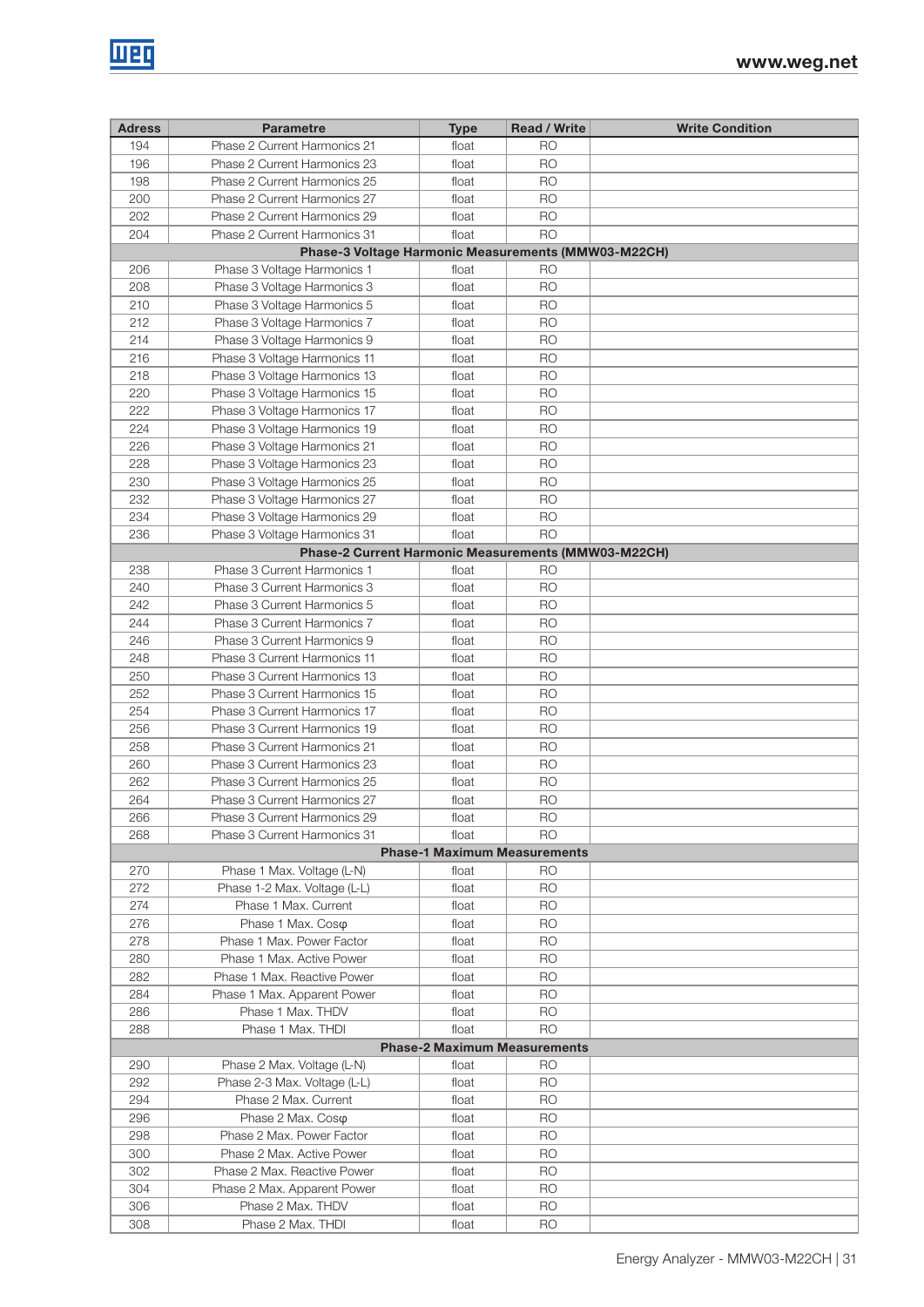

| <b>Adress</b> | <b>Parametre</b>                                        | <b>Type</b>                         | <b>Read / Write</b> | <b>Write Condition</b> |
|---------------|---------------------------------------------------------|-------------------------------------|---------------------|------------------------|
|               |                                                         | <b>Phase-3 Maximum Measurements</b> |                     |                        |
| 310           | Phase 3 Max. Voltage (L-N)                              | float                               | R <sub>O</sub>      |                        |
| 312           | Phase 3-1 Max. Voltage (L-L)                            | float                               | R <sub>O</sub>      |                        |
| 314           | Phase 3 Max. Current                                    | float                               | <b>RO</b>           |                        |
| 316           | Phase 3 Max. Coso                                       | float                               | <b>RO</b>           |                        |
| 318           | Phase 3 Max, Power Factor                               | float                               | <b>RO</b>           |                        |
| 320           | Phase 3 Max, Active Power                               | float                               | <b>RO</b>           |                        |
| 322           | Phase 3 Max, Reactive Power                             | float                               | <b>RO</b>           |                        |
| 324           | Phase 3 Max. Apparent Power                             | float                               | <b>RO</b>           |                        |
| 326           | Phase 3 Max, THDV                                       | float                               | <b>RO</b>           |                        |
| 328           | Phase 3 Max, THDI                                       | float                               | <b>RO</b>           |                        |
|               | Maximum Common Measurements (Phase-1, Phase-2, Phase-3) |                                     |                     |                        |
| 330           | Max. Average Voltage (L-N)                              | float                               | R <sub>O</sub>      |                        |
| 332           | Max. Average Voltage (L-L)                              | float                               | <b>RO</b>           |                        |
| 334           | Max. Total Current                                      | float                               | <b>RO</b>           |                        |
| 336           | Max. System Power Factor                                | float                               | <b>RO</b>           |                        |
| 338           | Max. Total Active Power                                 | float                               | <b>RO</b>           |                        |
| 340           | Max. Total Reactive Power                               | float                               | <b>RO</b>           |                        |
| 342           | Max. Total Apparent Power                               | float                               | <b>RO</b>           |                        |
| 344           | Max. System Frequency                                   | float                               | <b>RO</b>           |                        |
| 346           | Max. Neutral Current                                    | float                               | <b>RO</b>           |                        |
|               |                                                         | <b>Phase-1 Maximum Measurements</b> |                     |                        |
| 348           | Phase 1 Min. Voltage (L-N)                              | float                               | RO                  |                        |
| 350           | Phase 1-2 Min. Voltage (L-L)                            | float                               | <b>RO</b>           |                        |
| 352           | Phase 1 Min. Current                                    | float                               | <b>RO</b>           |                        |
| 354           | Phase 1 Min. Coso                                       | float                               | <b>RO</b>           |                        |
| 356           | Phase 1 Min. Power Factor                               | float                               | <b>RO</b>           |                        |
| 358           | Phase 1 Min. Active Power                               | float                               | <b>RO</b>           |                        |
| 360           | Phase 1 Min. Reactive Power                             | float                               | <b>RO</b>           |                        |
| 362           | Phase 1 Min. Apparent Power                             | float                               | <b>RO</b>           |                        |
| 364           | Phase 1 Min. THDV                                       | float                               | <b>RO</b>           |                        |
| 366           | Phase 1 Min. THDI                                       | float                               | <b>RO</b>           |                        |
|               |                                                         | <b>Phase-2 Maximum Measurements</b> |                     |                        |
| 368           | Phase 2 Min. Voltage (L-N)                              | float                               | <b>RO</b>           |                        |
| 370           | Phase 2-3 Min. Voltage (L-L)                            | float                               | <b>RO</b>           |                        |
| 372           | Phase 2 Min. Current                                    | float                               | <b>RO</b>           |                        |
| 374           | Phase 2 Min. Coso                                       | float                               | <b>RO</b>           |                        |
| 376           | Phase 2 Min. Power Factor                               | float                               | <b>RO</b>           |                        |
| 378           | Phase 2 Min. Active Power                               | float                               | <b>RO</b>           |                        |
| 380           | Phase 2 Min. Reactive Power                             | float                               | <b>RO</b>           |                        |
| 382           | Phase 2 Min. Apparent Power                             | float                               | <b>RO</b>           |                        |
| 384           | Phase 2 Min. THDV                                       | float                               | <b>RO</b>           |                        |
| 386           | Phase 2 Min. THDI                                       | float                               | <b>RO</b>           |                        |
|               |                                                         | <b>Phase-3 Maximum Measurements</b> |                     |                        |
| 388           | Phase 3 Min. Voltage (L-N)                              | float                               | <b>RO</b>           |                        |
| 390           | Phase 3-1 Min. Voltage (L-L)                            | float                               | <b>RO</b>           |                        |
| 392           | Phase 3 Min. Current                                    | float                               | <b>RO</b>           |                        |
| 394           | Phase 3 Min. Coso                                       | float                               | <b>RO</b>           |                        |
| 396           | Phase 3 Min. Power Factor                               | float                               | <b>RO</b>           |                        |
| 398           | Phase 3 Min. Active Power                               | float                               | <b>RO</b>           |                        |
| 400           | Phase 3 Min. Reactive Power                             | float                               | <b>RO</b>           |                        |
| 402           | Phase 3 Min. Apparent Power                             | float                               | <b>RO</b>           |                        |
| 404           | Phase 3 Min. THDV                                       | float                               | <b>RO</b>           |                        |
| 406           | Phase 3 Min. THDI                                       | float                               | <b>RO</b>           |                        |
|               | Minimum Common Measurements (Phase-1, Phase-2, Phase-3) |                                     |                     |                        |
| 408           | Min. Average Voltage (L-N)                              | float                               | <b>RO</b>           |                        |
| 410           | Min. Average Voltage (L-L)                              | float                               | <b>RO</b>           |                        |
| 412           | Min. Total Current                                      | float                               | <b>RO</b>           |                        |
| 414           | Min. System Power Factor                                | float                               | <b>RO</b>           |                        |
| 416           | Min. Total Active Power                                 | float                               | <b>RO</b>           |                        |
| 418           | Min. Total Reactive Power                               | float                               | <b>RO</b>           |                        |
| 420           | Min. Total Apparent Power                               | float                               | <b>RO</b>           |                        |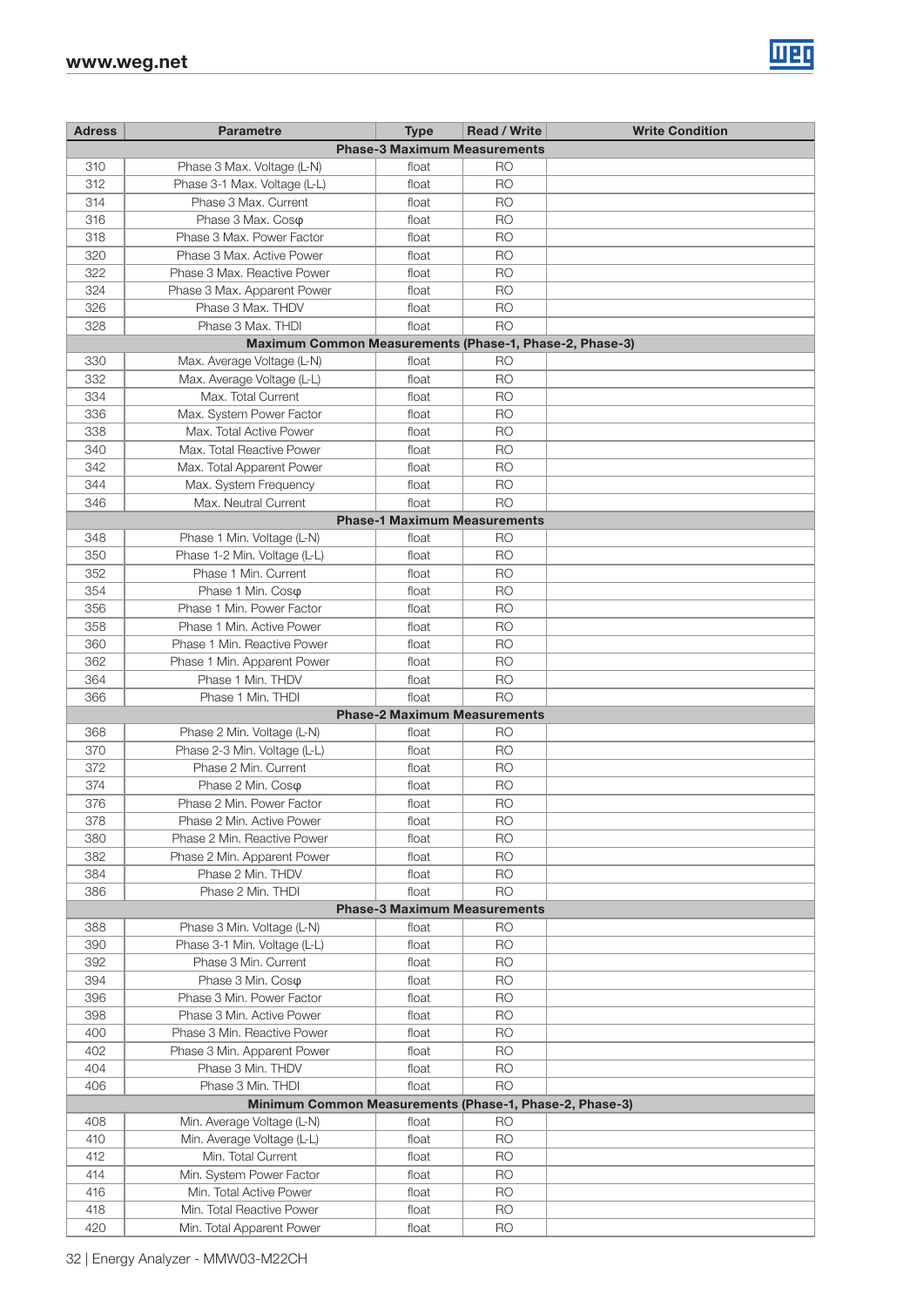| <b>Adress</b>             | <b>Parametre</b>                                    | <b>Type</b>                | <b>Read / Write</b> | <b>Write Condition</b>                                                                      |  |  |  |  |  |  |  |
|---------------------------|-----------------------------------------------------|----------------------------|---------------------|---------------------------------------------------------------------------------------------|--|--|--|--|--|--|--|
| 422                       | Min. System Frequency                               | float                      | R <sub>O</sub>      |                                                                                             |  |  |  |  |  |  |  |
| 424                       | Min. Neutral Current                                | float                      | <b>RO</b>           |                                                                                             |  |  |  |  |  |  |  |
| Alarm Flags (MMW03-M22CH) |                                                     |                            |                     |                                                                                             |  |  |  |  |  |  |  |
| 426                       | Alarm Flags                                         | 32 bit integer             | <b>RO</b>           | See Table 4.2                                                                               |  |  |  |  |  |  |  |
|                           |                                                     | <b>Demand Measurements</b> |                     |                                                                                             |  |  |  |  |  |  |  |
| 428                       | Phase 1 Current Demand                              | float                      | <b>RO</b>           |                                                                                             |  |  |  |  |  |  |  |
| 430                       | Phase 2 Current Demand                              | float                      | <b>RO</b>           |                                                                                             |  |  |  |  |  |  |  |
| 432                       | Phase 3 Current Demand                              | float                      | <b>RO</b>           |                                                                                             |  |  |  |  |  |  |  |
| 434                       | <b>Total Current Demand</b>                         | float                      | <b>RO</b>           |                                                                                             |  |  |  |  |  |  |  |
| 436                       | Phase 1 Active Power Demand                         | float                      | <b>RO</b>           |                                                                                             |  |  |  |  |  |  |  |
| 438                       | Phase 2 Active Power Demand                         | float                      | <b>RO</b>           |                                                                                             |  |  |  |  |  |  |  |
| 440                       | Phase 3 Active Power Demand                         | float                      | <b>RO</b>           |                                                                                             |  |  |  |  |  |  |  |
| 442                       | <b>Total Active Power Demand</b>                    | float                      | <b>RO</b>           |                                                                                             |  |  |  |  |  |  |  |
| 444                       | Phase 1 Reactive Power Demand                       | float                      | <b>RO</b>           |                                                                                             |  |  |  |  |  |  |  |
| 446                       | Phase 2 Reactive Power Demand                       | float                      | <b>RO</b>           |                                                                                             |  |  |  |  |  |  |  |
| 448                       | Phase 3 Reactive Power Demand                       | float                      | <b>RO</b>           |                                                                                             |  |  |  |  |  |  |  |
| 450                       | <b>Total Reactive Power Demand</b>                  | float                      | <b>RO</b>           |                                                                                             |  |  |  |  |  |  |  |
| 452                       | Phase 1 Apparent Power Demand                       | float                      | <b>RO</b>           |                                                                                             |  |  |  |  |  |  |  |
| 454                       | Phase 2 Apparent Power Demand                       | float                      | <b>RO</b>           |                                                                                             |  |  |  |  |  |  |  |
| 456                       | Phase 3 Apparent Power Demand                       | float                      | <b>RO</b>           |                                                                                             |  |  |  |  |  |  |  |
| 458                       | <b>Total Apparent Power Demand</b>                  | float                      | <b>RO</b>           |                                                                                             |  |  |  |  |  |  |  |
|                           |                                                     | <b>Digital Input</b>       |                     |                                                                                             |  |  |  |  |  |  |  |
| 460                       | Digital Input 1 Counter                             | 32 bit integer             | R/W                 | If password protection is active, enter the                                                 |  |  |  |  |  |  |  |
| 462                       | Digital Input 2 Counter                             | 32 bit integer             | R/W                 | password in the "Settings Protection" field                                                 |  |  |  |  |  |  |  |
|                           |                                                     |                            |                     | and then enter "2222" in the "Enable Counter                                                |  |  |  |  |  |  |  |
| 464                       | Run Hour Counter                                    | 32 bit integer             | R/W                 | Change" field. You can then enter the value.                                                |  |  |  |  |  |  |  |
| 466                       | On Hour Counter                                     | 32 bit integer             | <b>RO</b>           |                                                                                             |  |  |  |  |  |  |  |
| 468                       | Power Interruptions Counter                         | 32 bit integer             | <b>RO</b>           |                                                                                             |  |  |  |  |  |  |  |
|                           |                                                     | <b>Energy Meters</b>       |                     |                                                                                             |  |  |  |  |  |  |  |
|                           | Tariff 1 Total Energy Values (Phase1+Phase2+Phase3) |                            |                     |                                                                                             |  |  |  |  |  |  |  |
| 470                       | Import Active Energy T1 (Tariff 1)                  | 32 bit integer             | R/W                 |                                                                                             |  |  |  |  |  |  |  |
| 472                       | Export Active Energy T1 (Tariff 1)                  | 32 bit integer             | R/W                 | If password protection is active, enter the<br>password in the "Settings Protection" field  |  |  |  |  |  |  |  |
| 474                       | Import Reactive Energy T1 (Tariff 1)                | 32 bit integer             | R/W                 | and then enter "2222" in the "Enable Counter                                                |  |  |  |  |  |  |  |
| 476                       | Export Reactive Energy T1 (Tariff 1)                | 32 bit integer             | R/W                 | Change" field. You can then enter the value.                                                |  |  |  |  |  |  |  |
|                           |                                                     |                            |                     |                                                                                             |  |  |  |  |  |  |  |
|                           | Tariff 2 Total Energy Values (Phase1+Phase2+Phase3) |                            |                     |                                                                                             |  |  |  |  |  |  |  |
| 478                       | Import Active Energy T2 (Tariff 2)                  | 32 bit integer             | R/W                 | If password protection is active, enter the                                                 |  |  |  |  |  |  |  |
| 480                       | Export Active Energy T2 (Tariff 2)                  | 32 bit integer             | R/W                 | password in the "Settings Protection" field                                                 |  |  |  |  |  |  |  |
| 482                       | Import Reactive Energy T2 (Tariff 2)                | 32 bit integer             | R/W                 | and then enter "2222" in the "Enable Counter                                                |  |  |  |  |  |  |  |
| 484                       | Export Reactive Energy T2 (Tariff 2)                | 32 bit integer             | R/W                 | Change" field. You can then enter the value.                                                |  |  |  |  |  |  |  |
|                           | Tariff 1 Phase1 Energy Values                       |                            |                     |                                                                                             |  |  |  |  |  |  |  |
| 486                       | Import Active Energy T1-Phase1 (Tariff 1)           | 32 bit integer             | R/W                 |                                                                                             |  |  |  |  |  |  |  |
| 488                       | Export Active Energy T1-Phase1 (Tariff 1)           | 32 bit integer             | R/W                 | If password protection is active, enter the<br>password in the "Settings Protection" field  |  |  |  |  |  |  |  |
| 490                       | Import Reactive Energy T1-Phase1 (Tariff 1)         | 32 bit integer             | R/W                 | and then enter "2222" in the "Enable Counter                                                |  |  |  |  |  |  |  |
| 492                       | Export Reactive Energy T1-Phase1 (Tariff 1)         | 32 bit integer             | R/W                 | Change" field. You can then enter the value.                                                |  |  |  |  |  |  |  |
|                           | Tariff 1 Phase 2 Energy Values                      |                            |                     |                                                                                             |  |  |  |  |  |  |  |
| 494                       | Import Active Energy T1-Phase2 (Tariff 1)           | 32 bit integer             | R/W                 |                                                                                             |  |  |  |  |  |  |  |
| 496                       | Export Active Energy T1-Phase2 (Tariff 1)           | 32 bit integer             | R/W                 | If password protection is active, enter the                                                 |  |  |  |  |  |  |  |
| 498                       | Import Reactive Energy T1-Phase2 (Tariff 1)         | 32 bit integer             | R/W                 | password in the "Settings Protection" field<br>and then enter "2222" in the "Enable Counter |  |  |  |  |  |  |  |
|                           |                                                     |                            |                     | Change" field. You can then enter the value.                                                |  |  |  |  |  |  |  |
| 500                       | Export Reactive Energy T1-Phase2 (Tariff 1)         | 32 bit integer             | R/W                 |                                                                                             |  |  |  |  |  |  |  |
|                           | Tariff 1 Phase 3 Energy Values                      |                            |                     |                                                                                             |  |  |  |  |  |  |  |
| 502                       | Import Active Energy T1-Phase3 (Tariff 1)           | 32 bit integer             | R/W                 | If password protection is active, enter the                                                 |  |  |  |  |  |  |  |
| 504                       | Export Active Energy T1-Phase3 (Tariff 1)           | 32 bit integer             | R/W                 | password in the "Settings Protection" field                                                 |  |  |  |  |  |  |  |
| 506                       | Import Reactive Energy T1-Phase3 (Tariff 1)         | 32 bit integer             | R/W                 | and then enter "2222" in the "Enable Counter                                                |  |  |  |  |  |  |  |
| 508                       | Export Reactive Energy T1-Phase3 (Tariff 1)         | 32 bit integer             | R/W                 | Change" field. You can then enter the value.                                                |  |  |  |  |  |  |  |
|                           | Tariff 2 Phase 1 Energy Values                      |                            |                     |                                                                                             |  |  |  |  |  |  |  |
| 510                       | Import Active Energy T2-Phase1 (Tariff 2)           | 32 bit integer             | R/W                 | If password protection is active, enter the                                                 |  |  |  |  |  |  |  |
| 512                       | Export Active Energy T2-Phase1 (Tariff 2)           | 32 bit integer             | R/W                 | password in the "Settings Protection" field                                                 |  |  |  |  |  |  |  |
| 514                       | Import Reactive Energy T2-Phase1 (Tariff 2)         | 32 bit integer             | R/W                 | and then enter "2222" in the "Enable Counter                                                |  |  |  |  |  |  |  |
| 516                       | Export Reactive Energy T2-Phase1 (Tariff 2)         | 32 bit integer             | R/W                 | Change" field. You can then enter the value.                                                |  |  |  |  |  |  |  |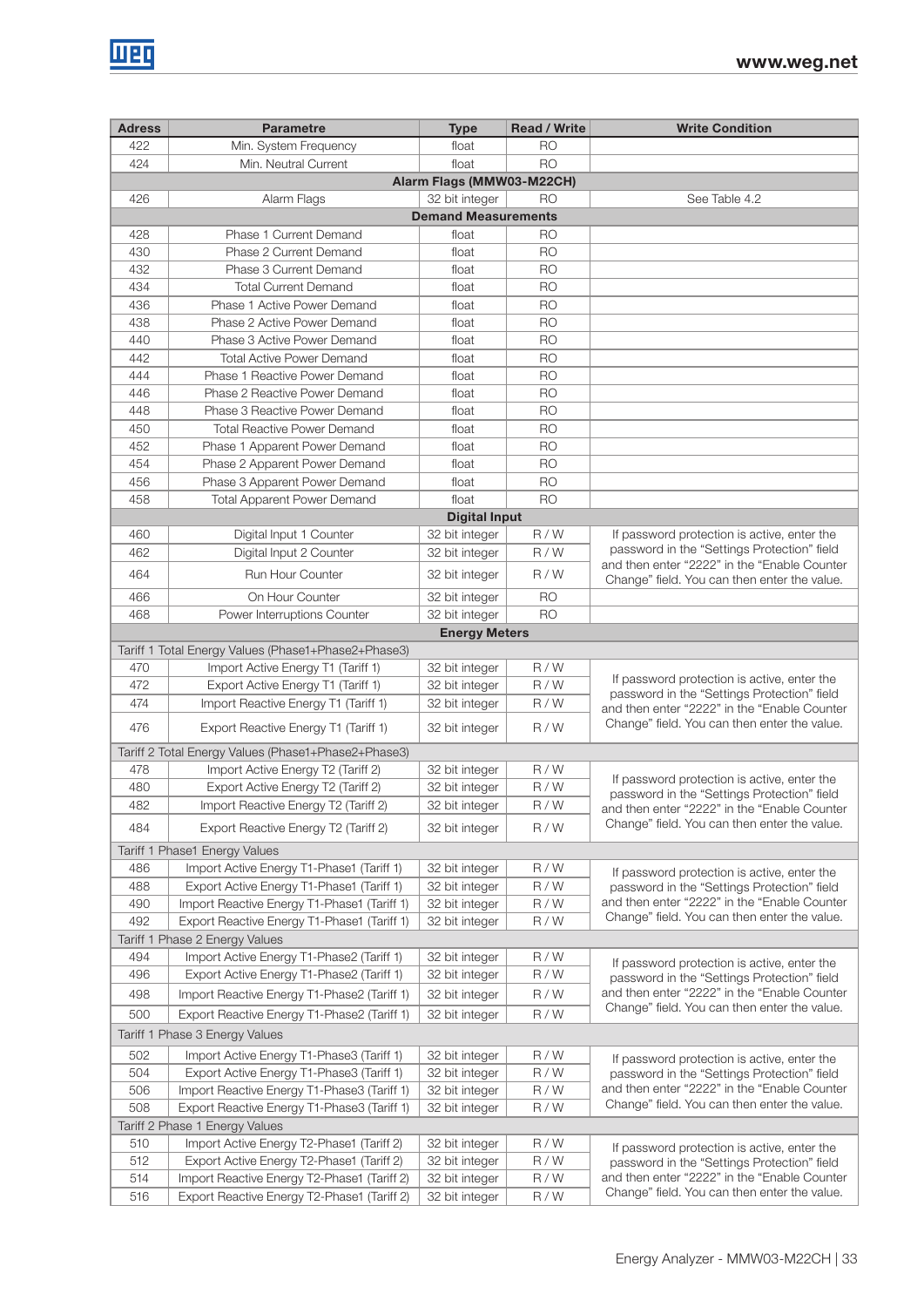| <b>Adress</b>         | <b>Parametre</b>                            | <b>Type</b>            | <b>Read / Write</b> | <b>Write Condition</b>                                  |
|-----------------------|---------------------------------------------|------------------------|---------------------|---------------------------------------------------------|
|                       | Tariff 2 Phase 2 Energy Values              |                        |                     |                                                         |
| 518                   | Import Active Energy T2-Phase2 (Tariff 2)   | 32 bit integer         | R/W                 | If password protection is active, enter the             |
| 520                   | Export Active Energy T2-Phase2 (Tariff 2)   | 32 bit integer         | R/W                 | password in the "Settings Protection" field             |
| 522                   | Import Reactive Energy T2-Phase2 (Tariff 2) | 32 bit integer         | R/W                 | and then enter "2222" in the "Enable Counter            |
| 524                   | Export Reactive Energy T2-Phase2 (Tariff 2) | 32 bit integer         | R/W                 | Change" field. You can then enter the value.            |
|                       | Tariff 2 Phase 3 Energy Values              |                        |                     |                                                         |
| 526                   | Import Active Energy T2-Phase3 (Tariff 2)   | 32 bit integer         | R/W                 | If password protection is active, enter the             |
| 528                   | Export Active Energy T2-Phase3 (Tariff 2)   | 32 bit integer         | R/W                 | password in the "Settings Protection" field             |
| 530                   | Import Reactive Energy T2-Phase3 (Tariff 2) | 32 bit integer         | R/W                 | and then enter "2222" in the "Enable Counter            |
| 532                   | Export Reactive Energy T2-Phase3 (Tariff 2) | 32 bit integer         | R/W                 | Change" field. You can then enter the value.            |
|                       |                                             | <b>Device Settings</b> |                     |                                                         |
| 534                   | Current Transfer Rate (CTR)                 | 32 bit integer         | R/W                 |                                                         |
| 536                   | Voltage Transfer Rate (VTR)                 | float                  | R/W                 |                                                         |
| 538                   | Connection Type                             | 32 bit integer         | R/W                 |                                                         |
| 540                   | Relay 1 Function (MMW03-M22CH)              | 32 bit integer         | R/W                 |                                                         |
| 542                   | Relay 2 Function (MMW03-M22CH)              | 32 bit integer         | R/W                 |                                                         |
| 544                   | Demand Time                                 | 32 bit integer         | R/W                 |                                                         |
| 546                   | Password Enable                             | 32 bit integer         | R/W                 |                                                         |
| 548                   | Password Activation Time                    | 32 bit integer         | R/W                 |                                                         |
| 550                   | Password Value                              | 32 bit integer         | R/W                 |                                                         |
| 552                   | <b>Baud Rate</b>                            | 32 bit integer         | R/W                 |                                                         |
| 554                   | Slave ID                                    | 32 bit integer         | R/W                 |                                                         |
| 556                   | Parity Control                              | 32 bit integer         | R/W                 |                                                         |
| 558                   | Digital Input 1 Type                        | 32 bit integer         | R/W                 |                                                         |
| 560                   | Digital Input 1 Delay Time                  | 32 bit integer         | R/W                 | Enter the password in the "Settings                     |
| 562                   | Digital Input 1 Edge                        | 32 bit integer         | R/W                 | Protection" field if password protection is<br>enabled. |
| 564                   | Digital Input 2 Type                        | 32 bit integer         | R/W                 |                                                         |
| 566                   | Digital Input 2 Delay Time                  | 32 bit integer         | R/W                 |                                                         |
| 568                   | Digital Input 2 Edge                        | 32 bit integer         | R/W                 |                                                         |
| 570                   | Pulse Output 1 Parameter                    | 32 bit integer         | R/W                 |                                                         |
| 572                   | Pulse Output 1 Duration                     | 32 bit integer         | R/W                 |                                                         |
| 574                   | Pulse Output 1 Rate                         | 32 bit integer         | R/W                 |                                                         |
| 576                   | Pulse Output 2 Parameter                    | 32 bit integer         | R/W                 |                                                         |
| 578                   | Pulse Output 2 Duration                     | 32 bit integer         | R/W                 |                                                         |
| 580                   | Pulse Output 2 Rate                         | 32 bit integer         | R/W                 |                                                         |
| 582                   | Menu Scroll On/Off                          | 32 bit integer         | R/W                 |                                                         |
| 584                   | Menu Display Period                         | 32 bit integer         | R/W                 |                                                         |
| 586                   | Home page Setup                             | 32 bit integer         | R/W                 |                                                         |
| 588                   | Display backlight options                   | 32 bit integer         | R/W                 |                                                         |
| 590                   | Display backlight on time                   | 32 bit integer         | R/W                 |                                                         |
| <b>Alarm Settings</b> |                                             |                        |                     |                                                         |
| 592                   | Voltage (L-N) Alarm High Limit              | float                  | R/W                 |                                                         |
| 594                   | Voltage (L-N) Alarm Low Limit               | float                  | R/W                 |                                                         |
| 596                   | Voltage (L-N) Alarm Hysteresis              | float                  | R/W                 |                                                         |
| 598                   | Voltage (L-N) Alarm Delay Time              | 32 bit integer         | R/W                 |                                                         |
| 600                   | Voltage (L-L) Alarm High Limit              | float                  | R/W                 |                                                         |
| 602                   | Voltage (L-L) Alarm Low Limit               | float                  | R/W                 | Enter the password in the "Settings                     |
| 604                   | Voltage (L-L) Alarm Hysteresis              | float                  | R/W                 | Protection" field if password protection is             |
| 606                   | Voltage (L-L) Alarm Delay Time              | 32 bit integer         | R/W                 | enabled.                                                |
| 608                   | Current Alarm High Limit                    | float                  | R/W                 |                                                         |
| 610                   | Current Alarm Low Limit                     | float                  | R/W                 |                                                         |
| 612                   | <b>Current Alarm Hysteresis</b>             | float                  | R/W                 |                                                         |
| 614                   | <b>Current Alarm Delay Time</b>             | 32 bit integer         | R/W                 |                                                         |
| 616                   | Neutral Current Alarm High Limit            | float                  | R/W                 |                                                         |
| 618                   | Neutral Current Alarm Low Limit             | float                  | R/W                 |                                                         |
| 620                   | Neutral Current Alarm Hysteresis            | float                  | R/W                 |                                                         |

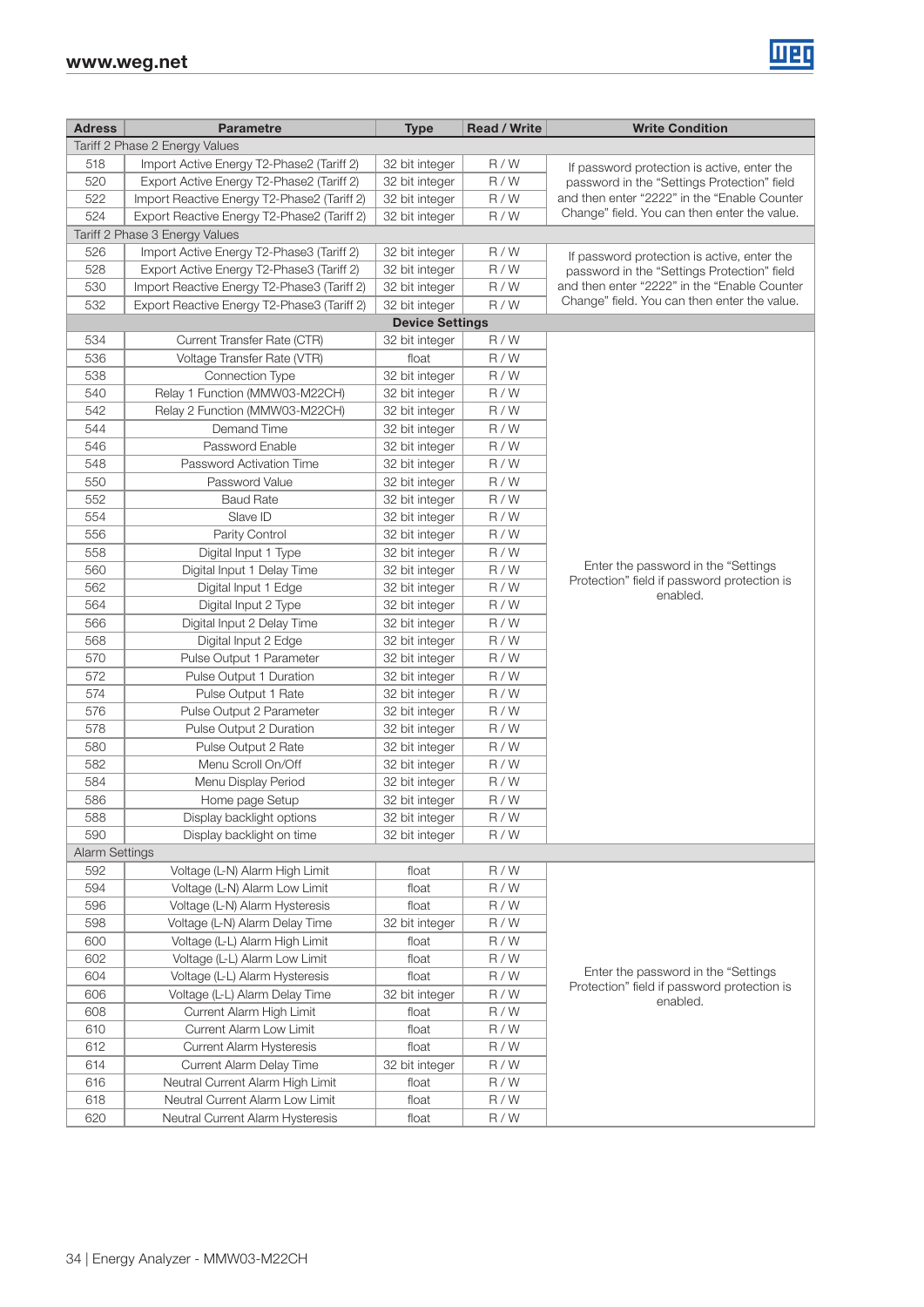| <b>Adress</b>         | <b>Parametre</b>                                               | <b>Type</b>    | <b>Read / Write</b> | <b>Write Condition</b>                                                                                                                                                                                                |
|-----------------------|----------------------------------------------------------------|----------------|---------------------|-----------------------------------------------------------------------------------------------------------------------------------------------------------------------------------------------------------------------|
| 622                   | Neutral Current Alarm Delay Time                               | 32 bit integer | R/W                 |                                                                                                                                                                                                                       |
| 624                   | Coso Alarm High Limit                                          | float          | R/W                 |                                                                                                                                                                                                                       |
| 626                   | Coso Alarm Low Limit                                           | float          | R/W                 |                                                                                                                                                                                                                       |
| 628                   | Coso Alarm Hysteresis                                          | float          | R/W                 |                                                                                                                                                                                                                       |
| 630                   | Coso Alarm Delay Time                                          | 32 bit integer | R/W                 |                                                                                                                                                                                                                       |
| 632                   | Power Factor Alarm High Limit                                  | float          | R/W                 |                                                                                                                                                                                                                       |
| 634                   | Power Factor Alarm Low Limit                                   | float          | R/W                 | Enter the password in the "Settings"<br>Protection" field if password protection is                                                                                                                                   |
| 636                   | Power Factor Alarm Hysteresis                                  | float          | R/W                 | enabled.                                                                                                                                                                                                              |
| 638                   | Power Factor Alarm Delay Time                                  | 32 bit integer | R/W                 |                                                                                                                                                                                                                       |
| 640                   | Frequency Alarm High Limit                                     | float          | R/W                 |                                                                                                                                                                                                                       |
| 642                   | Frequency Alarm Low Limit                                      | float          | R/W                 |                                                                                                                                                                                                                       |
| 644                   | Frequency Alarm Hysteresis                                     | float          | R/W                 |                                                                                                                                                                                                                       |
| 646                   | Frequency Alarm Delay Time                                     | 32 bit integer | R/W                 |                                                                                                                                                                                                                       |
| Device Model          |                                                                |                |                     |                                                                                                                                                                                                                       |
| 648                   | Device Firmware Version                                        | float          | R <sub>O</sub>      |                                                                                                                                                                                                                       |
| 650                   | Device Model                                                   | 32 bit integer | <b>RO</b>           |                                                                                                                                                                                                                       |
|                       | Password/Pin activation                                        |                |                     |                                                                                                                                                                                                                       |
| 652                   | Setting protection                                             | 32 bit integer | R/W                 | Address for the device password. It displays<br>the enabled/disabled condition of the<br>password protection when reading using.                                                                                      |
| <b>Reset Commands</b> |                                                                |                |                     |                                                                                                                                                                                                                       |
| 1000                  | <b>Reset Energy Values</b>                                     | 32 bit integer | <b>WO</b>           |                                                                                                                                                                                                                       |
| 1002                  | <b>Reset Counter Values</b>                                    | 32 bit integer | <b>WO</b>           |                                                                                                                                                                                                                       |
| 1004                  | Reset Max. Values                                              | 32 bit integer | <b>WO</b>           | Enter the password in the "Settings"                                                                                                                                                                                  |
| 1006                  | Reset Min. Values                                              | 32 bit integer | <b>WO</b>           | Protection" field if password protection is<br>enabled. Enter "1" into the respective address                                                                                                                         |
| 1008                  | <b>Reset Demand Values</b>                                     | 32 bit integer | <b>WO</b>           | to reset the values. Enter "0" before saving to                                                                                                                                                                       |
| 1010                  | <b>Reset Settings</b>                                          | 32 bit integer | <b>WO</b>           | restore the values.                                                                                                                                                                                                   |
| 1012                  | Reset Alarm Limits(MMW03-M22CH)                                | 32 bit integer | <b>WO</b>           |                                                                                                                                                                                                                       |
| 1014                  | Reset the Device to Factory Settings                           | 32 bit integer | <b>WO</b>           |                                                                                                                                                                                                                       |
|                       | Save The Changes                                               |                |                     |                                                                                                                                                                                                                       |
| 2000                  | Save Changes                                                   | 32 bit integer | <b>WO</b>           | Enter the password in the "Settings"<br>Protection" field if password protection is<br>enabled. Enter "1" to save the changes and<br>restart.                                                                         |
|                       | Manual Output Relay Control                                    |                |                     |                                                                                                                                                                                                                       |
| 4000                  | Enable Relay Control                                           | 32 bit integer | <b>WO</b>           | Enter the password in the "Settings<br>Protection" field if password protection is<br>enabled. Enter "1111" here to enable the relay<br>control. Enter "0" here to disable the relay<br>control.                      |
| 4002                  | Relay 1 Control                                                | 32 bit integer | <b>WO</b>           | Enter the password in the "Settings"<br>Protection" field if password protection is<br>enabled. Then, enter "1111" for the "Enable<br>Relay Control" address. Enter "1" to activate,<br>"0" to de-activate the relay. |
| 4004                  | Relay 1 Control                                                | 32 bit integer | <b>WO</b>           | Enter the password in the "Settings<br>Protection" field if password protection is<br>enabled. Then, enter "1111" for the "Enable<br>Relay Control" address. Enter "1" to activate,<br>"0" to de-activate the relay.  |
|                       | Enable/Disable to Assigning Predefined Value for Energy Meters |                |                     |                                                                                                                                                                                                                       |
| 5000                  | Enable Counter Change                                          | 32 bit integer | <b>WO</b>           | Enter the password in the "Settings"<br>Protection" field if password protection<br>is enabled. Enter "2222" here to enable<br>assigning the relay control. Enter "0" here to<br>disable the meter assignment.        |

Tabela 4.1: Readable and Writable Data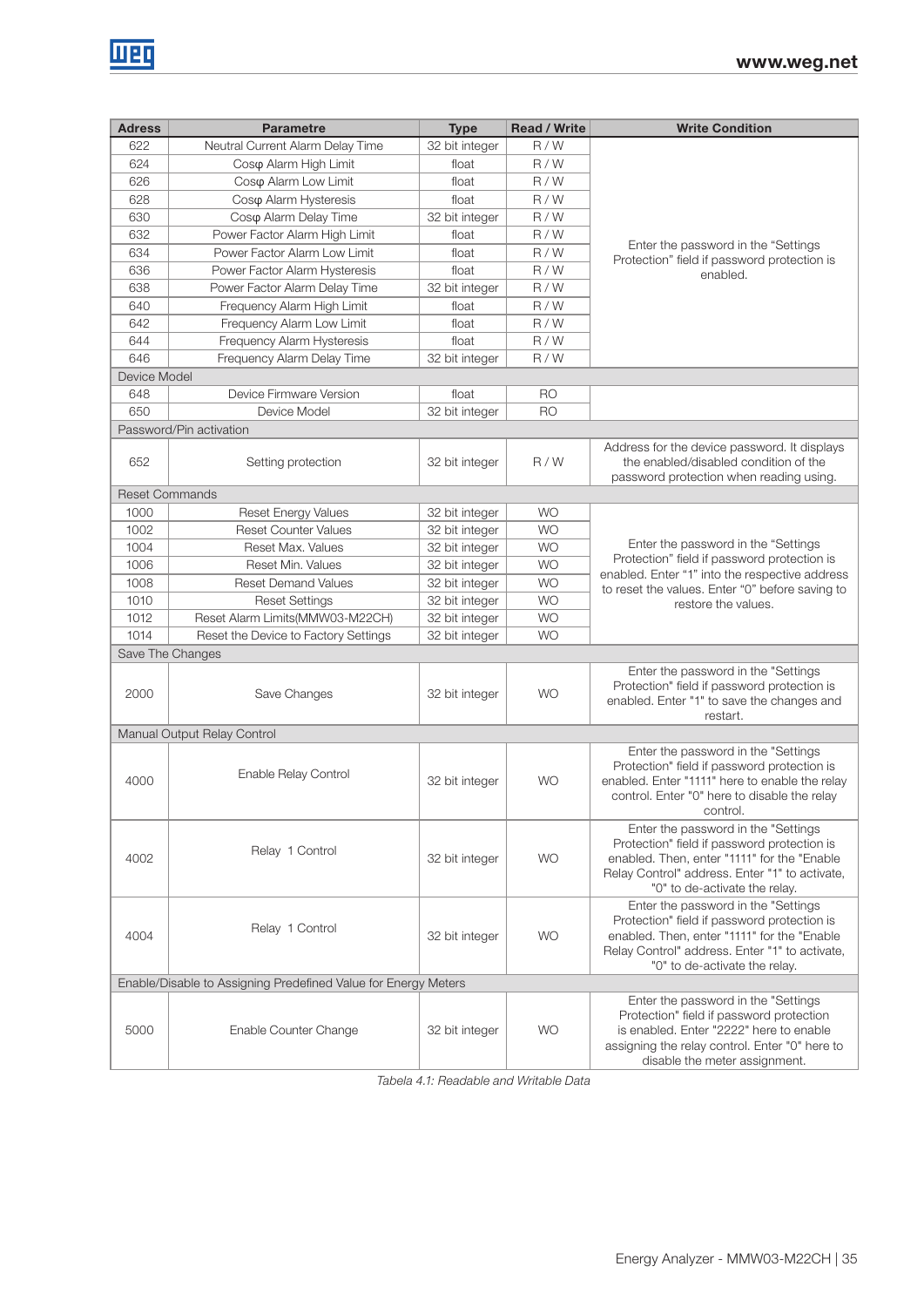#### 4.1.1 Status/Alarm Flags

"Alarm Flags" modbus address showing the alarm conditions and alarm conditions represented with bits are given below.

|                                  | 458 Alarm Flags                  |                                     |                          |                                  |                      |                     |                        |                |                 |            |           |                 |                     |                              |                  |
|----------------------------------|----------------------------------|-------------------------------------|--------------------------|----------------------------------|----------------------|---------------------|------------------------|----------------|-----------------|------------|-----------|-----------------|---------------------|------------------------------|------------------|
| 31                               | 30                               | 29                                  | 28                       | 27                               | 26                   | 25                  | 24                     | 23             | 22              | 21         | 20        | 19              | 18                  | 17                           | 16               |
| D <sub>12</sub><br><b>Status</b> | DH <sub>1</sub><br><b>Status</b> | Relay <sub>2</sub><br><b>Status</b> | Relay 2<br><b>Status</b> | DO <sub>2</sub><br><b>Status</b> | DO1<br><b>Status</b> |                     | Reserve/OFF            |                |                 | <b>SEQ</b> | I3<br>OFF | 12<br>OFF       | $\mathsf{I}$<br>OFF | V <sub>3</sub><br><b>OFF</b> |                  |
| 15                               | 14                               | 13                                  | 12                       |                                  | 10                   | 9                   | 8                      |                | 6               | 5          |           | 3               |                     |                              | 0                |
| V <sub>2</sub><br><b>OFF</b>     | V1<br>OFF                        | Freq<br>Low                         | Freg<br>High             | PF<br>LOW                        | PF<br>High           | $Cos\varphi$<br>LOW | $\cos \varphi$<br>High | I(Nötr)<br>LOW | I(Nötr)<br>High | LOW        | High      | $V(L-L)$<br>LOW | $V(L-L)$<br>High    | $V(L-N)$<br>LOW              | $V(L-N)$<br>High |

Tabela 4.2: Alarm Flags

#### bit Description

- 31 : DI2 Status: Digitial input 2 signal condition (active or passive).
- 30 : DI1 Status: Digitial input 1 signal condition (active or passive).
- 29 : DI1 Status: Digitial input 1 signal condition (active or passive).
- 28 : Relay 1 Status: Relay 1 active/pasive status.
- 27 : DO2 Status: Digital Output 2 active/pasive status.
- 26 : DO1 Status: Digital Output 1 active/pasive status.

#### 25-21 : Reserve.

- 20 : SEQ Phase Order Alarm.
- 19 : I3 OFF 3. No current in Line-3.
- 18 : I2 OFF 2. No current in Line-2.
- 17 : I1 OFF 1. No current in Line-1.
- 16 : V3 OFF 3. No voltage in Line-3.
- 15 : V2 OFF 2. No voltage Line-2.
- 14 : V1 OFF 1. No voltage in Line-1.
- 13 : Freq Low Low frequency alarm.
- 12 : Freq High High frequency alarm.
- 11 : PF Low Low power factor alarm.
- 10 : PF High High power factor alarm.
- 
- 9 : Cos φ Low Low Cos φ alarm.<br>8 : Cos φ High High Cos φ alarm.
- 8 : Cos φ High High Cos φ alarm.<br>7 : I(N) Low Low neutral current al : I(N) Low - Low neutral current alarm.
- 6 : I(N) High High neutral current alarm.
- 5 : I Low Low current alarm.
- 4 : I High High current alarm.
- 3 : V(L-L) Low Low phase-phase voltage alarm.
- 2 : V(L-L) High High phase-phase voltage alarm.
- 1 : V(L-N) Low Low phase-neutral voltage alarm.
- 0 : V(L-N) High High phase-neutral voltage alarm.



#### **CAUTION!**

If the device was not restarted after entering the password or the "password activation time" has not elapsed, this will read "0" to indicate that password protection is disabled in the "Settings protection" address (modbus adr: 604). In this case, you don't need to re-enter the password.

Password activation time resets and restarts each time a modbus write action is performed or a key is pressed.

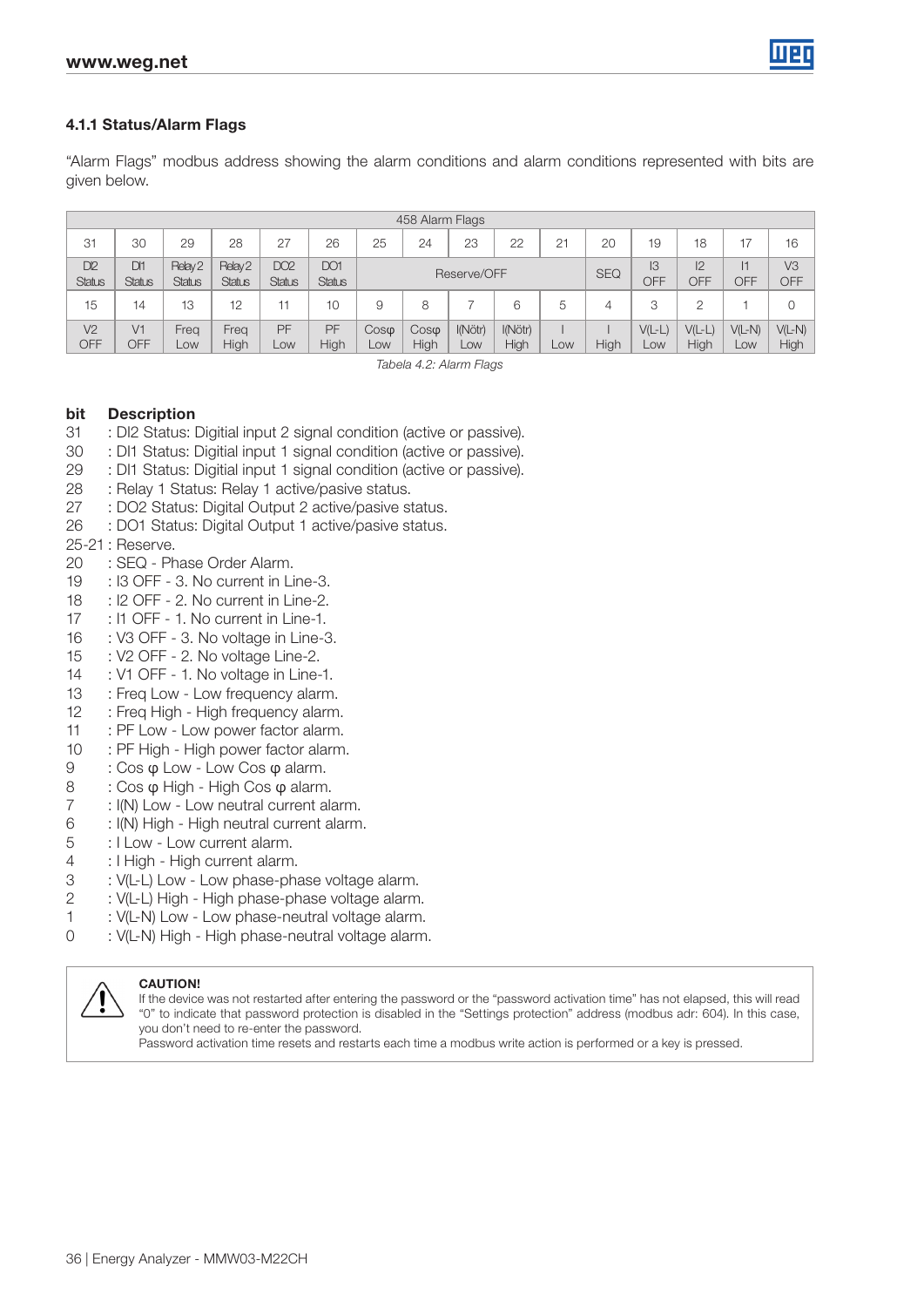# 4.2 MULTIPLE CHOICE SETTINGS VIA MODBUS

Modbus addresses for the multiple choice settings, input values and their descriptions are given below.

| <b>Adress</b> | <b>Register name</b>    | <b>Write value</b> | <b>Description</b><br>name | <b>Adress</b> | <b>Register name</b>        | <b>Write value</b>  | <b>Description</b><br>name |
|---------------|-------------------------|--------------------|----------------------------|---------------|-----------------------------|---------------------|----------------------------|
| 538           |                         | $\circ$            | 3P4W                       |               |                             | $\circ$             | OFF                        |
|               | Connection Type         | $\mathbf{1}$       | 3P3W                       |               |                             | $\mathbf{1}$        | <b>IMP ACT1</b>            |
|               |                         | $\mathbf 0$        | OFF                        |               |                             | $\sqrt{2}$          | EXP ACT1                   |
| 540           | Relay 1 Function        | $\mathbf{1}$       | LOW                        |               |                             | 3                   | <b>IMP REA1</b>            |
|               |                         | $\sqrt{2}$         | <b>HIGH</b>                |               | Pulse Output 1<br>Parameter | 4                   | <b>EXP REA1</b>            |
|               |                         | $\circ$            | OFF                        | 570           |                             | 5                   | <b>IMP ACT2</b>            |
| 542           | Relay 2 Function        | $\mathbf{1}$       | LOW                        |               |                             | 6                   | EXP ACT2                   |
|               |                         | $\overline{2}$     | <b>HIGH</b>                |               |                             | 7                   | IMP REA2                   |
|               |                         | $\mathbf 0$        | OFF                        |               |                             | 8                   | <b>EXP REA2</b>            |
| 546           | Password Enable         | $\mathbf{1}$       | ON                         |               |                             | 9                   | DIN <sub>1</sub>           |
|               |                         | $\mathbf 0$        | 1200 baud                  |               |                             | 10                  | DIN <sub>2</sub>           |
|               |                         | $\mathbf{1}$       | 2400 baud                  |               |                             | $\mathsf{O}\xspace$ | OFF                        |
|               |                         | $\mathbf{2}$       | 4800 baud                  |               |                             | 1                   | <b>IMP ACT1</b>            |
| 552           | <b>Baud Rate</b>        | 3                  | 9600 baud                  |               |                             | $\overline{c}$      | EXP ACT1                   |
|               |                         | $\overline{4}$     | 19200 baud                 |               |                             | 3                   | <b>IMP REA1</b>            |
|               |                         | 5                  | 38400 baud                 |               |                             | 4                   | <b>EXP REA1</b>            |
|               |                         | 6                  | 57600 baud                 | 576           | Pulse Output 2<br>Parameter | 5                   | IMP ACT2                   |
|               |                         | $\circ$            | <b>NONE</b>                |               |                             | 6                   | EXP ACT2                   |
| 556           | Party Control           | $\mathbf{1}$       | <b>EVEN</b>                |               |                             | $\overline{7}$      | <b>IMP REA2</b>            |
|               |                         | $\mathbf{2}$       | ODD                        |               |                             | 8                   | <b>EXP REA2</b>            |
|               |                         | $\mathbf 0$        | OFF                        |               |                             | $\mathcal{G}$       | DIN <sub>1</sub>           |
|               | Digital Input 1         | $\mathbf{1}$       | TARIFF <sub>2</sub>        |               |                             | 10                  | DIN <sub>2</sub>           |
| 558           | Type                    | $\overline{2}$     | <b>COUNTER</b>             |               | Menu Scroll On/             | $\circ$             | OFF                        |
|               |                         | 3                  | <b>RUN HOUR</b>            | 582           | Of                          | 1                   | ON                         |
|               |                         | $\mathbf 0$        | <b>RISING</b>              |               |                             | $\mathsf{O}\xspace$ | VOLTAGE (L-N)              |
| 562           | Sayısal Giriş 1<br>Edge | $\mathbf{1}$       | <b>FALLING</b>             |               |                             | 1                   | VOLTAGE (L-L)              |
|               |                         | $\overline{2}$     | <b>BOTH EDG</b>            |               |                             | $\overline{2}$      | <b>CURRENT</b>             |
|               |                         | $\mathbf 0$        | OFF                        |               |                             | 3                   | <b>I NEUTR</b>             |
|               | Sayısal Giriş 1         | 1                  | <b>TARIFF 2</b>            |               |                             | 4                   | COSQ                       |
| 564           | Edge                    | $\overline{2}$     | <b>COUNTER</b>             |               |                             | 5                   | PF                         |
|               |                         | 3                  | <b>RUN HOUR</b>            | 586           | Home Page<br>Settings       | 6                   | POWER P                    |
|               |                         | $\mathbf 0$        | <b>RISING</b>              |               |                             | $\overline{7}$      | POWER Q                    |
| 568           | Digital Input 2<br>Edge | $\mathbf{1}$       | <b>FALLING</b>             |               |                             | 8                   | POWER S                    |
|               |                         | $\overline{c}$     | <b>BOTH EDG</b>            |               |                             | $\hbox{9}$          | $P-Q-S$                    |
|               |                         |                    |                            |               |                             | 10                  | <b>FREQ</b>                |
|               |                         |                    |                            |               |                             | 11                  | THD V                      |
|               |                         |                    |                            |               |                             | 12                  | THD I                      |
|               |                         |                    |                            |               | Display                     | 0                   | TIME DEP                   |
|               |                         |                    |                            | 588           | Backlights                  | $\uparrow$          | CONT ON                    |

Tabela 4.3: Description List

**Options** 

2 CONT OFF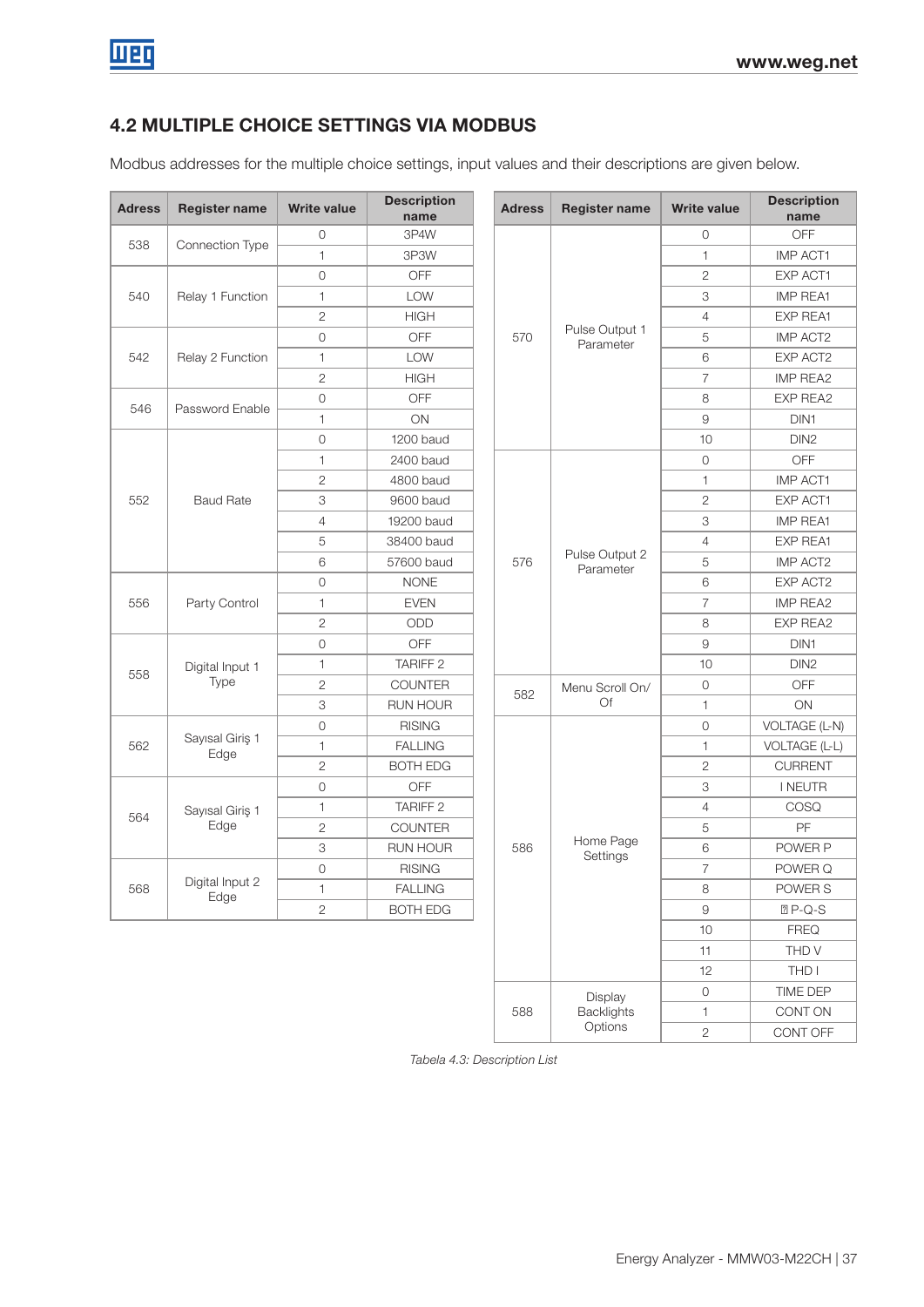

# 5 FACTORY DEFAULT SETTINGS

| <b>Menu</b>   | Sub Menu 1     | <b>Sub</b><br>Menu <sub>2</sub> | <b>Description</b>                | <b>Default</b><br><b>Value</b>                                                                                                                                                                                                                                                                                                                                                                                                                                                                                                                                                                                                                                                                                                                                                                                                                                                                                                                                                                                                                                                                                                                                                                                                                                                                                                                                                                                                                                                                                                                                                                                                                             | Unit                     | <b>Setting Range</b>                      |
|---------------|----------------|---------------------------------|-----------------------------------|------------------------------------------------------------------------------------------------------------------------------------------------------------------------------------------------------------------------------------------------------------------------------------------------------------------------------------------------------------------------------------------------------------------------------------------------------------------------------------------------------------------------------------------------------------------------------------------------------------------------------------------------------------------------------------------------------------------------------------------------------------------------------------------------------------------------------------------------------------------------------------------------------------------------------------------------------------------------------------------------------------------------------------------------------------------------------------------------------------------------------------------------------------------------------------------------------------------------------------------------------------------------------------------------------------------------------------------------------------------------------------------------------------------------------------------------------------------------------------------------------------------------------------------------------------------------------------------------------------------------------------------------------------|--------------------------|-------------------------------------------|
|               | Ctr            |                                 | Current transformer ratio         | $\mathbf{1}$                                                                                                                                                                                                                                                                                                                                                                                                                                                                                                                                                                                                                                                                                                                                                                                                                                                                                                                                                                                                                                                                                                                                                                                                                                                                                                                                                                                                                                                                                                                                                                                                                                               | $\mathcal{L}$            | $0.00 - 1.00$                             |
| <b>BASIC</b>  | Utr            |                                 | Voltage transformer ratio         | 1.0                                                                                                                                                                                                                                                                                                                                                                                                                                                                                                                                                                                                                                                                                                                                                                                                                                                                                                                                                                                                                                                                                                                                                                                                                                                                                                                                                                                                                                                                                                                                                                                                                                                        | $\overline{\phantom{a}}$ | $0.00 - 1.00$                             |
|               | Conn           |                                 | Connection type options           | 3P4W<br>$\overline{\phantom{a}}$<br>0.0<br>V<br>high limit<br>0.0<br>V<br>low limit<br>V<br>5.0<br>hysteresis value<br>5<br>sn<br>delay time<br>0.0<br>V<br>limit<br>0.0<br>V<br>low limit<br>V<br>5.0<br>hysteresis value<br>5<br>sn<br>delay time<br>0.0<br>Current alarm high limit<br>Α<br>Current alarm low limit<br>0.0<br>Α<br>0.1<br>Α<br>Current alarm delay value<br>5<br>sn<br>0.0<br>Α<br>0.0<br>Α<br>0.1<br>Α<br>5<br>sn<br>alarm high limit<br>0.00<br>COS<br>$\overline{a}$<br>alarm low limit<br>0.00<br>COS<br>$\overline{\phantom{a}}$<br>alarm hysteresis value<br>0.01<br>$\overline{\phantom{a}}$<br>5<br>alarm delay time<br>COS<br>sn<br>Power factor alarm high limit<br>0.00<br>Power factor alarm low limit<br>0.00<br>$\overline{\phantom{m}}$<br>Power factor alarm hysteresis<br>0.01<br>$\overline{\phantom{a}}$<br>value<br>Power factor alarm delay time<br>5<br>sn<br>50.0<br>Hz<br>Frequency alarm high limit<br>Frequency alarm low limit<br>50.0<br>Ηz<br>Frequency alarm hysteresis value<br>2.0<br>Ηz<br>Frequency alarm delay time<br>5<br>sn<br>Relay 1 setup<br>OFF<br>$\overline{\phantom{a}}$<br>Relay 2 setup<br>OFF<br>$\overline{\phantom{a}}$<br>Demand time setup<br>15<br>dk<br>Baud rate options<br>38400<br>Baud<br>Slave ID setup<br>1<br>$\overline{\phantom{a}}$<br>Parity check setup<br><b>NONE</b><br>Digital input 1 options<br>OFF<br>$\overline{\phantom{a}}$<br>Digital input 1 detection delay<br>10<br>msn<br>time<br>Digital input 1 detection edge<br><b>RISING</b><br>Digital input 2 options<br>OFF<br>$\overline{\phantom{a}}$<br>Digital input 2 detection delay<br>10<br>msn<br>time | $0.00 - 1.00$            |                                           |
| <b>ALARMS</b> |                | HI                              | Voltage (phase-neutral) alarm     |                                                                                                                                                                                                                                                                                                                                                                                                                                                                                                                                                                                                                                                                                                                                                                                                                                                                                                                                                                                                                                                                                                                                                                                                                                                                                                                                                                                                                                                                                                                                                                                                                                                            |                          | $0 - 60$                                  |
|               |                | LO                              | Voltage (phase-neutral) alarm     |                                                                                                                                                                                                                                                                                                                                                                                                                                                                                                                                                                                                                                                                                                                                                                                                                                                                                                                                                                                                                                                                                                                                                                                                                                                                                                                                                                                                                                                                                                                                                                                                                                                            |                          | $45.0 - 65.0$                             |
|               | <b>VLN ALM</b> | hYSt                            | Voltage (phase-neutral) alarm     |                                                                                                                                                                                                                                                                                                                                                                                                                                                                                                                                                                                                                                                                                                                                                                                                                                                                                                                                                                                                                                                                                                                                                                                                                                                                                                                                                                                                                                                                                                                                                                                                                                                            |                          | $45.0 - 65.0$                             |
|               |                | dlY.t                           | Voltage (phase-neutral) alarm     |                                                                                                                                                                                                                                                                                                                                                                                                                                                                                                                                                                                                                                                                                                                                                                                                                                                                                                                                                                                                                                                                                                                                                                                                                                                                                                                                                                                                                                                                                                                                                                                                                                                            |                          | $0.0 - 20.0$                              |
|               |                | HI                              | Voltage (phase-phase) alarm high  |                                                                                                                                                                                                                                                                                                                                                                                                                                                                                                                                                                                                                                                                                                                                                                                                                                                                                                                                                                                                                                                                                                                                                                                                                                                                                                                                                                                                                                                                                                                                                                                                                                                            |                          | $0 - 60$                                  |
|               | <b>VLL ALM</b> | LO                              | Voltage (phase-phase) alarm high  |                                                                                                                                                                                                                                                                                                                                                                                                                                                                                                                                                                                                                                                                                                                                                                                                                                                                                                                                                                                                                                                                                                                                                                                                                                                                                                                                                                                                                                                                                                                                                                                                                                                            |                          | OFF/LOW/HIGH                              |
|               |                | hYSt                            | Voltage (phase-phase) alarm       |                                                                                                                                                                                                                                                                                                                                                                                                                                                                                                                                                                                                                                                                                                                                                                                                                                                                                                                                                                                                                                                                                                                                                                                                                                                                                                                                                                                                                                                                                                                                                                                                                                                            |                          | OFF/LOW/HIGH                              |
|               |                | dlY.t                           | Voltage (phase-phase) alarm       |                                                                                                                                                                                                                                                                                                                                                                                                                                                                                                                                                                                                                                                                                                                                                                                                                                                                                                                                                                                                                                                                                                                                                                                                                                                                                                                                                                                                                                                                                                                                                                                                                                                            |                          | $1 - 60$                                  |
|               |                | H <sub>II</sub>                 |                                   |                                                                                                                                                                                                                                                                                                                                                                                                                                                                                                                                                                                                                                                                                                                                                                                                                                                                                                                                                                                                                                                                                                                                                                                                                                                                                                                                                                                                                                                                                                                                                                                                                                                            |                          | 1200/2400/4800/9600/19200/38              |
|               | <b>I ALM</b>   | LO                              |                                   |                                                                                                                                                                                                                                                                                                                                                                                                                                                                                                                                                                                                                                                                                                                                                                                                                                                                                                                                                                                                                                                                                                                                                                                                                                                                                                                                                                                                                                                                                                                                                                                                                                                            |                          | 400/57600                                 |
|               |                | hYSt                            | Current alarm hysteresis value    |                                                                                                                                                                                                                                                                                                                                                                                                                                                                                                                                                                                                                                                                                                                                                                                                                                                                                                                                                                                                                                                                                                                                                                                                                                                                                                                                                                                                                                                                                                                                                                                                                                                            |                          | $1 - 247$                                 |
|               |                | dlY.t                           |                                   |                                                                                                                                                                                                                                                                                                                                                                                                                                                                                                                                                                                                                                                                                                                                                                                                                                                                                                                                                                                                                                                                                                                                                                                                                                                                                                                                                                                                                                                                                                                                                                                                                                                            |                          | NONE/EVEN/ODD                             |
|               |                | HI                              | Neutral current alarm high limit  |                                                                                                                                                                                                                                                                                                                                                                                                                                                                                                                                                                                                                                                                                                                                                                                                                                                                                                                                                                                                                                                                                                                                                                                                                                                                                                                                                                                                                                                                                                                                                                                                                                                            |                          | OFF/TARIFF 2/COUNTER/RUN<br><b>HOUR</b>   |
|               |                | LO                              | Neutral current alarm low limit   |                                                                                                                                                                                                                                                                                                                                                                                                                                                                                                                                                                                                                                                                                                                                                                                                                                                                                                                                                                                                                                                                                                                                                                                                                                                                                                                                                                                                                                                                                                                                                                                                                                                            |                          | $10 - 2000$                               |
|               | <b>IN ALM</b>  | hYSt                            | Neutral current hysteresis value  |                                                                                                                                                                                                                                                                                                                                                                                                                                                                                                                                                                                                                                                                                                                                                                                                                                                                                                                                                                                                                                                                                                                                                                                                                                                                                                                                                                                                                                                                                                                                                                                                                                                            |                          | RISING/FALLING/BOTH EDG                   |
|               |                | dlY.t                           | Neutral current alarm delay value |                                                                                                                                                                                                                                                                                                                                                                                                                                                                                                                                                                                                                                                                                                                                                                                                                                                                                                                                                                                                                                                                                                                                                                                                                                                                                                                                                                                                                                                                                                                                                                                                                                                            |                          | OFF/TARIFF 2/COUNTER/RUN<br><b>HOUR</b>   |
|               |                | H <sub>II</sub>                 |                                   |                                                                                                                                                                                                                                                                                                                                                                                                                                                                                                                                                                                                                                                                                                                                                                                                                                                                                                                                                                                                                                                                                                                                                                                                                                                                                                                                                                                                                                                                                                                                                                                                                                                            |                          | $10 - 2000$                               |
|               | COSQ ALM       | LO                              |                                   |                                                                                                                                                                                                                                                                                                                                                                                                                                                                                                                                                                                                                                                                                                                                                                                                                                                                                                                                                                                                                                                                                                                                                                                                                                                                                                                                                                                                                                                                                                                                                                                                                                                            |                          | RISING/FALLING/BOTH EDG                   |
|               |                | hYSt                            | COS                               |                                                                                                                                                                                                                                                                                                                                                                                                                                                                                                                                                                                                                                                                                                                                                                                                                                                                                                                                                                                                                                                                                                                                                                                                                                                                                                                                                                                                                                                                                                                                                                                                                                                            |                          | $0.00 - 1.00$                             |
|               |                | dlY.t                           |                                   |                                                                                                                                                                                                                                                                                                                                                                                                                                                                                                                                                                                                                                                                                                                                                                                                                                                                                                                                                                                                                                                                                                                                                                                                                                                                                                                                                                                                                                                                                                                                                                                                                                                            |                          | $0 - 60$                                  |
|               |                | H                               |                                   |                                                                                                                                                                                                                                                                                                                                                                                                                                                                                                                                                                                                                                                                                                                                                                                                                                                                                                                                                                                                                                                                                                                                                                                                                                                                                                                                                                                                                                                                                                                                                                                                                                                            |                          | $0.00 - 1.00$                             |
|               | LO             |                                 |                                   |                                                                                                                                                                                                                                                                                                                                                                                                                                                                                                                                                                                                                                                                                                                                                                                                                                                                                                                                                                                                                                                                                                                                                                                                                                                                                                                                                                                                                                                                                                                                                                                                                                                            |                          | $0.00 - 1.00$                             |
|               | PF ALM         | hYSt                            |                                   |                                                                                                                                                                                                                                                                                                                                                                                                                                                                                                                                                                                                                                                                                                                                                                                                                                                                                                                                                                                                                                                                                                                                                                                                                                                                                                                                                                                                                                                                                                                                                                                                                                                            |                          | $0.00 - 1.00$                             |
| <b>ALARMS</b> |                | dlY.t                           |                                   |                                                                                                                                                                                                                                                                                                                                                                                                                                                                                                                                                                                                                                                                                                                                                                                                                                                                                                                                                                                                                                                                                                                                                                                                                                                                                                                                                                                                                                                                                                                                                                                                                                                            |                          | $0 - 60$                                  |
|               |                | HI                              |                                   |                                                                                                                                                                                                                                                                                                                                                                                                                                                                                                                                                                                                                                                                                                                                                                                                                                                                                                                                                                                                                                                                                                                                                                                                                                                                                                                                                                                                                                                                                                                                                                                                                                                            |                          | $45.0 - 65.0$                             |
|               | FREQ ALM       | LO                              |                                   |                                                                                                                                                                                                                                                                                                                                                                                                                                                                                                                                                                                                                                                                                                                                                                                                                                                                                                                                                                                                                                                                                                                                                                                                                                                                                                                                                                                                                                                                                                                                                                                                                                                            |                          | $45.0 - 65.0$                             |
|               |                | hYSt                            |                                   |                                                                                                                                                                                                                                                                                                                                                                                                                                                                                                                                                                                                                                                                                                                                                                                                                                                                                                                                                                                                                                                                                                                                                                                                                                                                                                                                                                                                                                                                                                                                                                                                                                                            |                          | $0.0 - 20.0$                              |
|               |                | dlY.t                           |                                   |                                                                                                                                                                                                                                                                                                                                                                                                                                                                                                                                                                                                                                                                                                                                                                                                                                                                                                                                                                                                                                                                                                                                                                                                                                                                                                                                                                                                                                                                                                                                                                                                                                                            |                          | $0 - 60$                                  |
| <b>RELAYS</b> | rLY1           |                                 |                                   |                                                                                                                                                                                                                                                                                                                                                                                                                                                                                                                                                                                                                                                                                                                                                                                                                                                                                                                                                                                                                                                                                                                                                                                                                                                                                                                                                                                                                                                                                                                                                                                                                                                            |                          | OFF/LOW/HIGH                              |
|               | rLY2           |                                 |                                   |                                                                                                                                                                                                                                                                                                                                                                                                                                                                                                                                                                                                                                                                                                                                                                                                                                                                                                                                                                                                                                                                                                                                                                                                                                                                                                                                                                                                                                                                                                                                                                                                                                                            |                          | OFF/LOW/HIGH                              |
| <b>DEMAND</b> | dEd.s          |                                 |                                   |                                                                                                                                                                                                                                                                                                                                                                                                                                                                                                                                                                                                                                                                                                                                                                                                                                                                                                                                                                                                                                                                                                                                                                                                                                                                                                                                                                                                                                                                                                                                                                                                                                                            |                          | $1 - 60$                                  |
| <b>RS485</b>  | bAud           |                                 |                                   |                                                                                                                                                                                                                                                                                                                                                                                                                                                                                                                                                                                                                                                                                                                                                                                                                                                                                                                                                                                                                                                                                                                                                                                                                                                                                                                                                                                                                                                                                                                                                                                                                                                            |                          | 1200/2400/4800/9600/19200/38<br>400/57600 |
|               | ld             |                                 |                                   |                                                                                                                                                                                                                                                                                                                                                                                                                                                                                                                                                                                                                                                                                                                                                                                                                                                                                                                                                                                                                                                                                                                                                                                                                                                                                                                                                                                                                                                                                                                                                                                                                                                            |                          | $1 - 247$                                 |
|               | PrtY           |                                 |                                   |                                                                                                                                                                                                                                                                                                                                                                                                                                                                                                                                                                                                                                                                                                                                                                                                                                                                                                                                                                                                                                                                                                                                                                                                                                                                                                                                                                                                                                                                                                                                                                                                                                                            |                          | NONE/EVEN/ODD                             |
|               |                | tYPE                            |                                   |                                                                                                                                                                                                                                                                                                                                                                                                                                                                                                                                                                                                                                                                                                                                                                                                                                                                                                                                                                                                                                                                                                                                                                                                                                                                                                                                                                                                                                                                                                                                                                                                                                                            |                          | OFF/TARIFF 2/COUNTER/RUN<br><b>HOUR</b>   |
|               | INPUT1         | dLY                             |                                   |                                                                                                                                                                                                                                                                                                                                                                                                                                                                                                                                                                                                                                                                                                                                                                                                                                                                                                                                                                                                                                                                                                                                                                                                                                                                                                                                                                                                                                                                                                                                                                                                                                                            |                          | $10 - 2000$                               |
| DI INPUT      |                | EdgE                            |                                   |                                                                                                                                                                                                                                                                                                                                                                                                                                                                                                                                                                                                                                                                                                                                                                                                                                                                                                                                                                                                                                                                                                                                                                                                                                                                                                                                                                                                                                                                                                                                                                                                                                                            |                          | RISING/FALLING/BOTH EDG                   |
|               |                | tYPE                            |                                   |                                                                                                                                                                                                                                                                                                                                                                                                                                                                                                                                                                                                                                                                                                                                                                                                                                                                                                                                                                                                                                                                                                                                                                                                                                                                                                                                                                                                                                                                                                                                                                                                                                                            |                          | OFF/TARIFF 2/COUNTER/RUN<br><b>HOUR</b>   |
|               | INPUT2         | dLY                             |                                   |                                                                                                                                                                                                                                                                                                                                                                                                                                                                                                                                                                                                                                                                                                                                                                                                                                                                                                                                                                                                                                                                                                                                                                                                                                                                                                                                                                                                                                                                                                                                                                                                                                                            |                          | $10 - 2000$                               |
|               |                |                                 | Digital input 2 detection edge    | <b>RISING</b>                                                                                                                                                                                                                                                                                                                                                                                                                                                                                                                                                                                                                                                                                                                                                                                                                                                                                                                                                                                                                                                                                                                                                                                                                                                                                                                                                                                                                                                                                                                                                                                                                                              |                          | RISING/FALLING/BOTH EDG                   |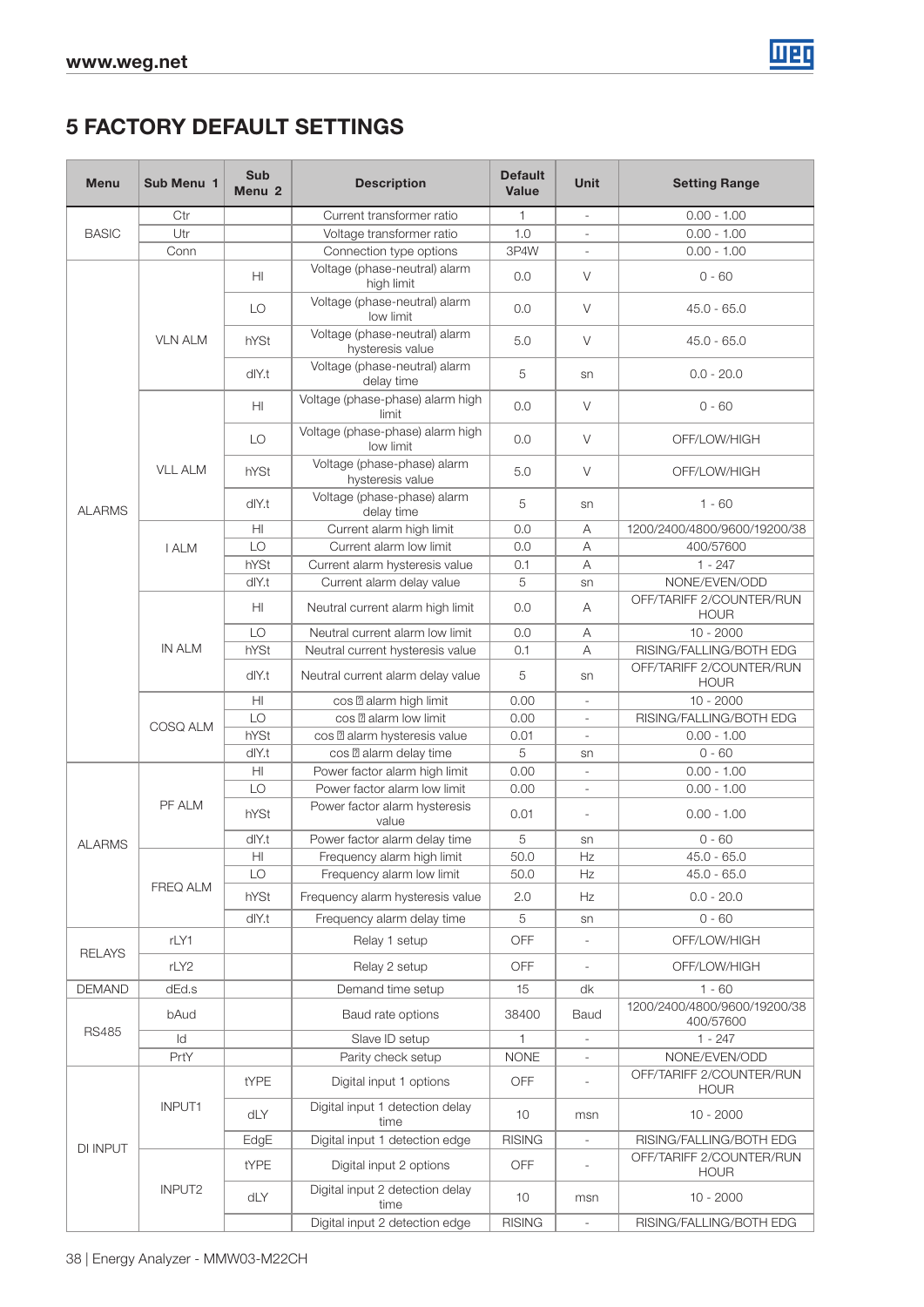| <b>Menu</b>    | Sub Menu 1       | <b>Sub</b><br>Menu <sub>2</sub> | <b>Description</b>                      | <b>Default</b><br><b>Value</b> | <b>Unit</b>                 | <b>Setting Range</b>                                                                                                                               |
|----------------|------------------|---------------------------------|-----------------------------------------|--------------------------------|-----------------------------|----------------------------------------------------------------------------------------------------------------------------------------------------|
|                | OUT1             | <b>OUT</b>                      | Pulse output 1 parameter setup          | OFF                            |                             | OFF / IMP ACT1 / EXP ACT1<br>/ IMP REA1 / EXP REA1 / IMP<br>ACT2 / EXP ACT2 / IMP REA2 /<br><b>EXP REA2</b><br>/ DIN1 / DIN2                       |
|                |                  | durA                            | Pulse duration of the pulse<br>output 1 | 50                             | msn                         | $50 - 2500$                                                                                                                                        |
| <b>PULSE</b>   |                  | rAt                             | Step range for pulse output 1           | 1                              | kWh/<br><b>kVArh</b><br>Qty | 1 - 99 999 999                                                                                                                                     |
|                |                  | <b>OUT</b>                      | Pulse output 2 parameter setup          | OFF                            |                             | OFF / IMP ACT1 / EXP ACT1<br>/ IMP REA1 / EXP REA1 / IMP<br>ACT2 / EXP ACT2 / IMP REA2 /<br><b>EXP REA2</b><br>/ DIN1 / DIN2                       |
|                | OUT <sub>2</sub> | durA                            | Pulse duration of the pulse<br>output 2 | 50                             | msn                         | $50 - 2500$                                                                                                                                        |
|                |                  |                                 | Step range for pulse output 2           | 1                              | kWh/<br>kVArh<br>Qty        | 1 - 99 999 999                                                                                                                                     |
|                | Act              |                                 | Enable/disable password<br>protection   | <b>NO</b>                      |                             | NO/YES                                                                                                                                             |
| <b>SIFRE</b>   | Pin.t            |                                 | Timeout for password protection         | 10                             | dk                          | $1 - 60$                                                                                                                                           |
|                | Pin              |                                 | Change password                         | $\mathbf{1}$                   |                             | $1 - 9999$                                                                                                                                         |
|                |                  | ScrL                            | Menu scroll on/off                      | OFF                            |                             | OFF/ON                                                                                                                                             |
|                |                  | Scr.P                           | Menu display time                       | 3                              | sn                          | $1 - 60$                                                                                                                                           |
| <b>DISPLAY</b> | <b>MENU</b>      | Strt                            | Home page setup                         | <b>VOLTAGE</b><br>LN           |                             | VOLTAGELN / VOLTAGELL /<br>CURRENT / I NEUTR / COSQ<br>/ PF / POWER P / POWER Q /<br>POWER S<br>$/$ $\Sigma$ P-Q-S $/$ FREQ $/$ THD V $/$<br>THD I |
|                | <b>BACKLGHT</b>  | oPt                             | Display backlight options               | <b>TIME</b><br><b>DEP</b>      |                             | TIME DEP/CONT ON/CONT OFF                                                                                                                          |
|                |                  | durA                            | Display backlight on time               | 600                            | sn                          | $10 - 600$                                                                                                                                         |
| <b>CLEAR</b>   | CLr              |                                 | Clear menu                              | OFF                            |                             | OFF / ALL / ENERGY /<br><b>COUNTERS</b><br>/ MAX VALS / MIN VALS /<br>DEMANDS / SETTINGS /<br><b>ALARMS</b>                                        |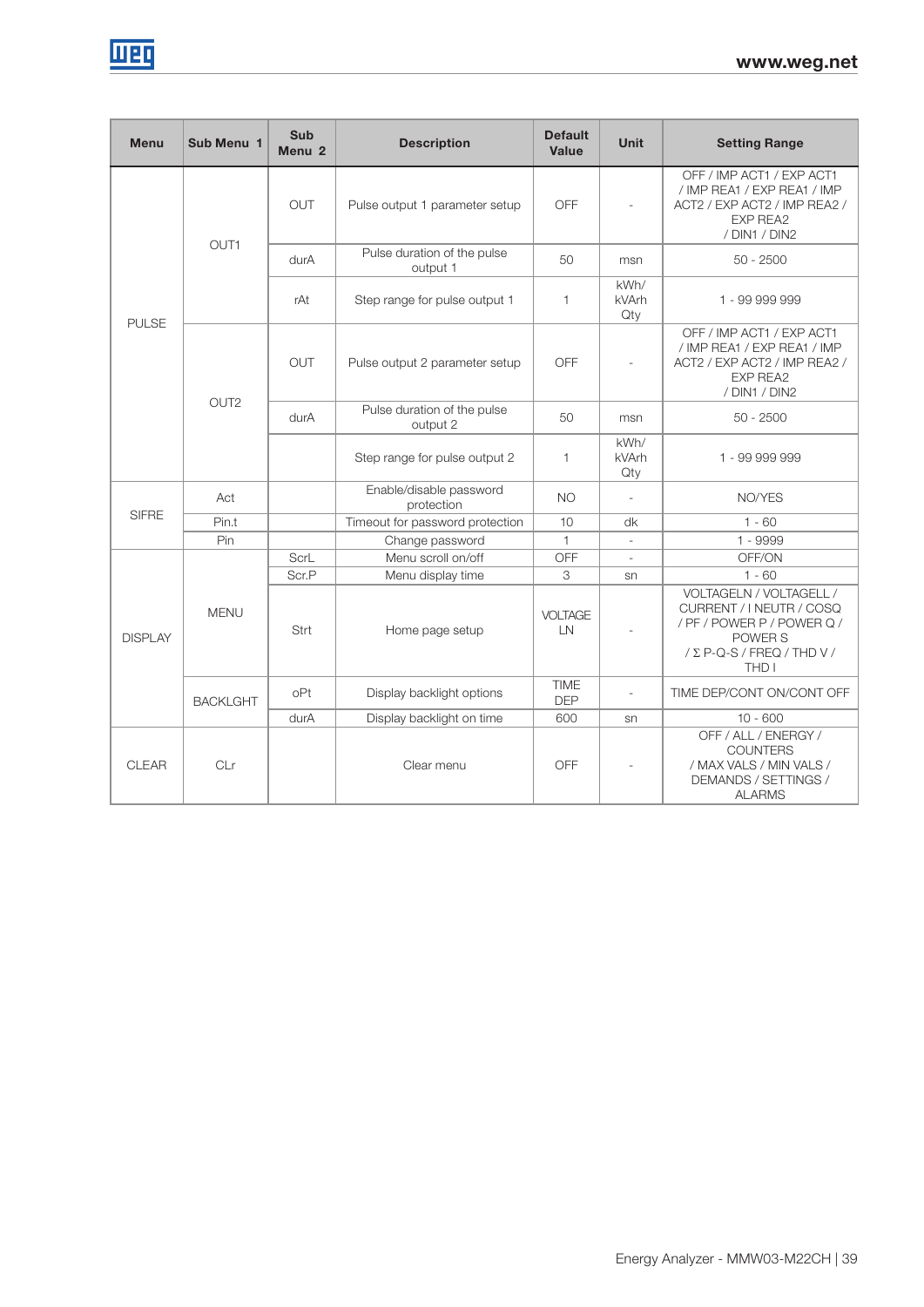

# 6 TECHNICAL SPECIFICATIONS

|                           | <b>Supply</b>              |                                 |  |
|---------------------------|----------------------------|---------------------------------|--|
| Voltage                   |                            | 85.300 V AC/DC                  |  |
| Frequency                 |                            | 45.65Hz                         |  |
| Power Consumption         | < 4.5VA < 2W               |                                 |  |
|                           | <b>Measurement Inputs</b>  |                                 |  |
| Voltage                   | 5300V AC (L - N)           |                                 |  |
|                           | 10500V AC (L - L)          |                                 |  |
| Current                   |                            | 10mA  6A AC                     |  |
| Frequency                 |                            | 45.65Hz                         |  |
| Network Connection Type   |                            | 3 phase 4 wire, 3 phase 3 wire  |  |
|                           | <b>Digital Input</b>       |                                 |  |
| Input Type                |                            | Dry Contact                     |  |
| Isolation                 |                            | 5000V RMS                       |  |
|                           | <b>Digital Output</b>      |                                 |  |
| Output Type               |                            | Transistor                      |  |
| Switching Voltage         |                            | 5.30V DC                        |  |
| Switching Current         | 50 <sub>m</sub> A          |                                 |  |
| Isolation                 |                            | 5000V RMS                       |  |
|                           | Realy Output (MMW03-M22CH) |                                 |  |
|                           | <b>AC</b>                  | <b>DC</b>                       |  |
| Maximum Switching Voltage | 250V                       | 30V                             |  |
| Maximum Switching Current | 10A                        | 5A                              |  |
| Maximum Switching Power   | 1250VA                     | 150W                            |  |
|                           | General                    |                                 |  |
| Operating Temperature     |                            | $-20^{\circ}$ C $+70^{\circ}$ C |  |
| Storage Temperature       |                            | $-30^{\circ}$ C $+80^{\circ}$ C |  |
| <b>Protection Class</b>   |                            | IP40                            |  |
| Relative Humidity         |                            | % 95 non-condensing             |  |

|                            |                                             | <b>Measurement Accuracy</b>               |                                                                                                                                                                                                                                                                                         |                         |
|----------------------------|---------------------------------------------|-------------------------------------------|-----------------------------------------------------------------------------------------------------------------------------------------------------------------------------------------------------------------------------------------------------------------------------------------|-------------------------|
| <b>Symbol</b>              | <b>Measurement Type</b>                     | <b>Class According to</b><br>IEC 61557-12 | <b>Measurement Range</b>                                                                                                                                                                                                                                                                | <b>Other Standards</b>  |
| P                          | <b>Total Active Power</b>                   | 0,5                                       | 10% $_{\text{lb}} \leq I \leq I_{\text{max}}$<br>0,5 Ind to 0,8 Cap                                                                                                                                                                                                                     |                         |
| $Q_{V}$                    | <b>Total Reactive Power</b>                 | $\overline{1}$                            | $5$ % $_{\rm lb} \leq$ $l \leq$ $l_{\rm max}$<br>0,25 Ind to 0,25 Cap                                                                                                                                                                                                                   |                         |
| $tS_A$                     | <b>Total Apparent Power</b>                 | 0,5                                       | 10% $_1$ $\leq$ $\leq$ $\leq$ $\leq$ $\leq$ $\leq$ $\leq$ $\leq$ $\leq$ $\leq$ $\leq$ $\leq$ $\leq$ $\leq$ $\leq$ $\leq$ $\leq$ $\leq$ $\leq$ $\leq$ $\leq$ $\leq$ $\leq$ $\leq$ $\leq$ $\leq$ $\leq$ $\leq$ $\leq$ $\leq$ $\leq$ $\leq$ $\leq$ $\leq$ $\leq$ $\$<br>0,5 Ind to 0,8 Cap |                         |
| $E_{\rm A}$                | <b>Total Active Energy</b>                  | 0,5                                       | 0 - 99999999 kWh<br>0-99 999 99.9 kWh (POWYS<br>3122)                                                                                                                                                                                                                                   | IEC 62053-22 Class 0.5S |
| $E_{\rm rv}$               | <b>Total Reactive Energy</b>                | 2                                         | 0 - 99999999 kVArh<br>0-99 999 99.9 kVArh<br>(POWYS 3122)                                                                                                                                                                                                                               | IEC 62053-23 Class 2    |
| $\mathsf{f}$               | Frequency                                   | 0,1                                       | $45 - 65$ Hz                                                                                                                                                                                                                                                                            |                         |
|                            | <b>Phase Current</b>                        | 0,5                                       | 20 % $I_b \leq I \leq I_{max}$                                                                                                                                                                                                                                                          |                         |
| $\mathsf{I}_{\mathsf{Nc}}$ | Neutral Current (Measured)                  | 0,5                                       | 20 % $I_b \leq I \leq I_{max}$                                                                                                                                                                                                                                                          |                         |
| $\cup$                     | Voltage                                     | 0,2                                       | $\bigcup_{\text{min}} \leq \bigcup \leq \bigcup_{\text{max}}$                                                                                                                                                                                                                           |                         |
| $PF_A$                     | Power Factor                                | 0,5                                       | 0,5 Ind to 0,8 Cap                                                                                                                                                                                                                                                                      | L.                      |
| <b>THDV</b>                | <b>Total Harmonic Distortion</b><br>Voltage | $\mathbf{1}$                              | 0 % to 20 %                                                                                                                                                                                                                                                                             |                         |
| <b>THDI</b>                | <b>Total Harmonic Distortion</b><br>Current | $\mathbf{1}$                              | 0 % to 100 %                                                                                                                                                                                                                                                                            |                         |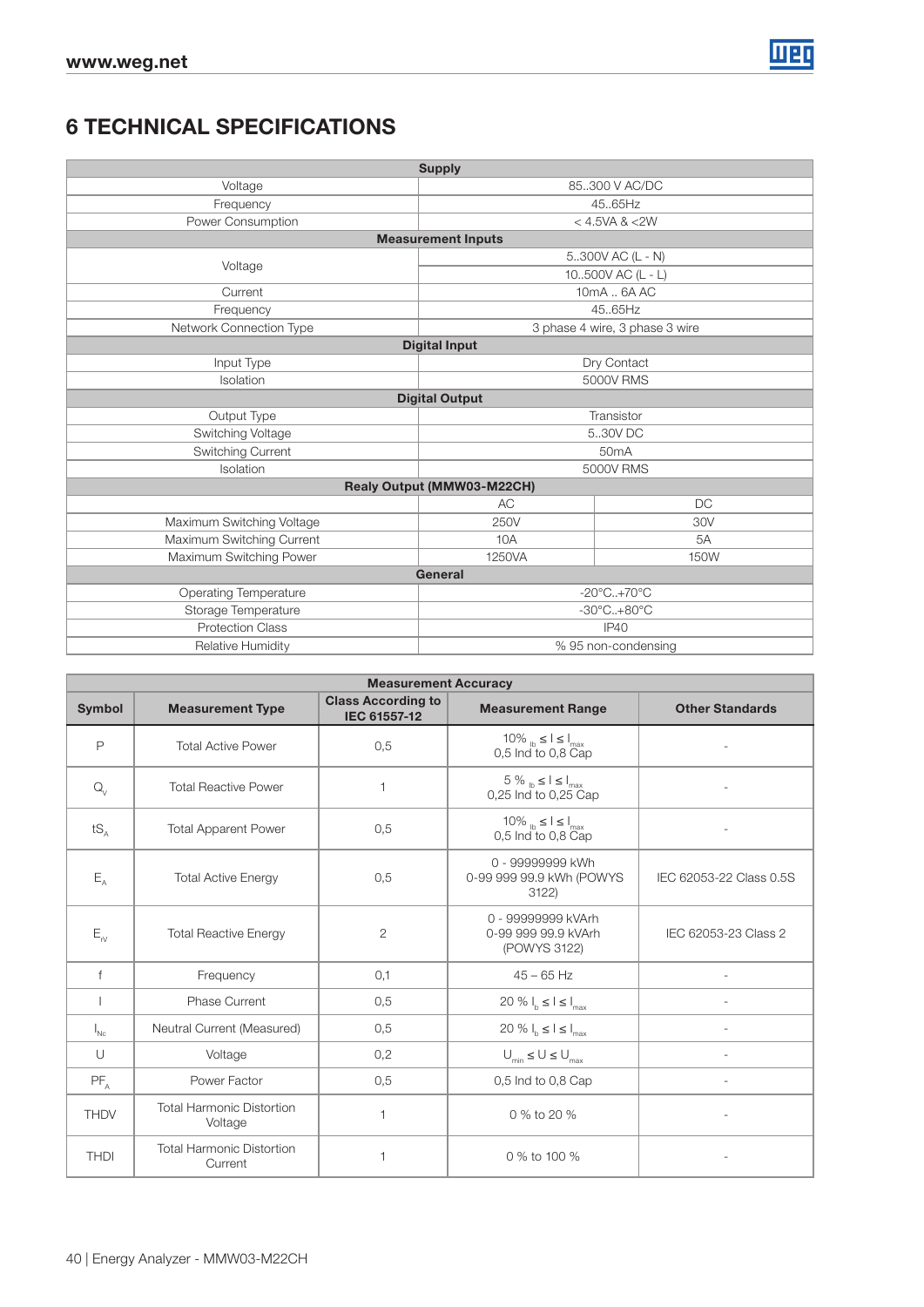# **NOTES**

| -                           |
|-----------------------------|
| —                           |
|                             |
| -                           |
| —                           |
| -                           |
|                             |
|                             |
| —                           |
|                             |
| -                           |
| —                           |
| -                           |
|                             |
| $\overbrace{\hspace{27mm}}$ |
| $\overline{\phantom{0}}$    |
|                             |
| —                           |
| -                           |
| —                           |
| -                           |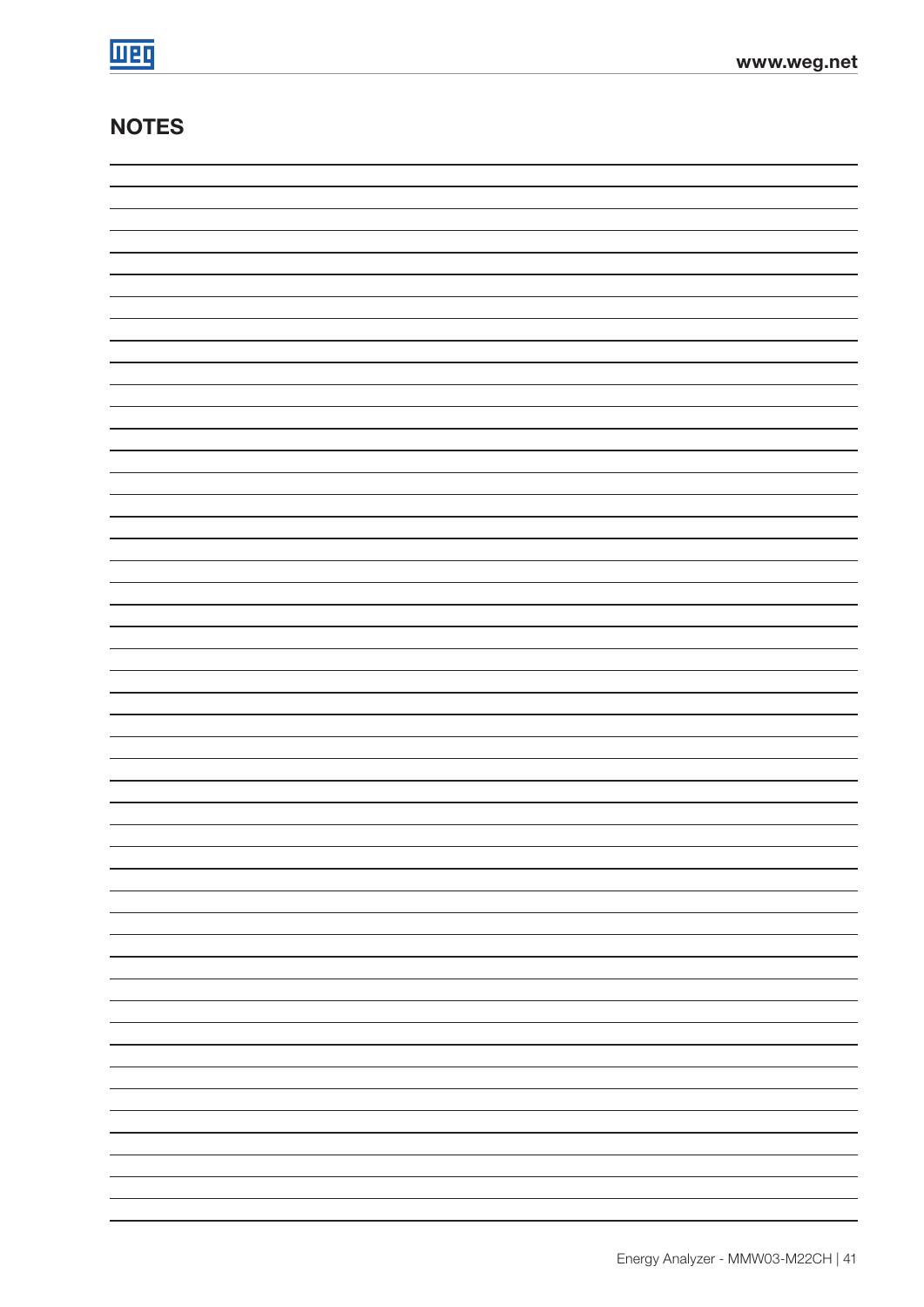

# **NOTES**

| - |
|---|
|   |
|   |
|   |
|   |
|   |
|   |
|   |
|   |
| - |
|   |
| - |
|   |
|   |
|   |
|   |
|   |
|   |
|   |
|   |
|   |
| - |
|   |
|   |
|   |
|   |
|   |
|   |
|   |
|   |
|   |
|   |
|   |
|   |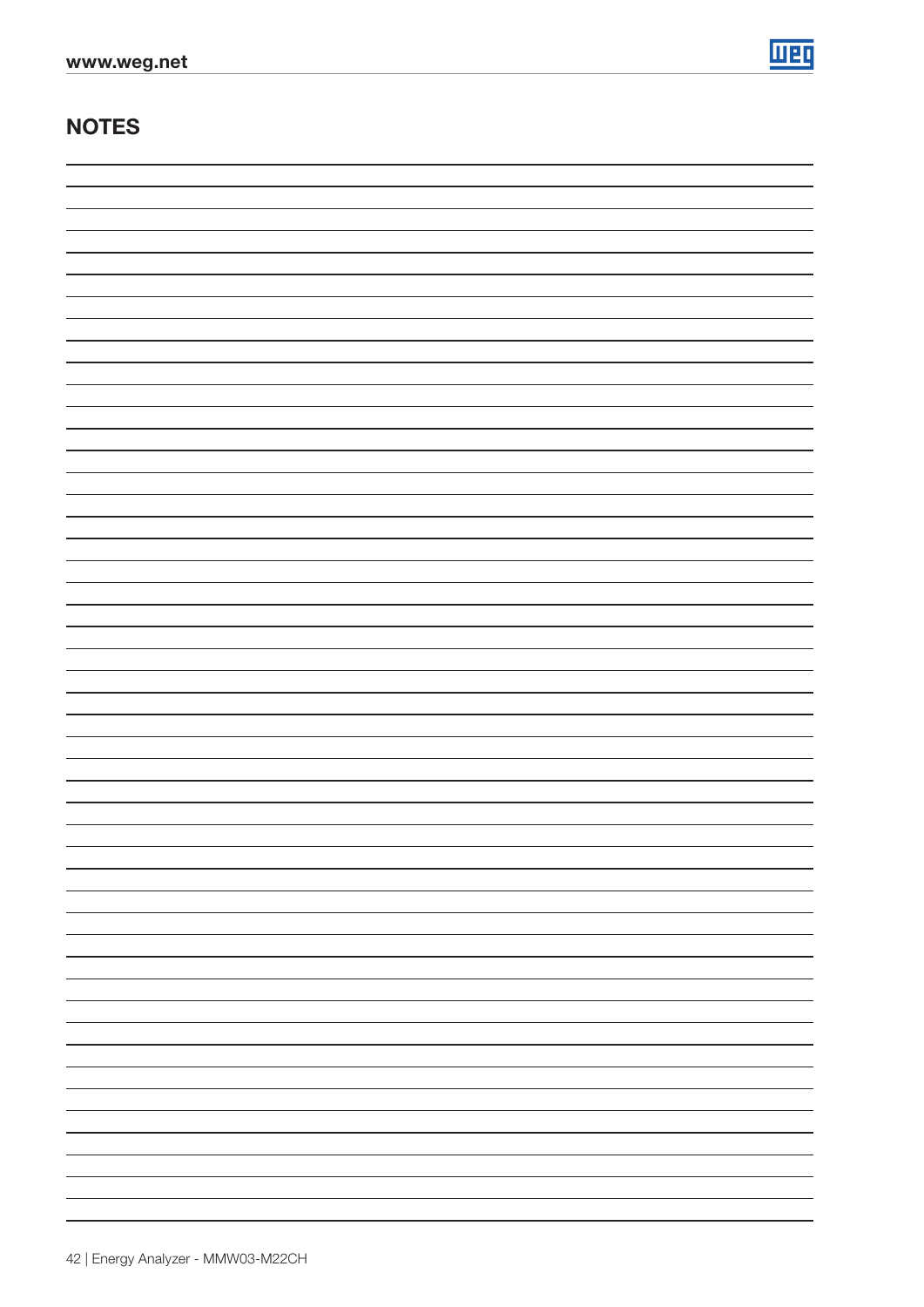# **NOTES**

| —                        |
|--------------------------|
|                          |
| -                        |
|                          |
| -                        |
| -                        |
|                          |
| $\overline{\phantom{0}}$ |
|                          |
| $\overline{\phantom{0}}$ |
|                          |
| —                        |
| -                        |
|                          |
| —                        |
|                          |
| -                        |
|                          |
| $\overline{\phantom{0}}$ |
| —                        |
|                          |
| -                        |
|                          |
| -                        |
|                          |
| -                        |
|                          |